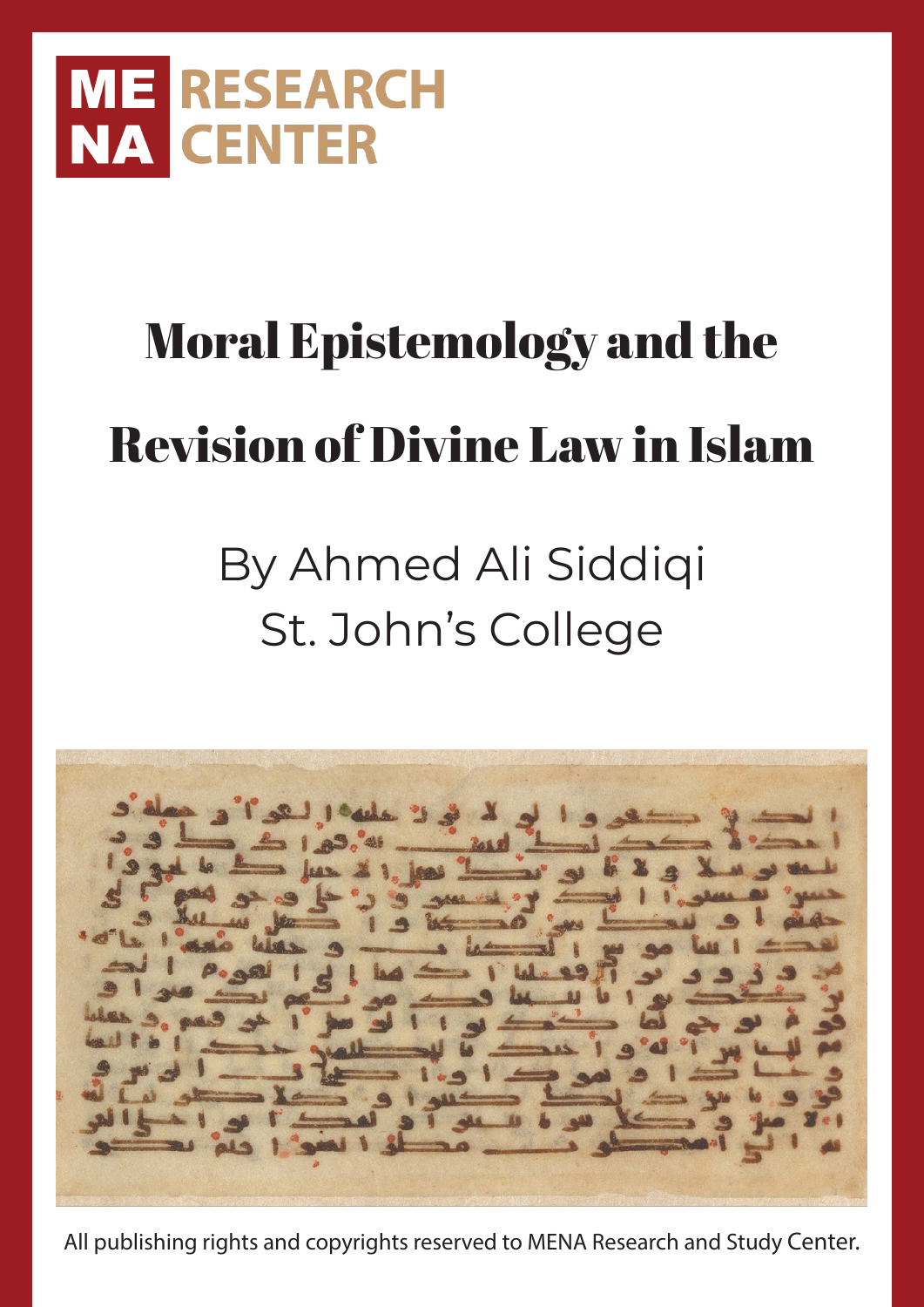### **Abstract**

This essay explores the relationship between moral epistemology and legal theory in Islamic thought. Reviewing selected works of Khomeini, Maududi, and Qutb, I show that Islamism, drawing upon certain currents of Muslim intellectual tradition, presupposes a rejection of moral rationalism and on that basis opposes the permanent alteration of explicit divine injunctions. Next, I argue that the unwillingness of 'Abduh, Iqbal, and Soroush to articulate a consistent moral rationalism prevents these reformists from offering a tenable theoretical alternative to Islamist legalism. I subsequently consider the moral epistemology of classical Mu'tazili scholar 'Abd al-Jabbar in order to show how a robust moral rationalism justifies the prudential revision of divine law. On that basis, I suggest that moral rationalism is the necessary epistemic basis of any legal theory that stands as a clear alternative to Islamism while still remaining grounded in the most fundamental tenets of Muslim piety.

# **1. INTRODUCTION**

Islam has received considerable attention from political and legal theorists in the last several decades. Much of this scholarship concerns the possibility of legal reform in Islam.1 Although scholars typically refrain from essentializing Islam in the course of addressing this issue, such a research orientation is not itself wholly unproblematic.2 By investigating primarily the extent to which sharia can be updated for the modern world, such studies often presuppose that sharia requires updating. As a result, they neglect the possibility that divine laws retain binding authority despite historical changes since the time of revelation.

Such a legalist position is found in the works of Islamists, for whom the permanently valid character of divine law is a major theme.3 Nor is this putative aspect of their religion regarded as a weakness. Rather, it is taken as a sign of God's providence that he has revealed comprehensive and lasting guidance for humanity.4 Of course, the religious interpretation offered by Islamists is hardly representative of the breadth of modern Muslim legal thought. Many liberal-minded religious reformists5 have argued for a dra-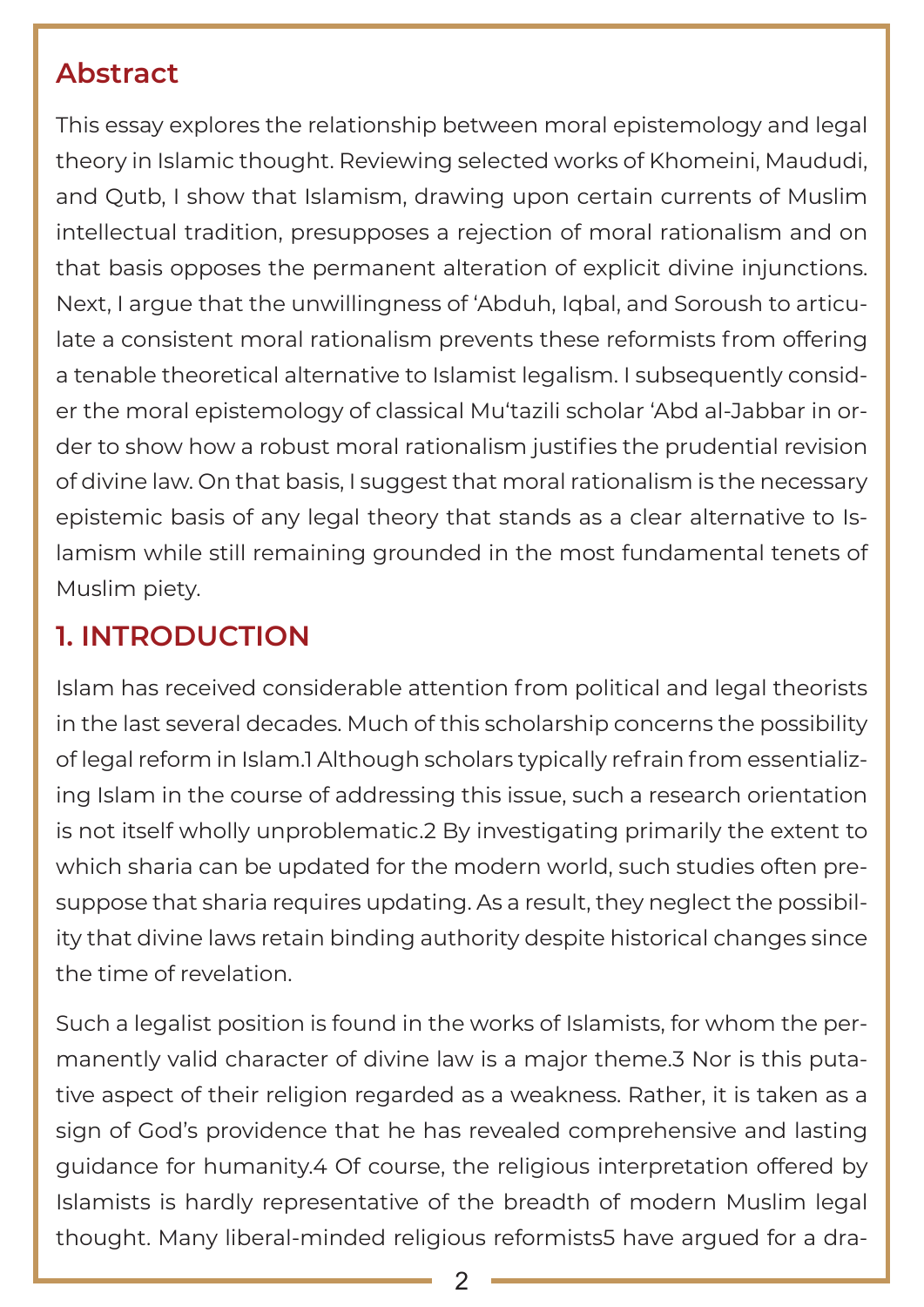matic reconsideration of those elements of Islamic law that appear most inimical to modernity.6 For these authors, such elements are the product of a tradition of religious interpretation that had unjustifiably stagnated in Islam's classical era.7 The reformist view of Islam, insofar as it recognizes an authoritative, rather than supplementary, role for reason in legislative matters, represents a direct challenge to Islamism.8 Liberal Muslims reject the view that Islam requires adherence to divine laws in their original form.9

This essay seeks to explore the epistemic basis of legal reform in Islam. My central contention is that the ability of any liberal-minded legal reform in Islam to offer a compelling alternative10 to Islamist legalism depends, as a necessary condition, on the endorsement of a key epistemological thesis (hereafter referred to as moral rationalism): that the unassisted human mind is capable of attaining sufficient knowledge of good, evil, and the purposes of sharia such that particular divine laws may rightfully be subject to prudential revision as dictated by changing historical circumstances. I attempt to demonstrate that any project of liberal Islamic reform that does not advocate moral rationalism is critically vulnerable to theoretical cooptation by Islamism and for this reason does not offer a tenable alternative to it.

The argument proceeds as follows: In Part 2, I discuss the connection between Islamist political theory and epistemology, showing the extent to which the latter draws from certain historical currents of kalām. In Part 3, I review key works by Muhammad 'Abduh, Muhammad Iqbal, and Abdolkarim Soroush, three modern theorists who share the broad goal of vindicating the role of reason in Islam. I argue that the unwillingness of these authors to adopt a consistent moral rationalism prevents them from offering a tenable theoretical alternative to Islamism. In Part 4, I investigate Mu'tazili epistemology as it appears in the works of 10th-century scholar 'Abd al-Jabbar and argue that it provides a coherent basis for legal reform. I also offer a brief discussion of moral rationalism as it is found in the work of two modern scholars: Hasan Hanafi and Mohammed Abed al-Jabri.

Several clarifying remarks are necessary at the outset. First, this essay does not offer a normative defence of legal revision in Islam but rather seeks to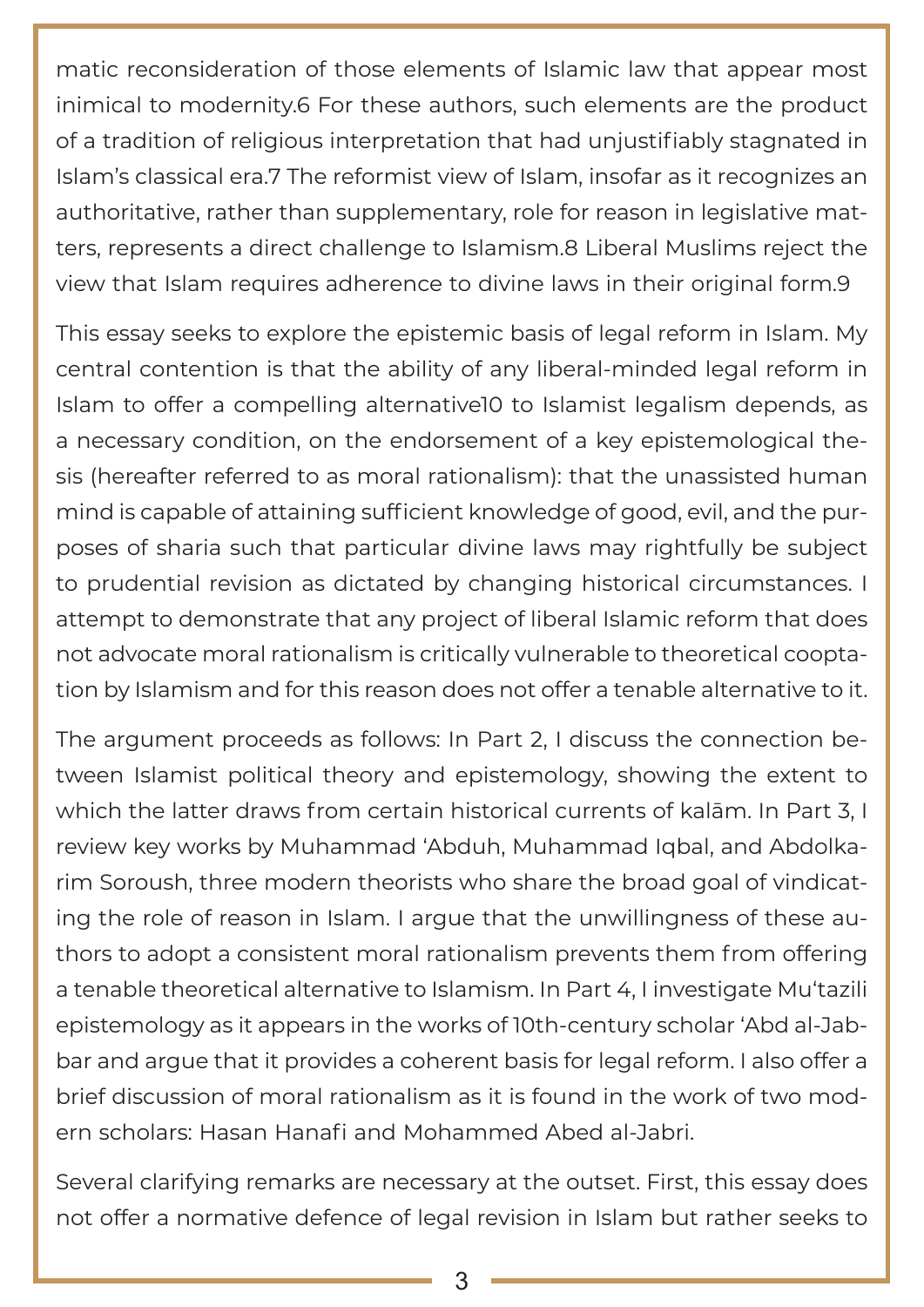demonstrate that moral rationalism is the necessary epistemic basis for any such defence. Thus, I remain open to the possibility that human beings are incapable of attaining knowledge of right and wrong and attempt to draw out the legal implications of such a claim. This essay is therefore motivated by the belief that it is a worthwhile, and indeed essential, task of scholars to clarify the connections between philosophic positions and political or legal ideologies.

Second, it is simplistic and misleading to dichotomize Mu'tazili and non-Mu'tazili theological currents, praising the former as uniformly rational and denigrating the latter as rigidly obscurantist.11 Such a view overlooks (i) the shifting boundaries among various schools of thought during the historical development of 'ilm al-kalām (dialectical theology, lit. 'the science of speech'), (ii) the extent to which many mutakallimūn (dialectical theologians) in Muslim history do not fall neatly into any single category, even after the relative formalization of such boundaries, (iii) disagreement among various sub-groups of Mu'tazili mutakallimūn, such as the Basra and Baghdad schools, (iv) critical differences among various non-Mu'tazili groups, such as the Ash'ariyya, Maturidiyya, and Hanbali traditionalists, (v) the manner in which even the Mu'tazila abjured the more exacting rationalism of the falāsifa (philosophers), and (vi) the high respect accorded to reason by many mutakallimūn not affiliated with the Mu'tazila. It is not the purpose of the present essay to offer a comprehensive treatment of major theological views found throughout Muslim history, but rather to demonstrate the legal implications of a key epistemic disagreement. Therefore, none of what follows should be interpreted as an attempt to minimize the enormous historical complexity of kalām.

Third, I do not claim that Mu'tazili theologians themselves argued for legal revision of the kind championed by certain modern liberal Muslim scholars.12 Rather, my argument is that Mu'tazili epistemology, as articulated by 'Abd al-Jabbar, provides the necessary theoretical ground for such revision.

Fourth, although I argue that the Islamist resistance to legal revision depends on epistemic views that enjoyed wide currency throughout the Mus-

4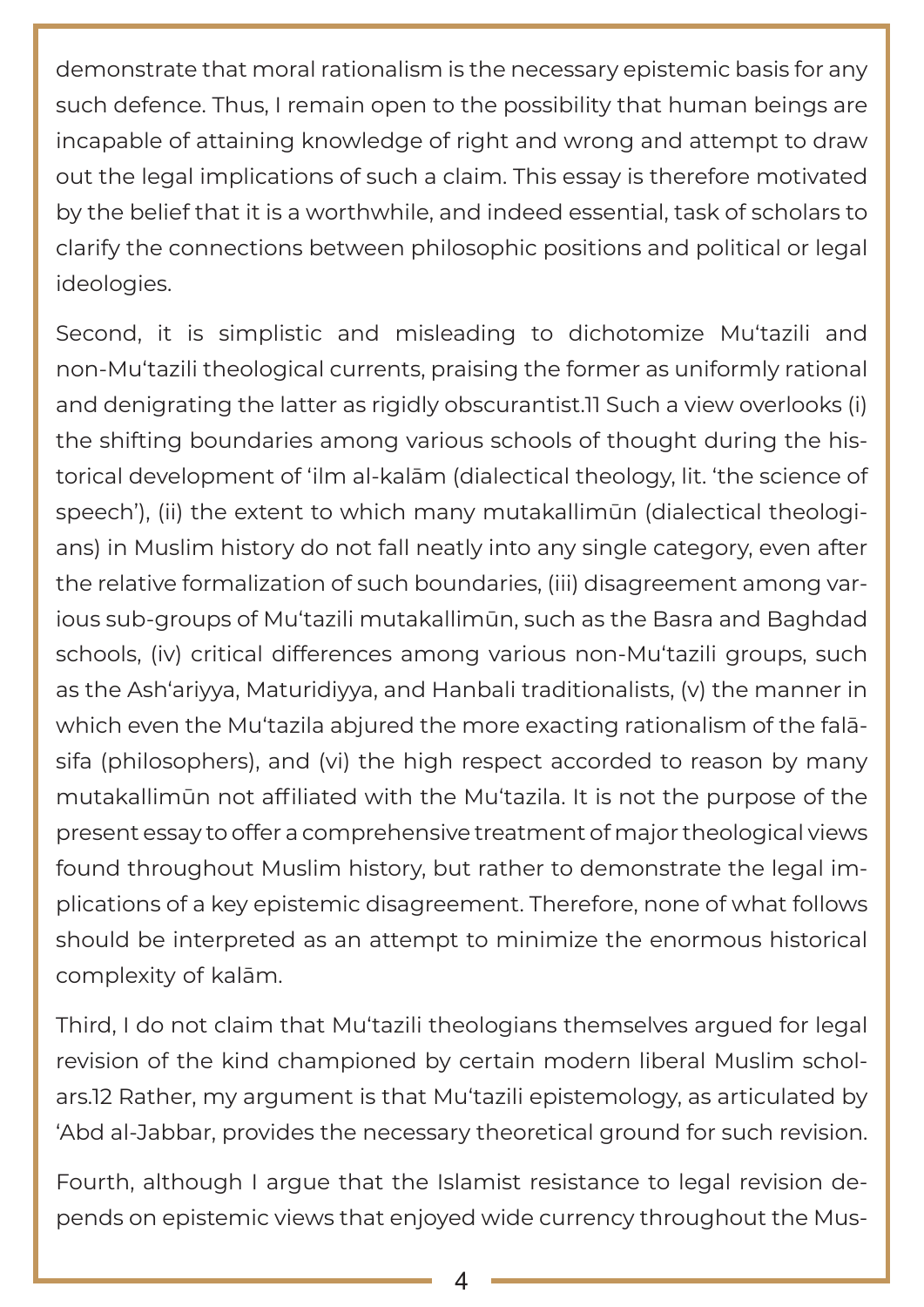lim world at various times, this is not meant to suggest that such views necessarily lead those who possess them towards an Islamist political ideology. No more evidence of this is needed than is provided by the authors reviewed in Part 3, who, despite their inconsistent commitment to moral rationalism, are emphatically not politically aligned with the Islamists discussed in Part 2. Thus, nothing in this essay should be interpreted as attributing Islamist sympathies to ordinary pious Muslims, many of whom are no more familiar with the historical disputes of the mutakallimūn than the average Christian is with the philosophic disagreements between Duns Scotus and Thomas Aquinas.

Finally, there already exists research regarding the relationship among theology, ethics, and legal theory in Islam.13 What no previous research to my knowledge has shown, and what therefore constitutes the original contribution of this essay, is (i) the various ways in which reformist projects that do not consistently uphold moral rationalism are too easily appropriated by Islamism to form a tenable alternative to it, and connected to this, (ii) the manner in which revision of divine law depends for its legitimacy on a moral rationalist epistemology. In short, I wish to draw out the legal implications for the modern world of a recurring philosophic debate in Islam. Such a research orientation should appeal not only to scholars of Islamic thought but to all theorists interested in the intersection of religion and law.

# **2. THE EPISTEMIC BASIS OF ISLAMIST LEGAL THEORY**

Islamism refers to a range of politico-religious ideologies that share certain key characteristics. Most fundamentally, Islamists locate solutions for modern social and political problems facing the Muslim community in the foundational texts of Islam, interpreted in a literal fashion.14 This last qualification is key, since all Muslims may be said to seek in the words of God and his prophet guidance that is applicable to the modern world.15 What distinguishes Islamists is a reliance on plain interpretation of religious texts and a desire to see these texts applied to the modern era without fundamental revision. This interpretive approach and political agenda are reflective of a particular epistemic attitude, one that emphasizes the insufficiency of rea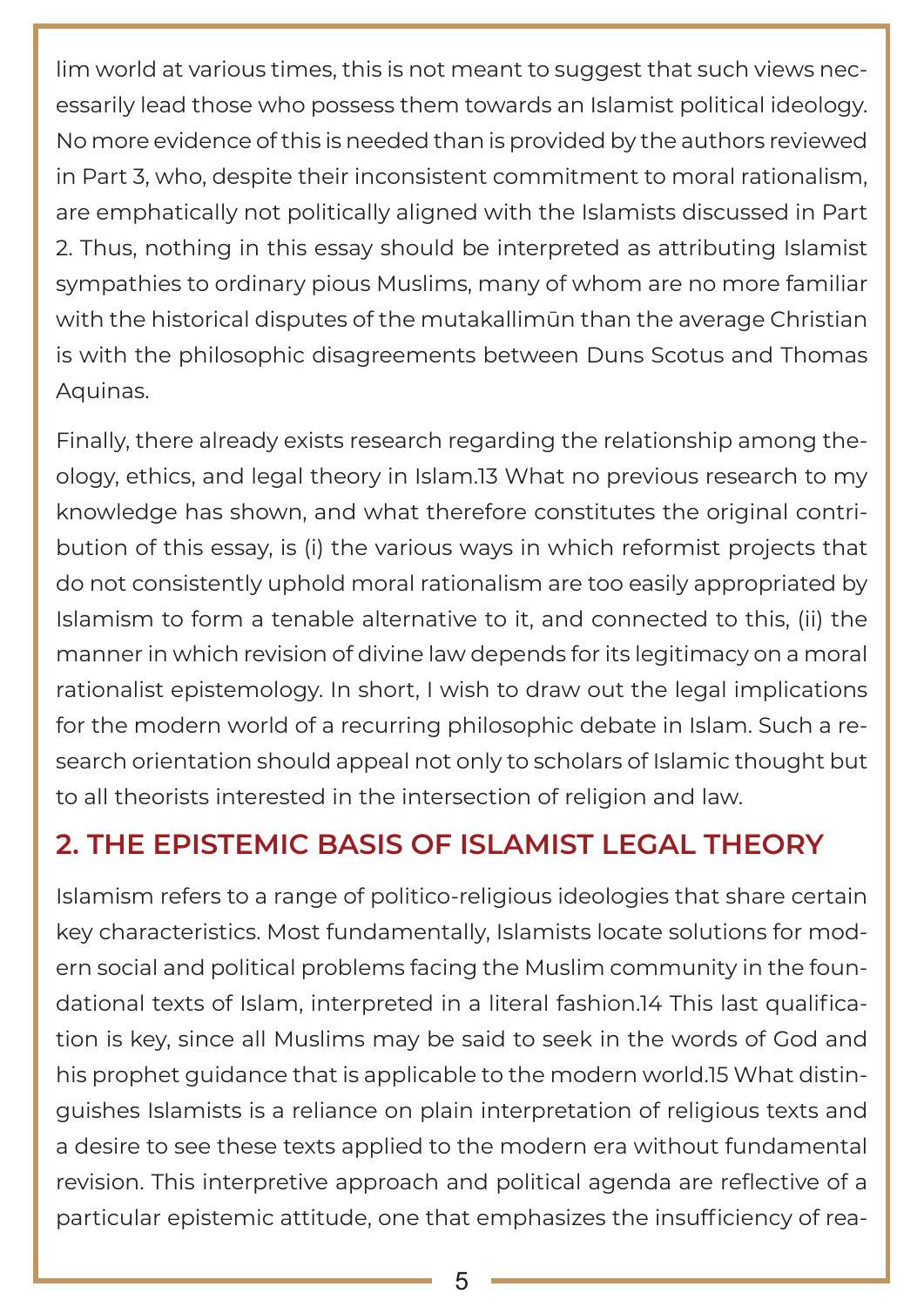son to guide human affairs and, as a result, our dependence on divinely revealed wisdom. This is not to suggest that Islamism is inherently resistant to legal flexibility of any kind, as will be explored in greater detail below. Rather, I show that the epistemic premises of Islamism place a firm limit on the political or legislative autonomy of the Muslim community.

The connection between Islamist legal theory and epistemology is apparent in the works of Khomeini (d 1409/1989), Qutb (d 1386/1966), and Maududi (d 1399/1979), three figures who collectively offer the most influential argument on behalf of Islamism in the modern world.16 Although these authors do not agree on all particulars, either in matters of religious interpretation or precise political agenda, a perusal of their political works reveals a shared epistemic foundation as well as a common desire to reshape Muslim society according to the express dictates of revealed law.

Islamists begin from the premise that God alone possesses legislative sovereignty. An Islamic government is one in which 'sovereignty belongs to God alone, and law is His decree and command. The law of Islam … has absolute authority over all individuals and [even] the Islamic government' itself.17 The recognition of God's sovereignty (ḥākimīya) by a Muslim community is 'expressed in the supremacy of the divine sharia (siyādat al-sharī'a al-ilāhiyya)'.18 In recognizing that God alone, and not the people, possess the 'authority of absolute legislation', Islam is 'the very antithesis of secular Western democracy'.19 Under Islamic rule, 'No one has the right to legislate and no law may be executed except the law of the Divine Legislator'.20 The very foundation (qā'ida) of Islam is 'acceptance of the Law (shar') of God alone no matter what and abandonment of every other law (shar') no matter what'.21

A key practical consequence of God's legislative sovereignty is that divine laws are not subject to alteration by human beings and are therefore permanently valid. Thus, 'the ordinances of Islam are not limited with respect to time or place; they are permanent and must be enacted until the end of time.'22 Islam consists of an eternal (aṣīl) method of action, one that 'is not related to any particular phase (marhala) nor environment (bi'a) nor spe-

6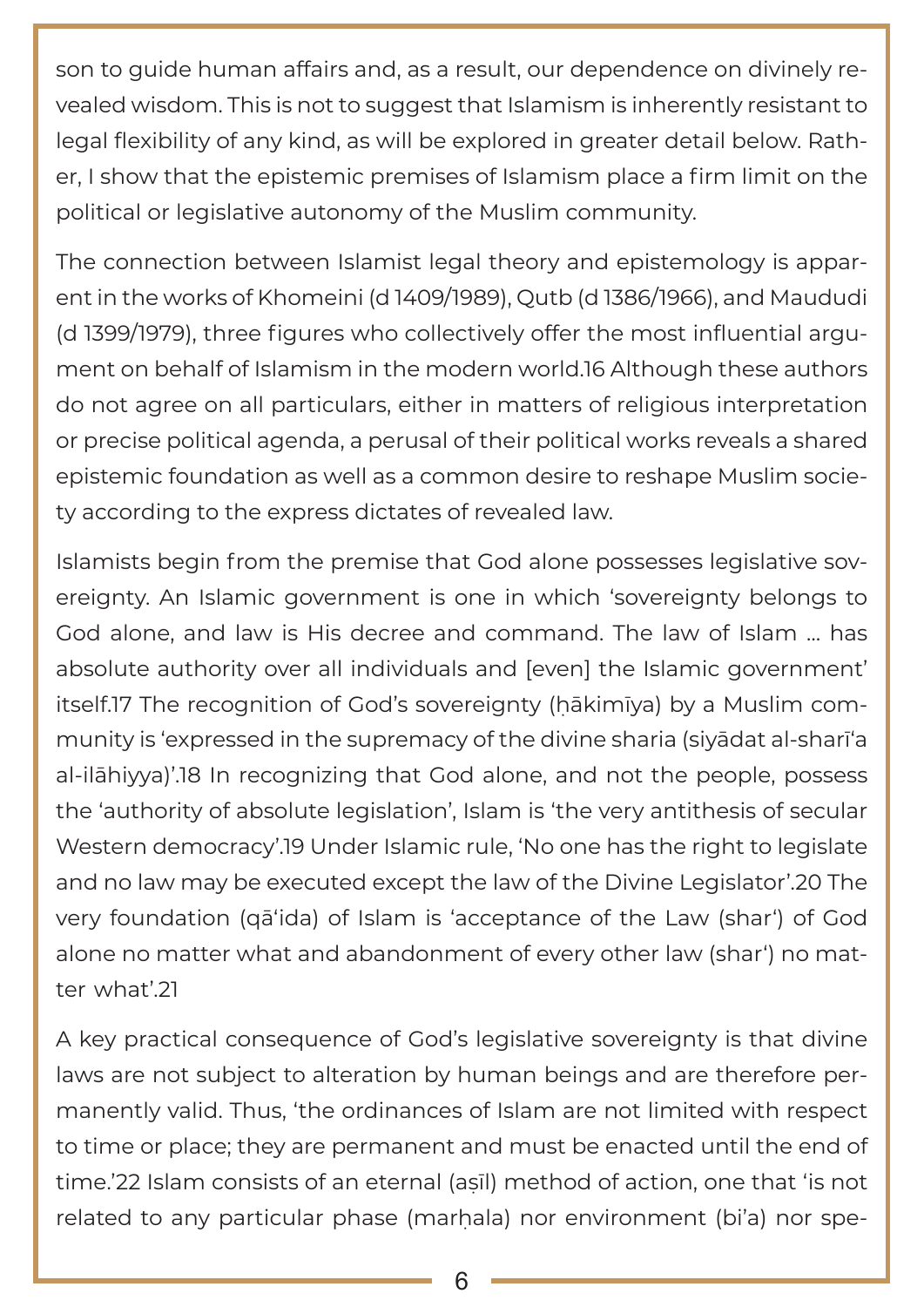cial circumstances peculiar to the first Muslim community'.23 Legislative injunctions that 'have been laid down in explicit and unambiguous terms in the Qur'an or the authentic Traditions of the Prophet' have 'a permanent and unalterable character'.24

Divine law rightfully demands our unwavering obedience because it is the product of a wisdom that infinitely exceeds our own. The permanent validity of sharia stands in stark contrast to 'man-made theories and ideologies (naCarīyāt wa madāhib)', which 'become corrupted and distorted (tafsad wa tanharif), since they are based on the knowledge ('ilm) of men—those who do not know and to whom only a little knowledge is given'.25 Reason cannot hope to penetrate the meaning of revelation, since the Qur'an is 'a mystery veiled and enveloped in mystery'.26 Human knowledge is in fact 'the thickest of all veils', and a man who becomes 'preoccupied with rational … concepts' is hindered from the path of God.27 The proper course of action for man is to submit to God in the 'moral and social' realm just as we cannot help but do in the physical realm. The submission to God's moral rule requires, in part, accepting 'without question, or doubt, His classification of Good and Evil, Right and Wrong, the Permissible and Prohibited'.28

Islamist resistance to legal revision therefore depends on an epistemology that asserts critical limitations upon human wisdom. Were human beings capable of discovering the principles underlying proper legislation, we would presumably be justified in altering even the explicit injunctions of divine law when required by historical circumstance. The Islamist aversion to legal innovation in matters addressed directly by revelation is based on a low appraisal of reason's capacity to guide our worldly affairs. In light of this appraisal, it is far better to trust in God's revealed wisdom than to rely on our all-too-human prudence.

#### **A. Legal Flexibility vs Legal Reform**

Islamists do recognize a limited jurisprudential role for prudence. For example, dispensation from strict adherence to the law may be required by 'abnormal and extraordinary situations'. More broadly, 'in the field of individual and social affairs', in contrast to matters of ritual,29 Islam allows 'a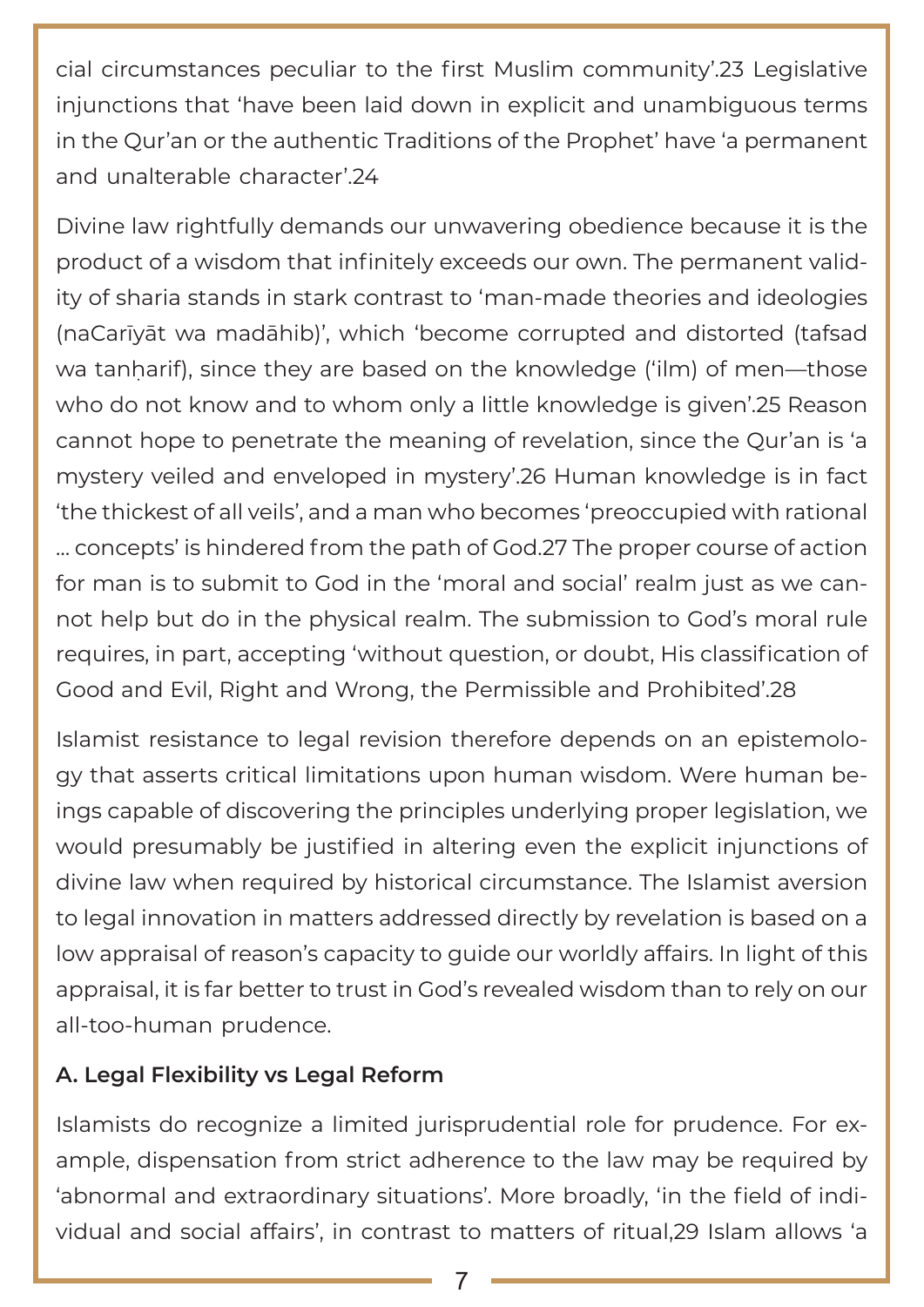limited scope for legislation in matters about which the Qur'an and Sunnah are silent'.30 As a result, sharia is not wholly static, but rather, 'a progressive, evolving … system of law'.31 In thus making room for prudential considerations in abnormal situations or cases where sharia is silent, Islamists evoke a long-standing tradition of flexibility in matters of fiqh (jurisprudence). At least as far back as the ninth century, maslaha (public welfare) served as an important legal principle for Muslim jurists.32 In the absence of direct guidance from sharia, due to the extraordinary or unprecedented character of a given case, jurists proceeded with the understanding that their rulings ought to serve the public interest. However, while considerations of maṣlaḥa allowed jurists to grant occasional and temporary dispensations from the letter of the law, they did not permit the indefinite replacement of explicit divine commands on the basis of their purported historical obsolescence.33

As noted in the introduction, it is not as if Mu'tazili theologians themselves argued for robust legal reform of this kind, either. However, as I argue in Part 4, Mu'tazili epistemology provides the necessary theoretical basis for such reform. Crucially, the same cannot be said for considerations of maslaha. Al-Ghazali (d 505/1111), perhaps the most significant figure in the historical development of maslaha as a legal principle,34 offers insight into why this is the case. As he makes clear in al-Mustasfa min 'ilm al-usūl, we are dependent upon revelation for our very understanding of public welfare. The true welfare of the Muslim community consists in divine reward; thus, what is 'better is what is … more beneficial to us in the hereafter (māl), even though it is more burdensome in the present condition (ḥāl)'.35 Serving the public interest may, at times, require adherence to 'burdensome and severe' (tatqīl wa tashdīd) injunctions whose benefits are postponed until the afterlife and, as a result, imperceptible to reason.36

Of course, one may appeal to public welfare as a legal principle without adopting al-Ghazali's epistemology. But this is precisely the point—maṣlaḥa offers little justification for legal reform unless it is coupled with the assertion that human beings are capable of independently recognizing true benefit, a position characteristic of Mu'tazili epistemology.37 What maṣlaḥa does allow, by itself, is a certain degree of legal flexibility in determining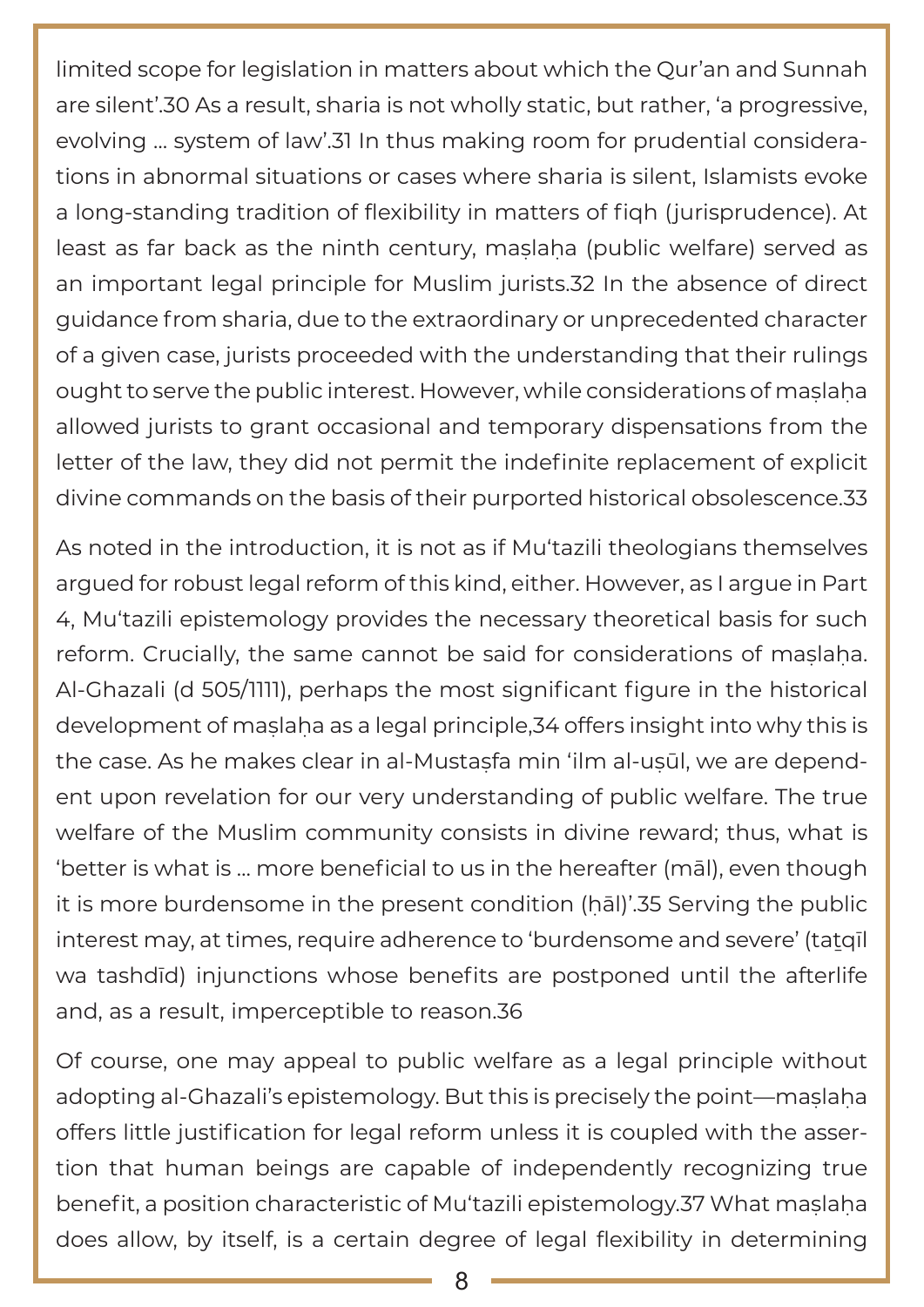the best means for carrying out an explicit divine injunction in the face of extraordinary or abnormal circumstances. Furthermore, it condones the attempt to formulate original rulings on the basis of ra'y (personal reasoning) where no explicit divine injunctions exist. But to replace any given divine command with a man-made law for the indefinite future presupposes a rationalist epistemology that Islamists unambiguously reject and that the classical tradition of maslaha does not supply.38

#### **B. Intellectual Precursors of Islamist Epistemology**

Although the political ideology of Islamists is in many ways a reaction to the experiences of colonialism and therefore largely a product of modernity,39 we should not overlook the extent to which Islamist epistemology is continuous with certain strands of Muslim intellectual history.40 In the absence of such a discussion, we risk dismissing Islamist epistemology as a merely ephemeral phenomenon, thereby making the theoretical task of liberal-minded Muslim reformists seem simpler than it is in fact.

The formative centuries of Islamic thought gave rise to a rich variety of competing approaches to law and theology. A comprehensive treatment of the various schools and key disputes that defined them is well beyond the scope of this essay. What can be shown with relative brevity is that proponents of both Ash'ari and Maturidi theology place critical limitations on the capacity of the unassisted human mind to attain legally relevant moral wisdom. Two important points from the introduction must be reiterated here. First, the variegated character of any single school of kalām must be always borne in mind. What follows should therefore be understood to reflect theological tendencies rather than rigid catechisms. Second, it is not the purpose of this essay to describe the epistemological or legal views of ordinary Muslims. Thus, the texts upon which I rely in order to illustrate Ash'ari and Maturidi perspectives have been chosen because of the exceptional clarity they offer on the matter of moral epistemology and not because they necessarily reflect the views of a majority or plurality of Muslims today.

The Ash'ari view of human knowledge of good and evil is the very first topic treated in al-Misri's (d 769/1367) 'Umdat al-sālik. The author broaches the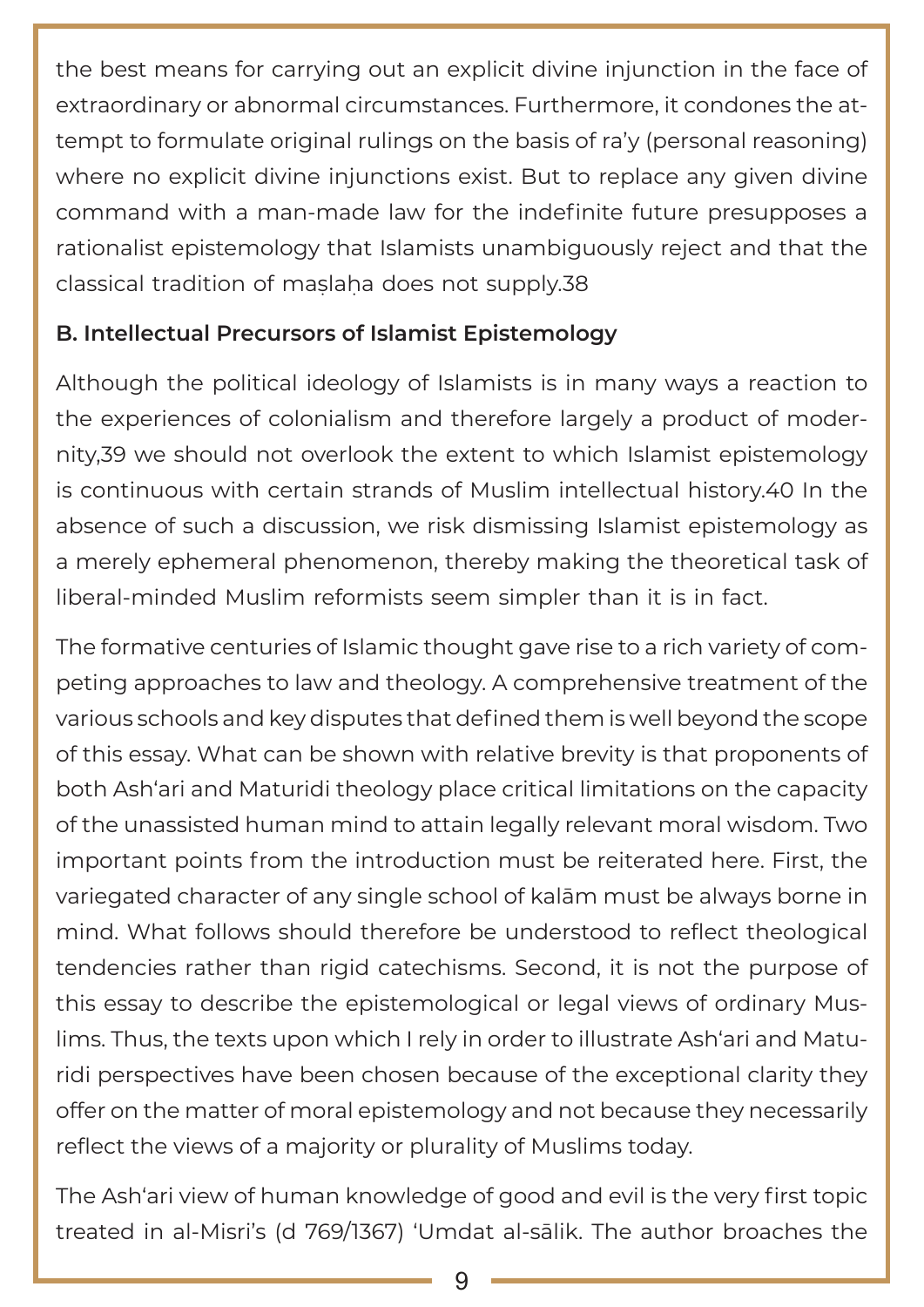subject in the following manner:

Is it possible for reason ('aql), by itself and without the mediation (wisāṭa) of the messengers of God or His books, to know [the rules of sharia] (al-ahkām al-sharī'a) such that someone not reached by a prophet's call would be able to know God's rule (hukm) concerning his actions with his reason [alone]? Or is this impossible? The doctrine of the Ash'ariyya … is that it is not possible for reason to know the rule of God concerning the acts of those legally obligated (mukallafīna) except through the mediation of His messengers and books (a1.2–3).41

Al-Misri goes on to emphasize that 'the measure (miqyas) of good and evil (husn wa qubh) according to this school [the Ash'ari] is the Law (shar'), not reason.'42 Statements such as these represent an explicit rejection of moral rationalism. We are dependent, for our knowledge of moral action or of the distinction between good and evil, upon divine revelation and the teachings of divinely inspired messengers.43

The Maturidi position is more complex, occupying something of a middle ground between the Ash'ariyya and Mu'tazila.44 In his commentary (Sharḥ) on al-Nasafi's Manār al-Anwār, Ibn Malak (d 801/1398) states:

According to the Mu'tazila, the judge (hākim) of good and evil (husn wa qubḥ) is reason ('aql), because [doing] the best (aṣlaḥ) is obligatory (wājib) for God Most High according to reason, so doing it is good and neglecting it is evil. According to us [the Maturidiyya], the judge of [good and evil] is God Most High, and He is elevated above something other than Him ruling over Him. He created some things as good and some things as evil. He ordered [the good] because it was good in itself, even if the principle of its goodness is concealed (khafīy) from reason. So the Lawgiver (shāri') disclosed [its goodness] by ordering it. (Emphasis added)45

This passage suggests that the disagreement between the Ash'ariyya and Maturidiyya is ontological, whereas the disagreement between the Maturidiyya and Mu'tazila is epistemological. Both the Maturidiyya and the Ash'ariyya assert, against the Mu'tazila, that the goodness of an action or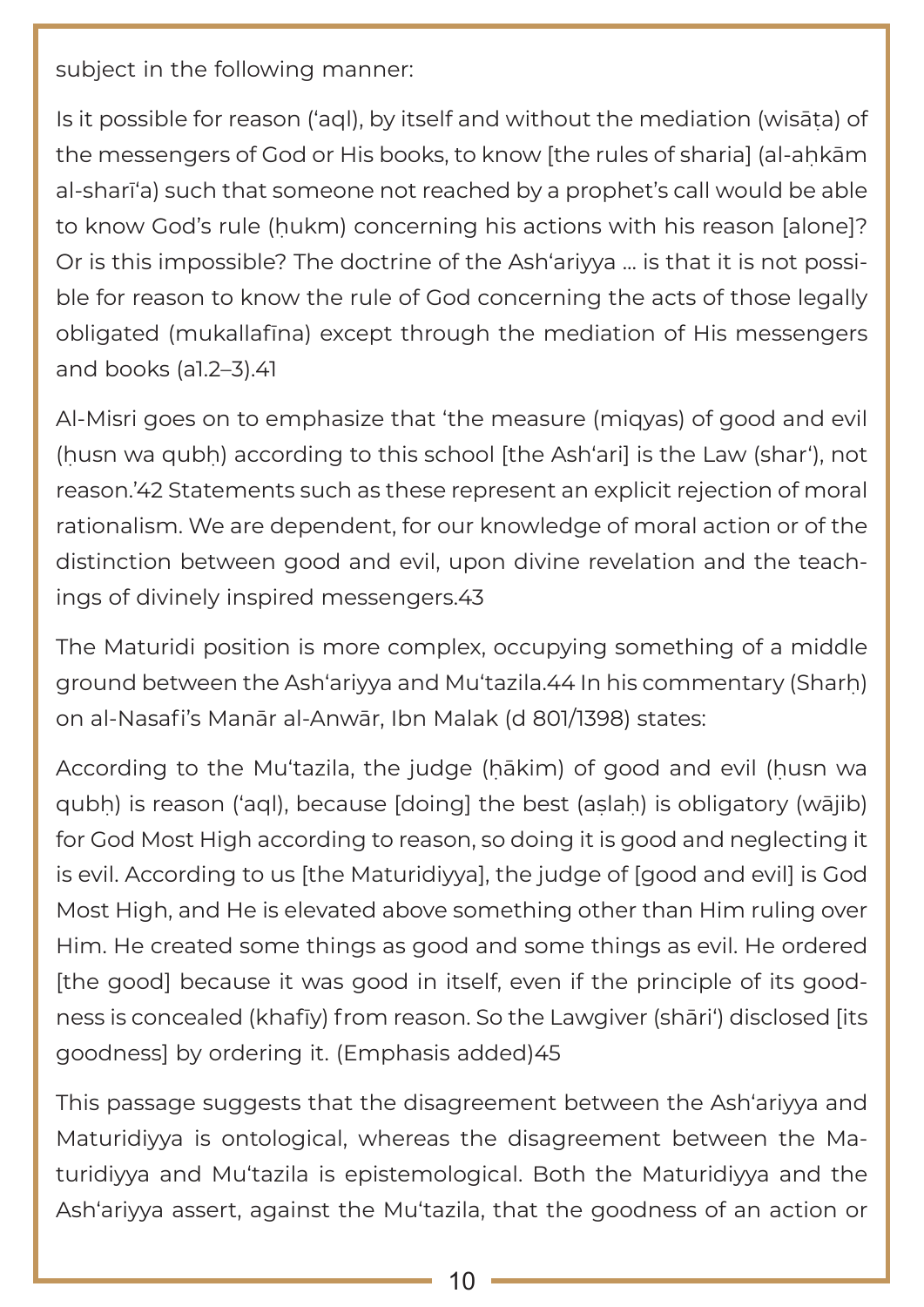command must be revealed to man by God. However, the Maturidiyya insist that God merely indicates the goodness of a particular action through his command, whereas the Ash'ariyya believe that the very goodness of an action is caused by God's command, a position attributed to that school by, inter alios, Behbehani,46 'Abd al-Jabbar,47 and Sabzawari.48 The Ash'ari position may therefore be described as theological voluntarism; an action is good because God commands it.49 The Maturidi position, in contrast, asserts that God commands an action because it is good. However, this goodness is not consistently recognizable by human beings, who for this reason stands in desperate need of divine guidance. Both the Ash'ari and Maturidi schools therefore agree that reason is dependent on revelation for rules of conduct.

Before the emergence of either the Ash'ari or Maturidi theological approaches, Mu'tazila kalām was opposed by a scholarly (and to some degree popular) movement that largely rejected speculative theology in favour of a more straightforward scriptural literalism.50 By far the most significant figure in the early development of this traditionalist approach was Ahmad ibn Hanbal (d 241/855). While it would be misleading to draw any direct line between early Hanbali jurisprudence and modern Islamism, the works of the 14th-century Hanbali scholar Ibn Taymiyah (d 728/1328) are more immediately relevant to figures such as Qutb and Maududi.51 In the context of the present discussion, I will put aside the complicated question of Ibn Taymiyah's legitimacy as a representative of Hanbali thought and focus instead on the epistemic ground he shares with Islamists.

Ibn Taymiyah is no simple fideist, and his attitude towards the relative status of reason and revelation is complicated. Nevertheless, his epistemic conclusions bear a noticeable similarity to the premises of Islamists. In Dar' Ta'ārud al-'Aql wa'l-Naql, a work that is said to 'explain … how the teachings of someone who gives absolute priority to rational ('aqlīya) argument are shown to be false',52 Ibn Taymiyah compares reason to a 'vulgar [man]' ('āmī) who can point the way to a muftī (representing revelation), but whose guidance must be ignored if it conflicts with that of the latter.53 More starkly, in Al-Aqīda al-Tadmuriyya, Ibn Taymiyah states that 'it is not possible for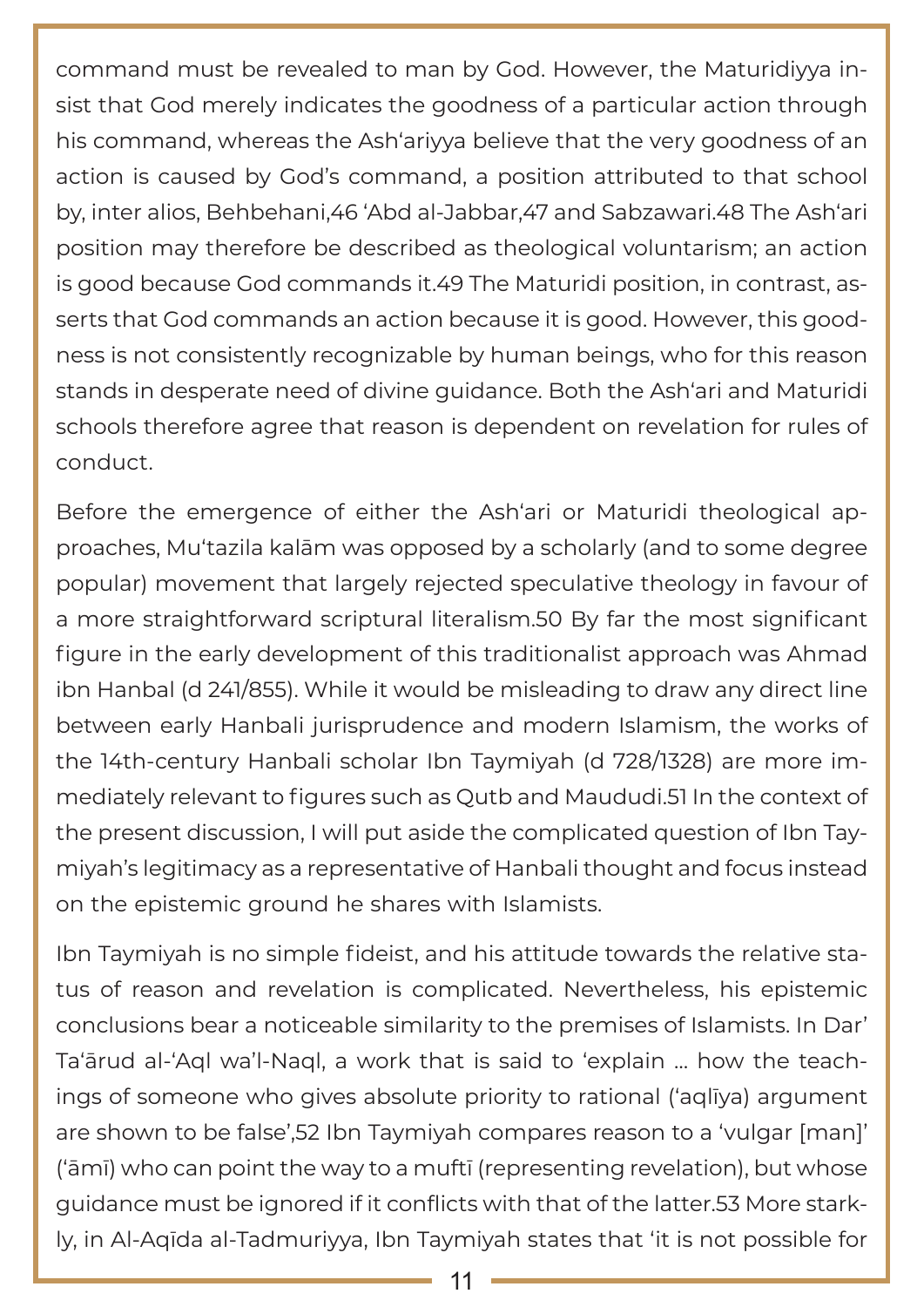human beings to live without a Law (shar') through which they distinguish between what they should do and what they should renounce.'54 Echoing al-Ghazali, Ibn Taymiyah further states, 'knowledge of the end that will be the consequence of actions, whether happiness or misery in the abode of the hereafter, is not known except through the Law (shar').'55 The unassisted human mind is not at all a dependable guide towards ultimate bliss, the goal of every Muslim.

The above considerations should be sufficient to make the point that Islamist epistemology cannot be dismissed out of hand as an ephemeral, modern phenomenon. Islamist views on the limitations of the human mind have a basis in at least parts of the rich history of Islamic theology and scholarship. As I argue in the following section, advocates of liberal reform in Islam who do not appreciate the epistemic basis of Islamist legalism are liable to make an insufficient distinction between their own epistemic positions and those described in this section. As a result, they are prevented from offering a compelling theoretical alternative to Islamism.

# **3. SHORTCOMINGS OF NON-RATIONALIST LIBERAL CRI-TIQUES OF LEGALISM**

Beginning in the 19th century, the Muslim world gave rise to many reformists who sought to demonstrate the compatibility of Islam with the modern world. Although the specific arguments employed by these scholars vary from case to case, a key common feature is the attempt to carve out a more robust role for reason in the interpretation and application of religious texts.56 Accordingly, these scholars, in the course of challenging the scriptural literalism characteristic of Islamists, argue for a more flexible approach to matters of law.57

It is the purpose of this section to demonstrate that the failure to articulate a consistent moral rationalism leaves even liberal-minded interpretations of Islam critically vulnerable to theoretical appropriation by Islamists. In order to illustrate this point, I rely on an analysis of three major figures of Islamic reform: Muhammad 'Abduh (d 1323/1905), Muhammad Iqbal (d 1357/1938), and Abdolkarim Soroush. Each of these scholars deserves more academic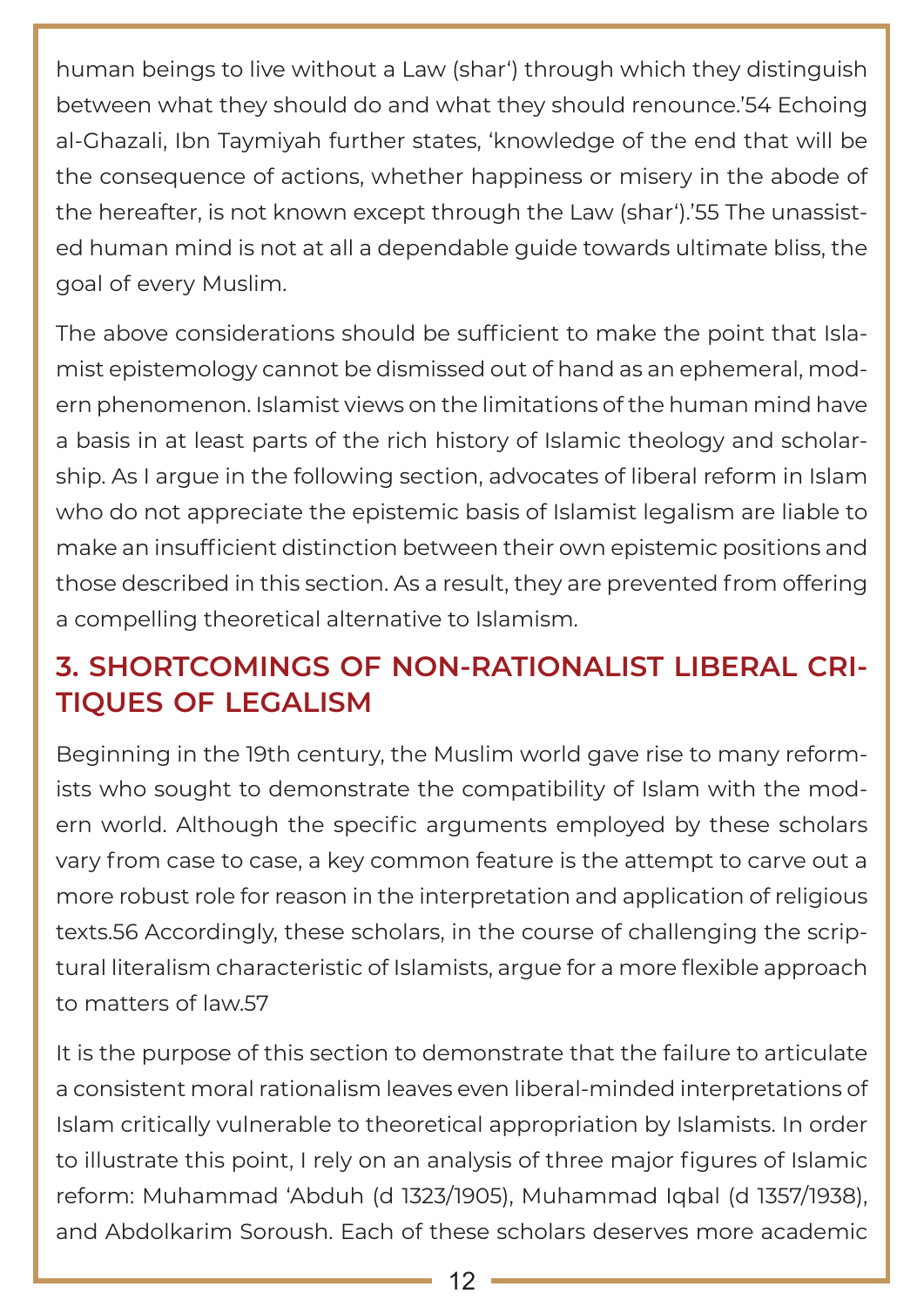attention than they have yet received in the West, and the limited space with which they are treated here by no means reflects the breadth of their thought. I merely attempt, in the following paragraphs, to show (i) the precise manner in which they diverge from a moral rationalist epistemology and (ii) the resulting vulnerability of their legal–religious understanding to appropriation by a thoughtful Islamist.

Given the abundance and diverse scope of Muslim reformist literature, it must be stressed that these authors do not constitute a representative sample but are rather offered as illustrative examples. A broader survey of reform efforts in Islam would leave no room for anything more than cursory observations about the various scholars who have contributed to this variegated intellectual movement. On the other hand, focusing exclusively on a single author, while allowing for more detailed analysis, would leave open the possibility that the failure to adhere to a strict moral rationalism is merely an idiosyncrasy and in no way reflective of a broader tendency within the literature.58 Furthermore, each of the authors chosen for closer analysis departs from moral rationalism for unique reasons: 'Abduh states that revelation offers suprarational, though not anti-rational, wisdom; Iqbal asserts that the prophetic experience is essentially mystical and therefore beyond the scope of reason to comprehend; and Soroush argues that the human mind is inescapably bound by its cultural/historical context. It is therefore important to focus on each case in turn, in order to better understand the diverse ways in which liberal-minded reformists are tempted to compromise their otherwise strong appraisal of the power of reason. By focusing on these three major figures of Muslim reform, my intention is to steer a middle course between superficial breadth and idiographic depth.

#### **A. Suprarational Wisdom: Muhammad 'Abduh**

A major theme of 'Abduh's writings is the dynamic development of historical circumstances, a feature of the world that requires society to regularly adapt to new situations.59 As discussed in Part 2, Islamists, too, recognize the need for some degree of flexibility in matters of jurisprudence, though this theme receives far less emphasis in their works than in those reviewed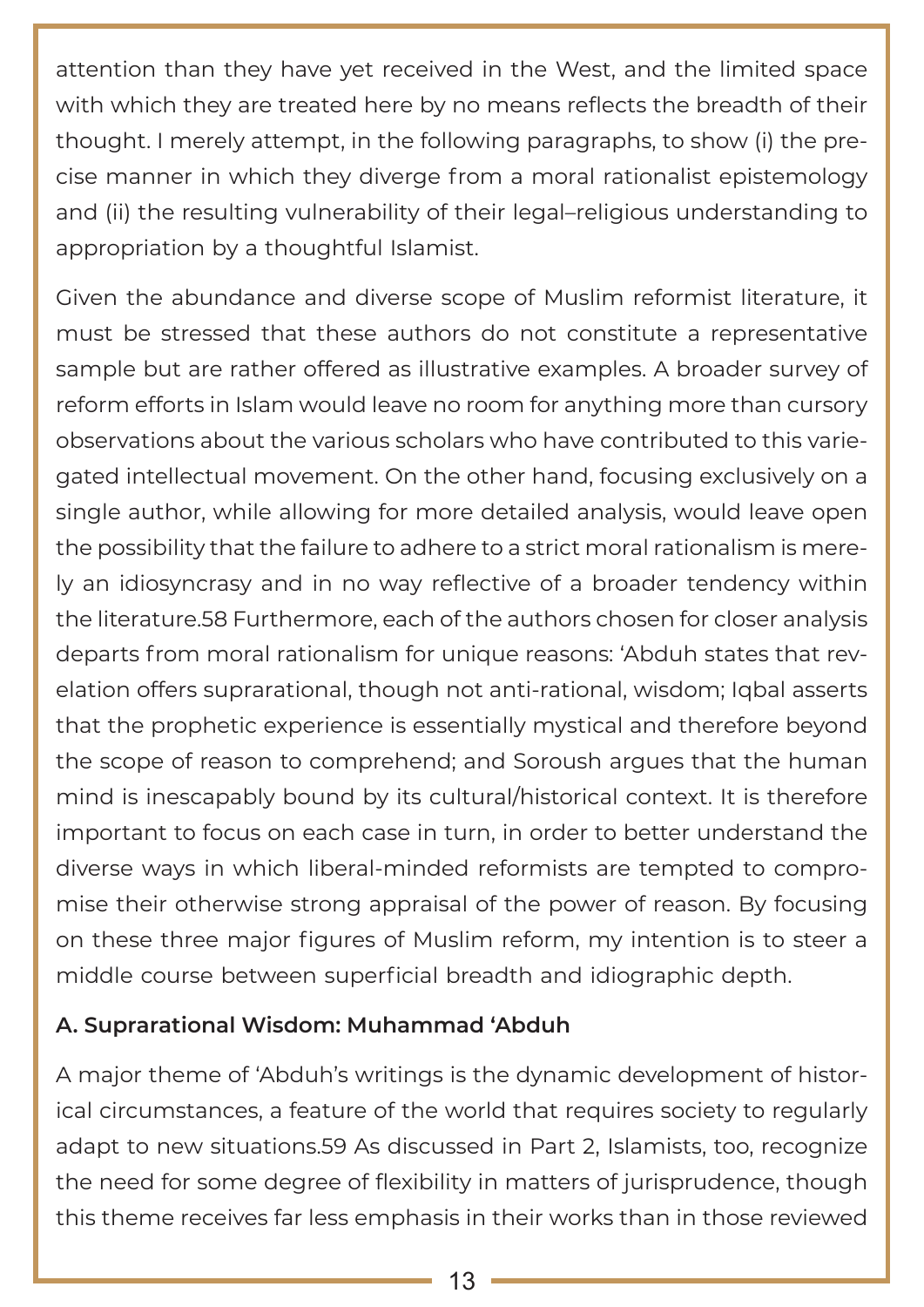in the present section. 'Abduh, for his part, condemns those who deny any 'concordance (wifāq) between religion (dīn) and reason', asserting instead that Islam is firmly established on rational grounds.60 If adhered to consistently, this religious understanding would provide a theoretical basis for Islamic law to respond dynamically to historical developments in a manner that is precluded by rigid literalism. However, closer investigation reveals that 'Abduh does not so much harmonize reason and revelation as much as subordinate the former to the latter. Thus, the call for legal flexibility is undermined by an inconsistently rationalist epistemology.

'Abduh adopts the position that revelation grants insight that is not achievable by the unassisted human mind. However, although revelation thus contains elements that must be accepted on faith (since the mind cannot independently verify their truth), it will never teach that which is simply inadmissible on rational grounds. In other words, 'though religion may bring something that transcends understanding (ya'lū a'lā fahm), it cannot bring something that reason finds impossible (mā yastahīl 'inda al-'aql).'61 For this reason, although prophets point out the necessary limits to the merely human pursuit of knowledge, they do so in such a way 'as not to break [man's] assurance (yashuqq 'alayhi al-iṭmi'nān) nor to take away his trust (ya'raf thiqatahu) in [reason] as a God-given power (quwwa).'62

Unfortunately, this arrangement in no way refutes the Islamist contention that our social lives ought to be subject to the express and unalterable dictates of revelation. Since the prophets do not ask their followers to accept rational impossibilities,63 'reason is obliged to acknowledge all that [a prophet] brings, even though unable to attain the essential meaning within it (wuṣūl ilā kannihi ba'ḍihi) or penetrate its full truth (nufūḏ ilā haqīqatihi)' (emphasis added).64 Thus, reason is afforded no supervisory power over the particular injunctions of revelation, however strange they may seem from a rational perspective. These injunctions do not impose rational impossibilities or logical contradictions upon those who are asked to accept them.

'Abduh would perhaps argue that the implementation of divine laws outside of their proper historical context does involve us in a logical contradic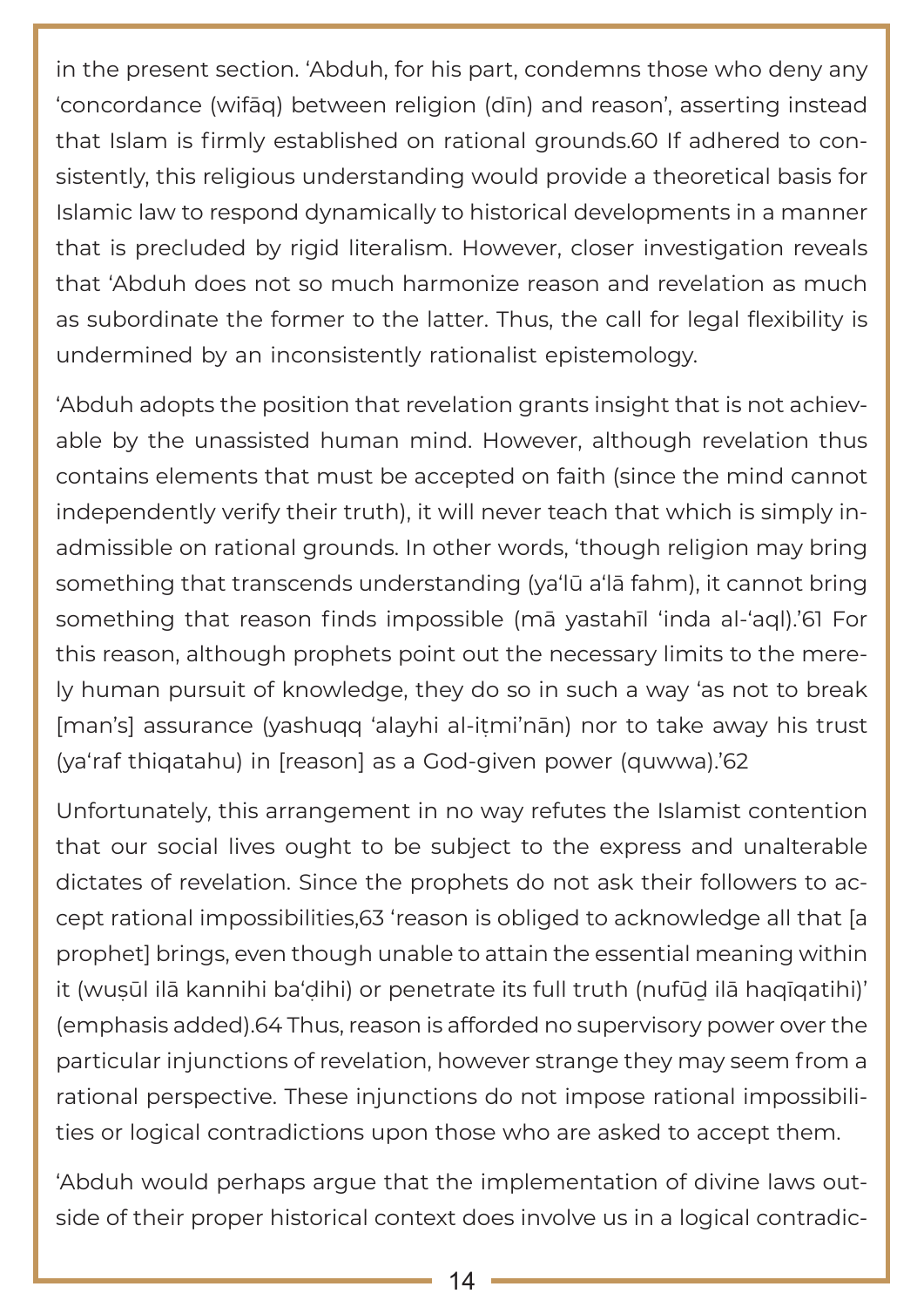tion. For if, as he claims, divine law 'leads to worldly and otherworldly benefit (manfa'a dunyawiyya aw ukhrawiyya)',65 and evolving circumstances render some particular divine law harmful to our worldly well-being, the strict implementation of such a law would detract from the very purpose of divine law. However, articulating such a view would require 'Abduh to insist that human reason is capable of recognizing what is good for human beings here in this world. But rather than travel down this hopeful avenue, 'Abduh instead repeatedly calls into question this very capacity of the unassisted human mind. In fact, he goes so far as to claim that knowledge of the good (ḥusn) is attained 'only by way of the Law (ṭarīq al-shar')'.66 Furthermore, regarding the relationship between our actions in this world and our lot in the next, 'Abduh claims that 'the capacity of the human mind in all individuals is not capable … of establishing for every kind of act the requital [it receives] in the abode of the hereafter.'67 We therefore cannot reject the possibility that it is precisely by following a divine law whose effects are sometimes harmful in this life that we achieve salvation in the next. Like Ibn Taymiyah, 'Abduh doubts the ability of the unassisted human mind to guide man towards his ultimate goal.

For these reasons, the proper attitude for man to adopt is to 'submit and surrender (khasha'a wa khada'a)' to God.68 Revelation is a gift that 'requires humility and submission (khuḍū' wa istikāna)'.69 The divine command is so overpowering that reason ('uqūl), like a citadel surrounded on all sides, 'has no alternative but to surrender (iḏ'aan) to it'.70 Islam, in 'Abduh's view, restores reason to its 'proper dignity, to do its proper work … in humble submission to God alone and in conformity to His sacred law (sharī'a)'.71 Reason's dignity is found in its subservience to revelation.

#### **B. Mysticism: Muhammad Iqbal**

Iqbal asserts that the Qur'an 'embodies an essentially dynamic outlook on life'.72 The few legal principles contained within it thus have great potential for 'expansion and development by interpretation'. This dynamic character, in order to be fully realized, requires that we 'rebuild the laws of sharia in the light of modern thought and experience' (emphasis added).73 The empha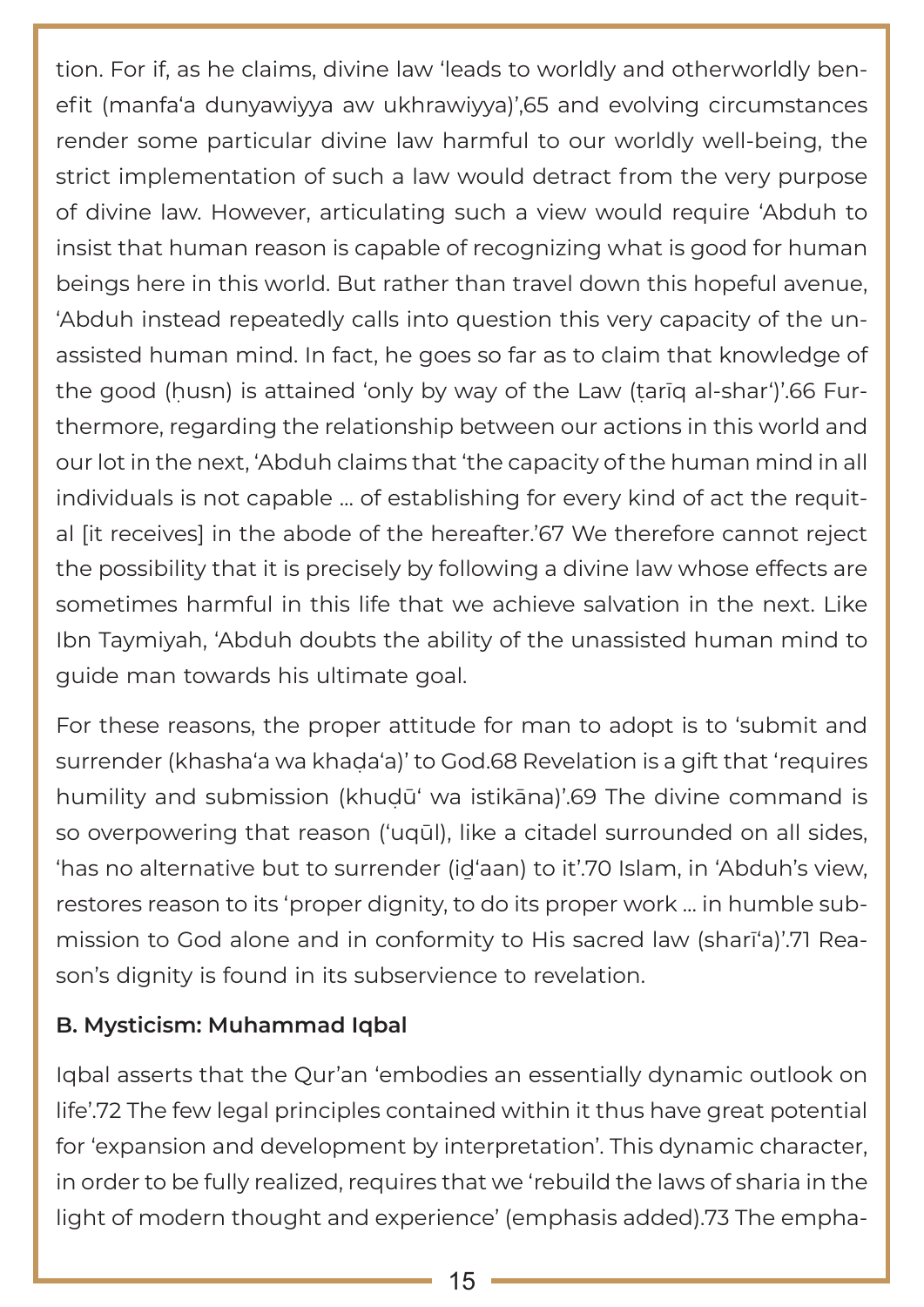sis thus given to 'thought and experience' reveals the central importance of reason to Iqbal's project; it is on the basis of a rational and empirical understanding of our modern world that we take upon ourselves the task of reconstructing sharia.

But as Iqbal makes clear, reason is not our only path to knowledge.74 In addition, there is the avenue of mystic insight, which differs from rational consciousness insofar as the former 'brings us into contact with the total passage of Reality in which all the diverse stimuli merge into one another and form a single unanalyzable unity in which the ordinary distinction of subject and object does not exist'. Although the mystic experience is by nature incommunicable, it is nevertheless 'highly objective and cannot be regarded as a mere retirement into the mists of pure subjectivity'.75 Thus, what is yielded through the mystic experience is true insight into the nature of the world and the human condition.

However, mystic consciousness does not merely sit alongside rational consciousness as a coequal partner, as becomes clear from Iqbal's description of the three stages of religious development. The first stage is characterized by unconditional obedience to religious commands. Eventually, the believer develops a rational understanding of the purpose of divine commands, thus entering the middle stage. Finally, 'the individual achieves a free personality … by discovering the ultimate source of the law within the depths of his own consciousness'.76 Mysticism therefore represents the final state of spiritual evolution to which our rational consciousness can only aspire. Nor, crucially, can this higher level of insight be comprehended by the lower. According to Iqbal, science can do no more than '[discover] the characteristic features of the mystic levels of consciousness'.77 The core of the mystic experience must remain, from a strictly rational point of view, mysterious.

Prophetic experience is a subset of mystic experience, distinguished from the latter inasmuch as it 'tends to overflow its boundaries, and seeks opportunities of redirecting or refashioning the forces of collective life'.78 This raises an immediate difficulty: since sharia is a product of the prophetic consciousness, which is itself merely a specific type of mystic conscious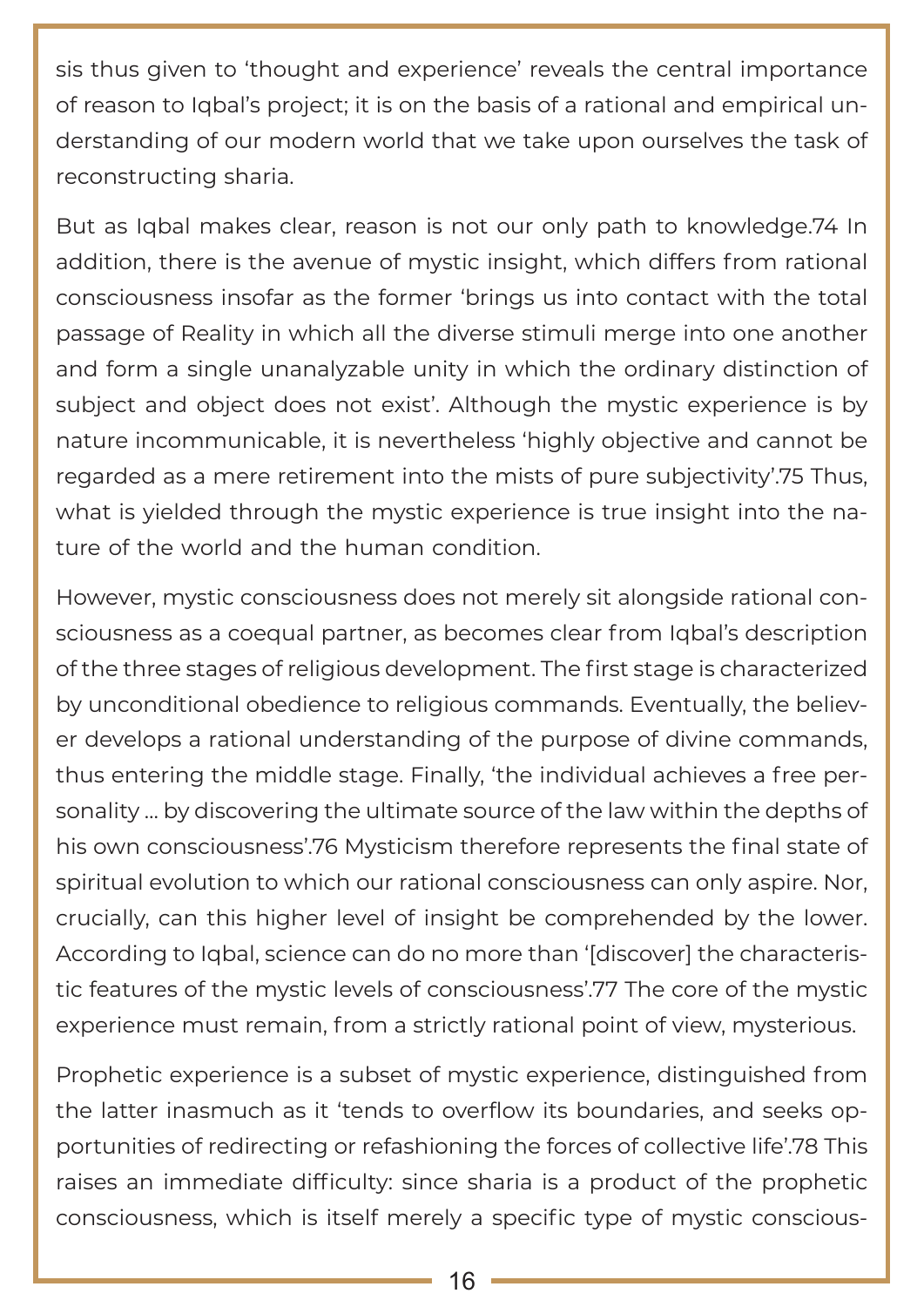ness, and since mystic consciousness is by its very nature beyond our rational understanding, how can we entrust our rational faculty with the task of reconstructing sharia? Such reconstruction presupposes a rational faculty that is capable of understanding, if not the inner character, then at least the products of the prophetic experience. Perhaps, in Iqbal's defence, the prophetic experience is not so simply mysterious as non-prophetic mystic experience. After all, the prophet, in stark contrast to the mere mystic, removes himself from the 'unitary experience' in order to return to 'the sweep of time with a view to control the forces of history'.79 By thus returning to the world of time, history, and human concern, perhaps the prophet simultaneously returns to the world of rational intelligibility.

Iqbal, however, chooses not to pursue this line of argument, instead retreating further into mysterious depths. Immediately after describing the three stages of religious development, he approvingly cites the following words of an unnamed Sufi: 'no understanding of the Holy Book is possible until it is actually revealed to the believer just as it was revealed to the Prophet' (emphasis added).80 Thus, the possibility of a rational understanding of the Qur'an, and therefore of sharia, is denied in the strongest terms. Prophetic experience is beyond our rational comprehension, as is the holy text that is produced by such an experience and the divine law contained within it. This being the case, we cannot reasonably expect that particular injunctions of sharia will necessarily conform to intelligible standards.

#### **C. Cultural and Historical Relativism: Abdolkarim Soroush**

Soroush's key theoretical contribution is 'the distinction between religion and religious knowledge'. The critical error made by past reformers is that 'They failed to recognize religious knowledge as a variety of human knowledge.'81 Although scripture is sacred, flawless, and constant, it is necessarily refracted through an all-too-human interpretive lens as soon as we attempt to understand it.82 And critically, our understanding of scripture—our religious knowledge—is 'incomplete, impure, insufficient, and culture-bound'; it is nothing short of 'delusion and hubris' to identify our interpretation of religion with religion itself.83 Once we have recognized the necessarily ten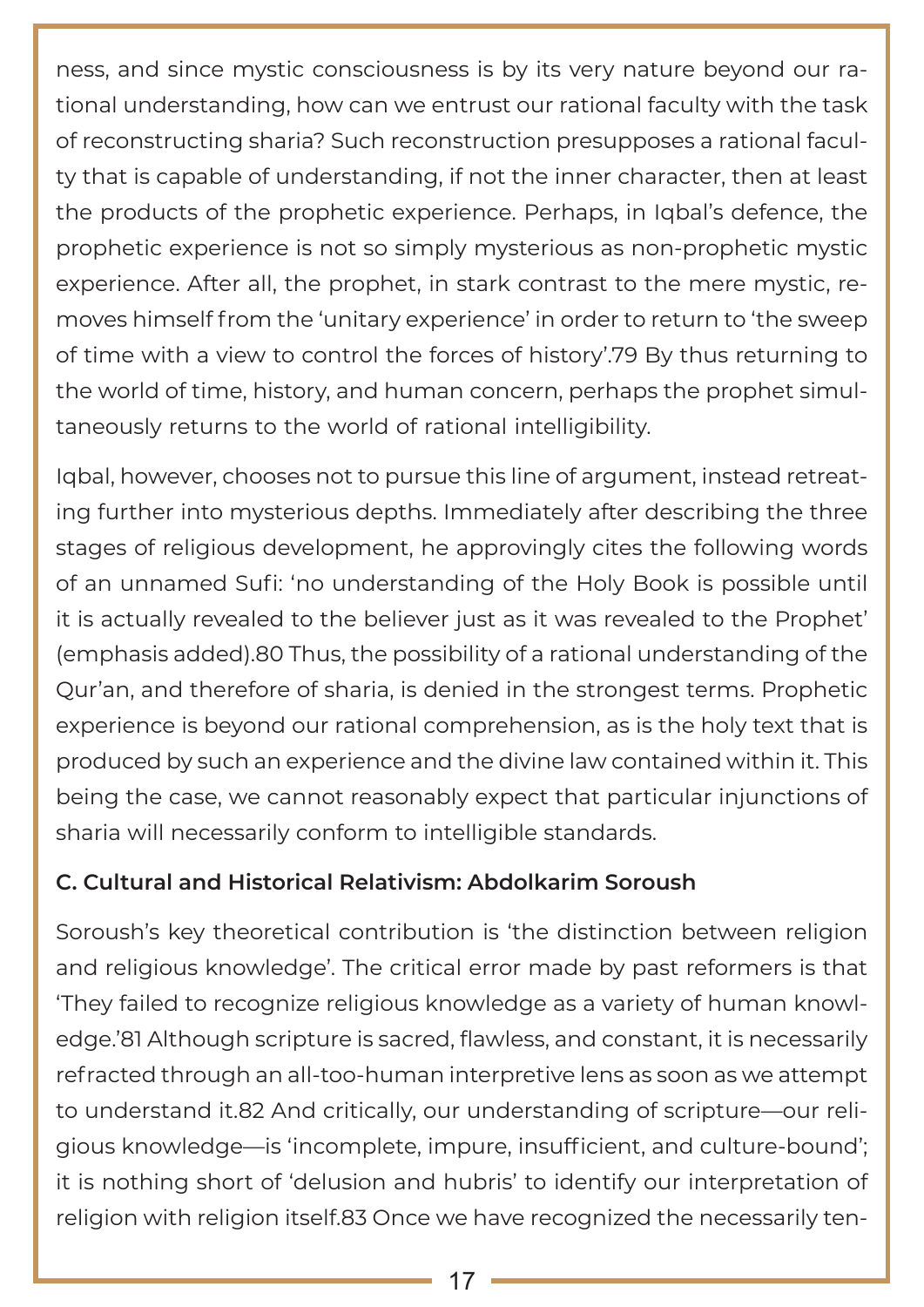tative character of our religious understanding, reason assumes its proper role as the governor of our worldly affairs. For it is reason 'that undertakes the task of understanding the teachings of religion', by '[harmonizing] its comprehension of religion with its other precepts'.84 In short, the distinction between religion and religious knowledge leads us to view our interpretation of religious texts as inherently subject to error. We therefore resort to reason as our best (and only) guide to knowledge of what God requires of us, with the understanding that any interpretation at which we arrive may be subject to future revision as our scientific knowledge of nature and society develops over time.

Against the charge that such a view assumes the primacy of reason, Soroush would respond that we have no choice—any interpretation of revelation is refracted through a human mind with all its attendant limitations. But this response sits uneasily alongside Soroush's recognition that the Qur'an is emphatically not 'receptive to just any interpretation'.85 Indeed, the difficulty under consideration is greatly magnified by the existence of verses with apparently unambiguous practical import, such as criminal punishments or inheritance laws. Why should a pious believer not humbly accept such verses in their most straightforward sense, even when they appear unreasonable? Scriptural literalism only becomes more attractive upon recognizing the limitations of mind to which Soroush himself repeatedly points. Against the dark backdrop of our inherently defective religious knowledge, divine revelation shines all the brighter. The inherently flawed character of religious understanding is a weapon that fits as comfortably the hands of Islamists as it does those of liberals.86

Soroush's case would be strengthened if human beings possessed knowledge of justice. As he makes clear, 'In the opinion of believers, justice is at once a prerequisite for and a requirement of religious rules. A rule that is not just is not religious.'87 This confidence that God's rulership must be just, coupled with knowledge of justice, would provide a standard by which to measure divine legal commandments. If any particular commandment is found wanting, this would not be because God is unjust, but rather because circumstances have changed such that the original intention of the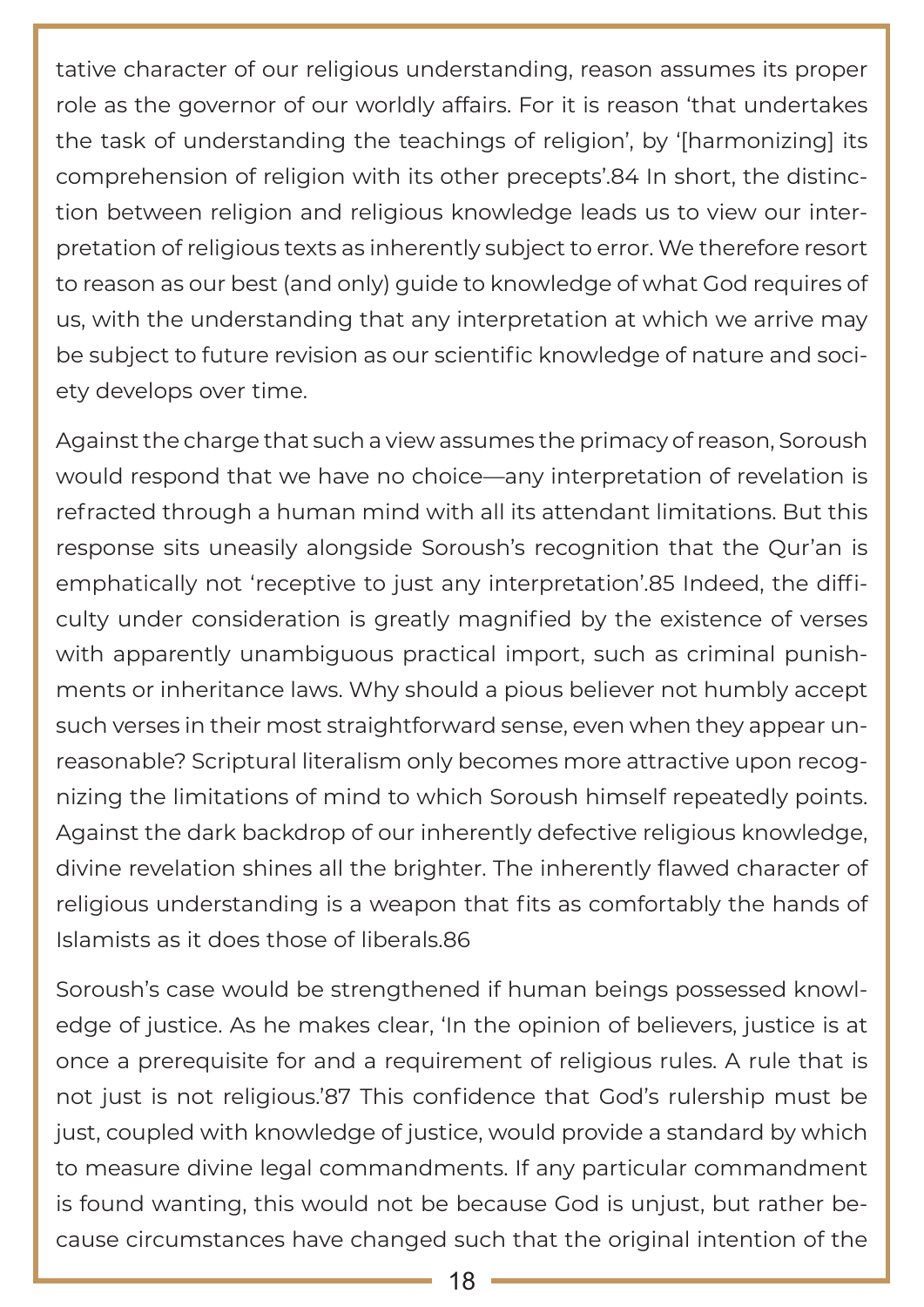law has been frustrated. In such a case, adapting divine law to the needs of the time would presumably be justified; our knowledge of religion, which is 'neither complete nor flawless',88 would rightfully give way to a knowledge of justice that is both.

However, Soroush denies that such knowledge has been discovered, or at least that it has been published: 'no one has proposed a clear definition of justice and injustice.'89 Even more fundamentally problematic, Soroush seems at times ambivalent about the independent status of reason as such. It is positivism that denies 'the historicity of science and reason', and as Soroush makes clear, 'Positivism should be defeated.' The author immediately adds that this defeat should not come 'at the expense of overthrowing science and reason'.90 But once we accept (i) that science and reason are historically determined, (ii) that 'each group looks at an event from its own viewpoint—which immanently defines the limits of what it knows',91 and (iii) that 'people always accept the cast of their culture',92 it is not at all clear what meaning science and reason retain. The claim that liberal religious understanding is superior to Islamist religious understanding must remain theoretically suspect as long as it is made by someone who is a product of a liberal culture and therefore intellectually restricted and determined by it. Cultural relativism thus brings us face-to-face with the attractiveness of the Islamist position, of submitting wholly to revelation as our only salvation, insofar as it, by Soroush's own admission, 'originates in a realm beyond time and space'.93 By undermining our confidence in the human capacity to attain knowledge, Soroush simultaneously casts doubt upon the legitimacy of legal revision. We are faced with mutually exclusive options: either knowledge is culturally and historically contingent, inconclusive, and conjectural, or we are justified in subjecting revelation to prudential considerations of the age; both cannot be true.

#### **D. Synopsis**

Despite differences of approach, 'Abduh, Iqbal, and Soroush each argue that reason has a far more fundamental place in Islam than has been appreciated by non-Muslims and certain elements of the Muslim community.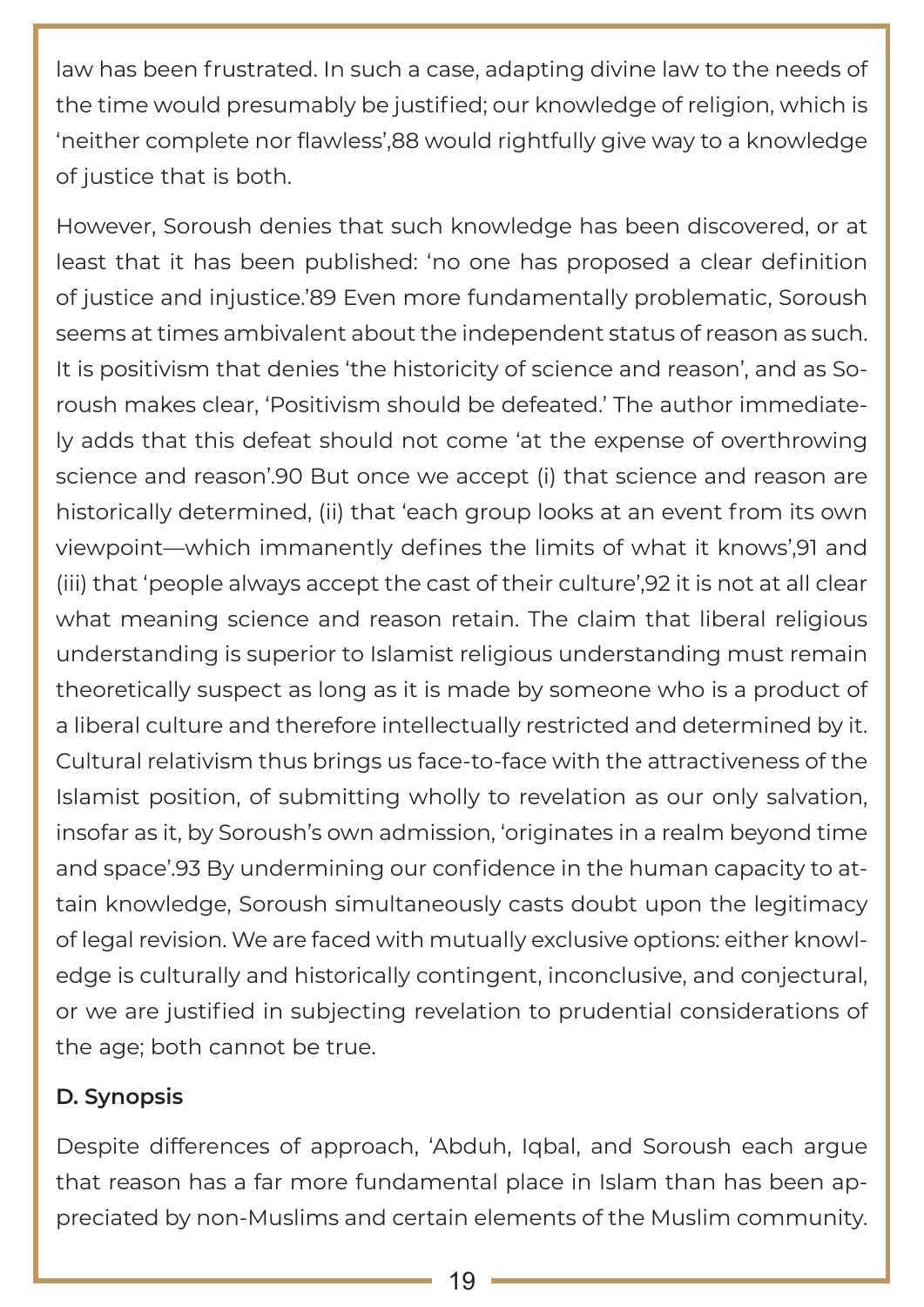On this basis, the legal theory offered by these scholars differs in critical respects from that of the Islamists reviewed in Part 2. In contrast to the latter's rigid legalism, 'Abduh, Iqbal, and Soroush wish to emphasize the inevitably robust role of prudence in social and legal matters. However, this liberal understanding of divine law is undermined by the critical limitations placed upon reason by the authors themselves. If we are indeed dependent upon revelation for knowledge of the good, if the prophetic experience and the law produced by it are beyond rational comprehension, and if our minds are inescapably bound by circumstances of time and place, then revelation, in its most straightforward sense, has a tenable claim on our obedience. A coherent alternative to Islamist legalism must therefore be built on an epistemic foundation that affirms our ability to attain reliable ethical knowledge unassisted. It is precisely such a foundation that is provided by 'Abd al-Jabbar, to whom we turn in the following section.

# **4. THE MORAL RATIONALIST ALTERNATIVE IN ISLAMIC TRADITION**

This section will first investigate the moral rationalism of 'Abd al-Jabbar (d 415/1025), a major Mu'tazili theologian whose death in the eleventh century roughly corresponds to the beginning of the 'aqīda's (creed's) decline.94 I will subsequently discuss the implications of Mu'tazili epistemology as they pertain to the question of legal revision. My primary objective is to demonstrate that moral rationalism is the necessary epistemic foundation of any legal theory that can stand as a tenable alternative to Islamist legalism while nevertheless remaining grounded in the Muslim faith. Next, I will address the primary objection to moral rationalism from the perspective of mainstream piety—that asserting such an epistemology renders revelation superfluous. Finally, I will briefly discuss the work of two modern authors whose approach to legal reform in Islam presupposes the moral rationalist epistemology articulated by 'Abd al-Jabbar: Hasan Hanafi and Mohammed Abed al-Jabri.

One preliminary clarification is required. The Mu'tazili creed was historically characterized by a set of positions on controversial theological issues and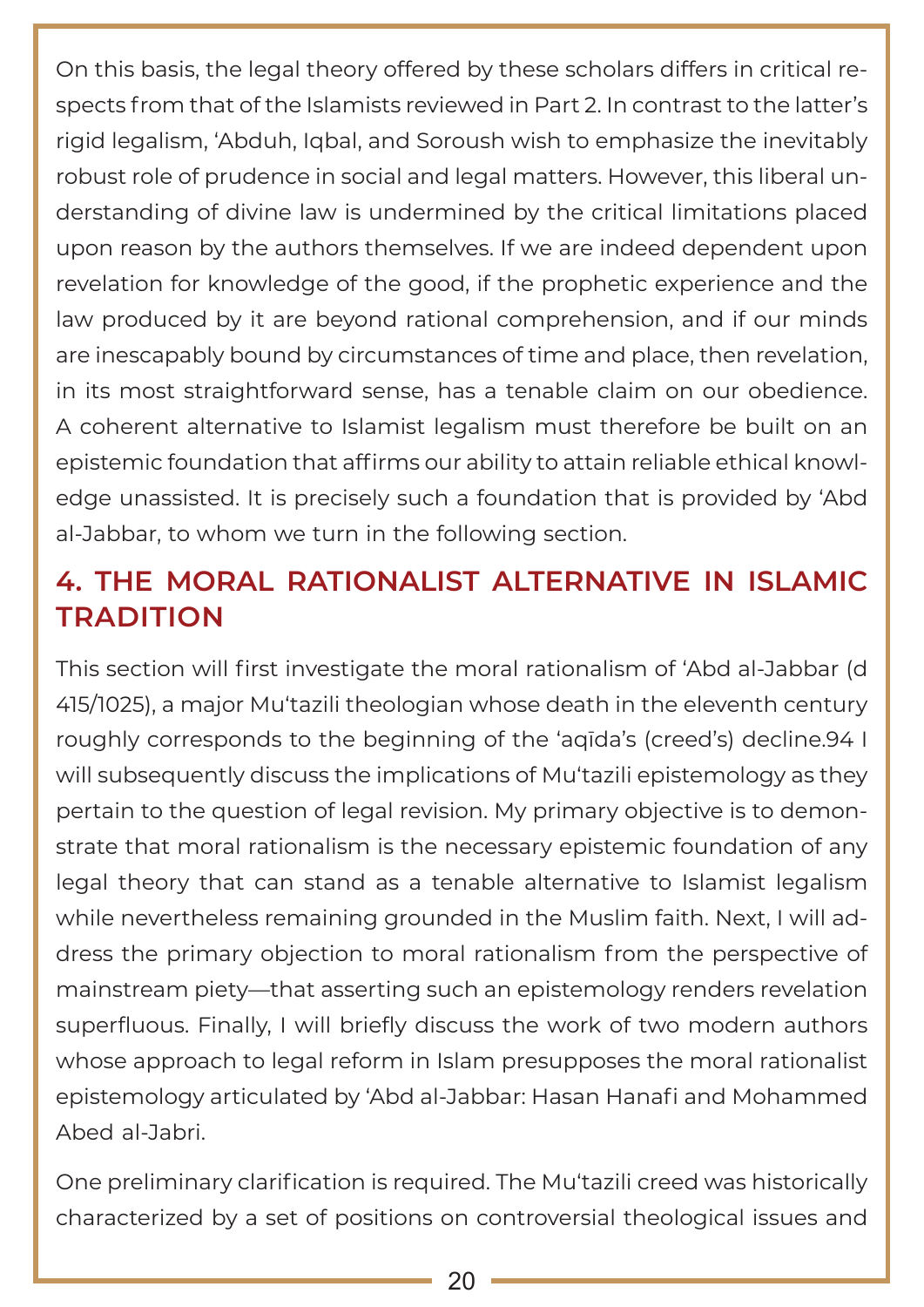not merely the assertion of a moral rationalist epistemology. Nevertheless, it is exclusively this latter aspect of Mu'tazili theology, along with its legal implications, that is the focus of this section. Such a focus is justifiable as long as moral rationalism is theoretically separable from other uṣūl typically addressed by the Mu'tazila, such as the ontological status of God's attributes, the createdness of the Qur'an, or the eschatological destiny of sinners.95 Since it is beyond the scope of the present essay to discuss this question at length, I must restrict myself to making my position on this matter clear: I proceed on the assumption that adherence to a moral rationalist epistemology in no way necessitates any particular answer to these controversial questions in Islamic theology. Thus, I do not seek to provide a defence of Mu'tazili theology as a whole, but rather to explore the link between Mu'tazili epistemology and the revision of divine law.

#### **A. The Epistemology of 'Abd al-Jabbar**

The prime importance of reason is emphasized in the opening section of 'Abd al-Jabbar's Kitab al-Usul al-Khamsa.96 Contemplation (naẓar) is identified as 'the first duty that God imposes',97 since 'knowledge of God Most High cannot be obtained except by speculating with rational arguments (nazar fī hujja al-'aql)'.98 This knowledge is, in turn, a prerequisite for obeying the divine law. As 'Abd al-Jabbar states, 'the stipulates of revelation (sharā'i) concerning what [we should] say and do are no good until after there is knowledge of God'. In the absence of such knowledge, we cannot rule out the possibility of inadvertent disobedience.99

Rational speculation leads to the knowledge that God is eternal, all-powerful, all-knowing, all-perceiving, immaterial, and utterly singular.100 Furthermore, God is perfectly just, being 'far beyond and elevated above every evil (subhāna wa ta'āla 'an kul qabīḥ)'.101 It is therefore possible for human beings to assert with confidence that God will never act immorally by, for example, '[imposing] upon a human what he is unable to do' or '[punishing] anyone for someone else's sin (ḏanb)'.102 But although God will unfailingly exhibit justice in this manner, morality should not be understood as a limitation placed upon him from without, a circumstance that would com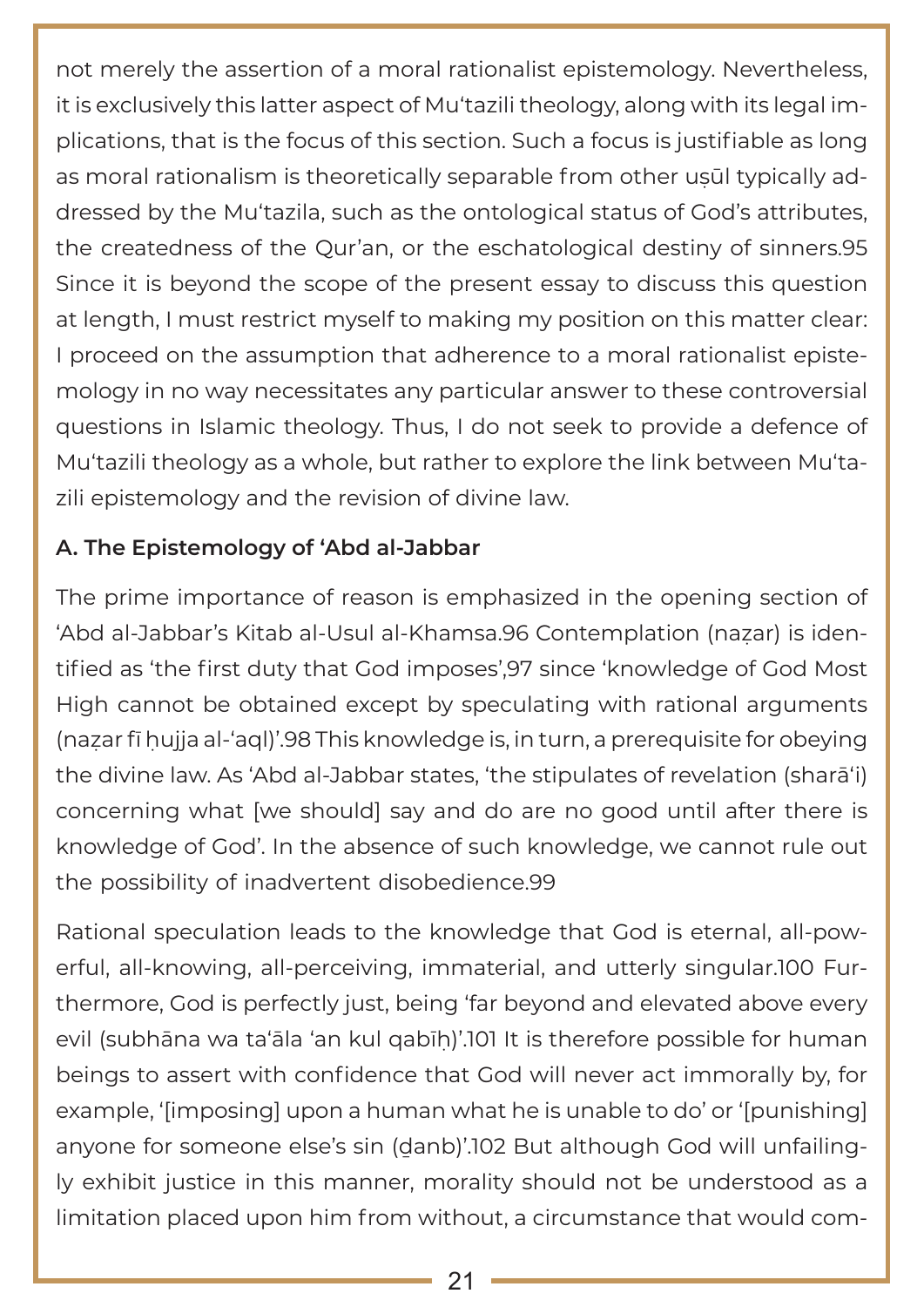promise his omnipotence. Rather, in acting justly, God is simply operating in accordance with his own essence. As 'Abd al-Jabbar makes clear, '[God] does not deviate (yajūr) from His rule (ḥukm)'.103

Beyond the assertion that God's actions are just, a robust moral rationalism requires two further claims. First, contra the Ash'ariyya, Abd al-Jabbar must claim that good and evil have an ontological status independent of God's actions. That is, God's actions must be good or just104 in the sense that they conform to independent standards of justice and not merely in the trivial sense that God's actions themselves define justice. Second, contra the Maturidiyya, 'Abd al-Jabbar must assert that the standards of justice to which God adheres are themselves intelligible. It is entirely possible that human beings may know that God is just without knowing how, just as a medical patient may know that continuing treatment is beneficial without understanding the science at work.

Both of these claims are found in Volume 6 of Al-Mughni fi Abwāb al-Tawhīd wa-l-'Adl.105 It is therefore in this work that the distinctive character of Mu'tazili epistemology comes through most clearly. In section 10, Abd al-Jabbar explicitly rejects Ash'ari theological voluntarism, stating, 'it is not admissible that what makes an act evil (qabīḥ) is prohibition (nahy)', nor is it 'admissible that what makes an act good (hasan) is command ('amr)'. Similarly, an act of God is not good merely because he is 'lord, master, prohibitor, commander', etc.106 In contrast, 'Abd al-Jabbar describes the Mu'tazili view of revelation in the following way: 'we say that revelation (sam') does not necessitate the evil of something, nor its goodness; rather, it discloses the status (yakshif 'an al-hāl) of the act by the method of indication (tariq al-dalāla) as does reason'.107 Just as reason does not cause the considered act to become good or evil but rather discloses its moral character to us, so too does revelation merely indicate an independent moral truth.

Crucially, however—and this is what distinguishes the Mu'tazila from the Maturidiyya—revelation is not necessary for discovering the moral character of an act, since for this task human wisdom is sufficient. For example, we know intuitively (bi-iḍṭirār)108 that deception and harm are evil, and with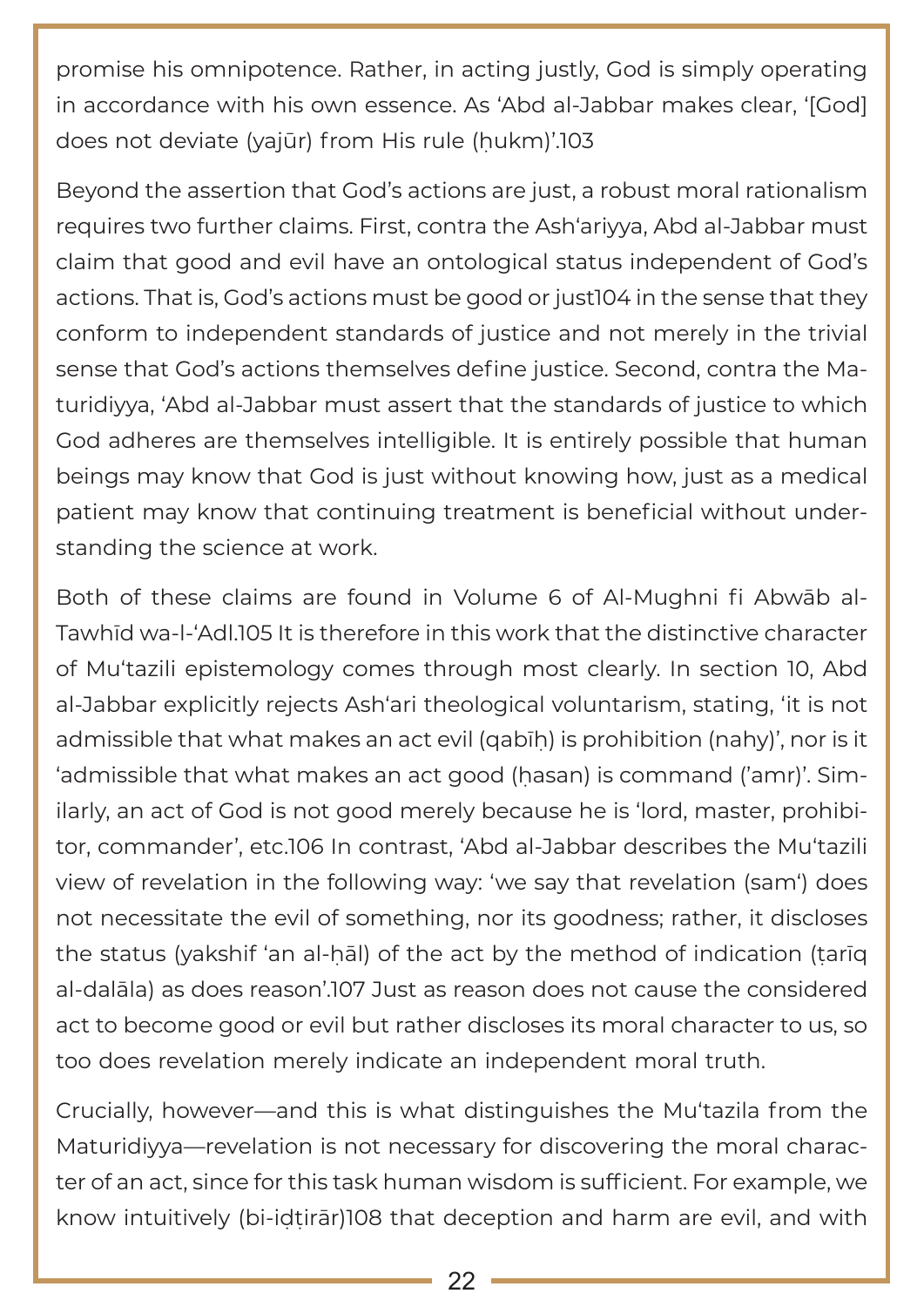respect to this knowledge, 'rational people do not differ … as they do not differ about the knowledge of perceptible objects (mudrakāt) and all those which are necessary for reasoning'.109 Evil acts 'are evil on rational grounds (li-wujūh ma'qūla)',110 just as good acts 'are good on rational grounds'.111 Against the objection that 'acts that are evil according to their conditions (ahwāl) are good according to the Law (shar')', 'Abd al-Jabbar asserts that no such divergence between reason and revelation is possible, stating, 'what is evil according to the Law (qabīh al-shar'ī) is the same as what we assert [is evil] rationally ('aqlī)'.112 These intelligible ethical categories also apply to the actions of God, since the goodness or badness of any action does not depend on the agent.113 For this reason, 'the acts of the Eternal Most High are judged (ḥukima) in the manner that our actions are judged'.114 This claim represents the ultimate expression of moral rationalism, asserting as it does that divine actions adhere to the same principles of justice that apply to human actions. Not only may we be confident that God adheres to standards of justice, but we may also furthermore have confidence in our rational access to those standards.

#### **B. Legal Implications of Moral Rationalism**

As discussed in Part 3, the claim that divine law may justifiably be revised in order to meet the dynamic needs of the Muslim community is undermined when critical limitations are placed on reason vis-à-vis revelation. Such limitations have no place in the epistemological understanding of 'Abd al-Jabbar, who asserts that good and evil may be recognized as such by the unassisted human mind and that the actions of God necessarily abide by an intelligible moral framework. This understanding of the relationship between human and divine wisdom provides a theoretical basis for legal revision and therefore allows the construction of a legal theory that stands as a tenable alternative to Islamist legalism.

To reiterate, I do not argue that 'Abd al-Jabbar makes an explicit case for the historical obsolescence of particular aspects of sharia or the need to revise outdated laws on rational grounds. Rather, I contend that 'Abd al-Jabbar provides the necessary epistemic basis for any such project of legal revi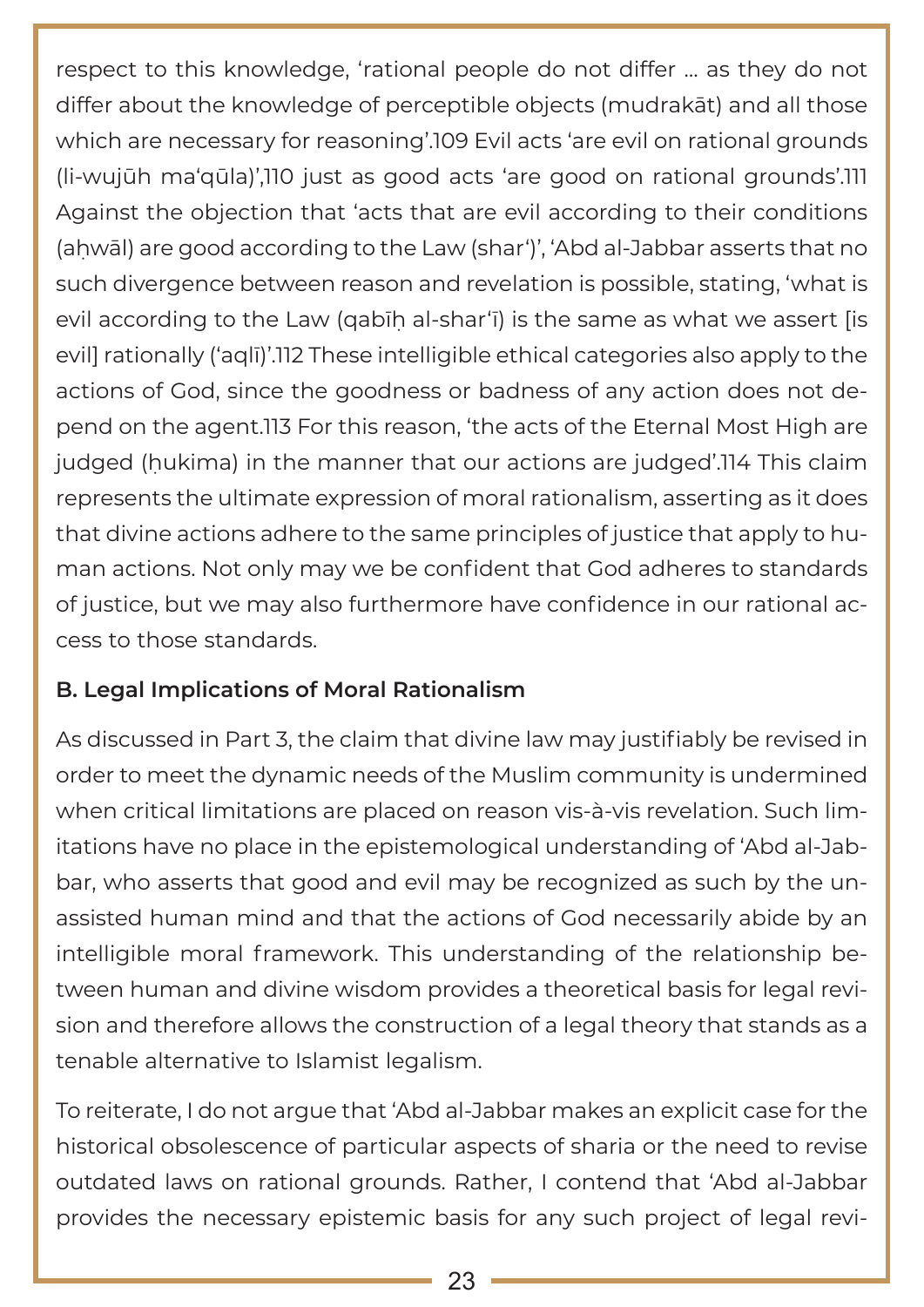sion. Since legislative reform is a common desideratum of 'Abduh, Iqbal, and Soroush, these authors and those who share their goals would be better served by adopting a more robust moral rationalism. Doing so would allow these scholars to avoid the inherent theoretical difficulties, discussed in Part 3, of attempting to establish rational-legal approaches on suprarational, mystical, or relativist epistemological grounds.

If human beings indeed have rational access to standards of good and evil, as well as knowledge that God adheres to these same standards, then a cogent case can be made for prudential revision of divine laws. We know, according to 'Abd al-Jabbar, that all of God's acts are good115 and that a good act is one that causes benefit.116 Furthermore, God's speech is an act,117 and in addition to being necessarily beneficial, it may be judged according to the same standard by which human actions are judged.118 Since revelation is nothing other than the speech of God communicated to the Prophet (and through him, the human race at large),119 we are justified in applying rational standards of judgement to it. On this basis, we can understand 'Abd al-Jabbar's injunction to 'judge that which accords with rational proof (dalīl al-'aql) [in the Qur'an] to be true (sihha), and bring that which contradicts [reason] into accord (yuwāfiq) with it'.120

Subjecting the particular injunctions of revelation to prudential supervision would not, of course, do away with legal controversy. Spirited disagreement would still remain—as it should in a healthy religious regime—regarding how best to interpret divine law in light of reason. Nevertheless, such an approach to religious matters represents a critical break with Islamism, dramatically shifting the grounds of debate. If reason is capable of recognizing the goodness of specific divine commands, then the mere scriptural presence of a legal injunction is not sufficient to establish its permanently binding character. Instead, it becomes necessary to show that obedience continues to benefit the community or at least not cause active harm. Islamists will, of course, argue that scriptural injunctions regarding criminal punishments, the societal role of women, or the institution of slavery, if implemented faithfully, do benefit the Muslim community.121 But on the basis of moral rationalism, such claims are subject to empirical investigation; it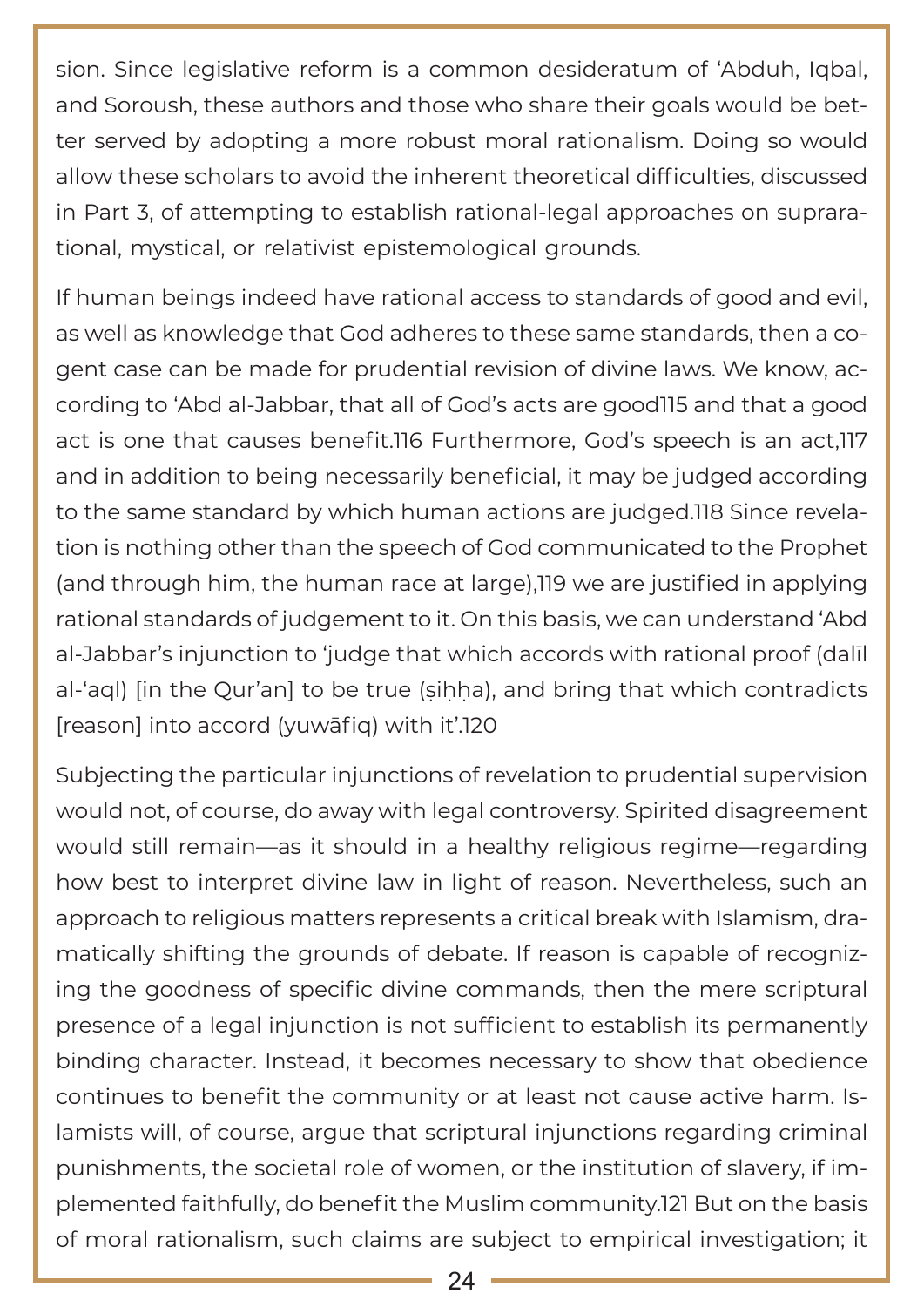is not enough to assert that human beings must simply accept them as products of divine wisdom. When Islamist epistemology is challenged in this way, an alternative emerges. If historical circumstances have changed such that obeying any particular divine injunction brings harm rather than benefit, we would be justified in setting aside that law and replacing it with one that maintains the original purpose of benefiting the Muslim community, which we may confidently assert was God's intention all along.

Let us examine how, precisely, this method of proceeding differs from the methods implicitly pointed to by 'Abduh, Iqbal, and Soroush, as doing so will clarify the way in which a moral rationalist epistemology is more adequate to the task of legal reform than the alternatives. As was just said, a rationalist framework insists that God's commands are beneficial and may be judged according to rational standards. Such an approach to divine law is not inherently resistant to the revision of even explicit scriptural injunctions, provided that the once apparent benefits of these injunctions have been undermined by historical changes since the time of revelation. It may be the case, for example, that the practice of punishing thieves with amputation, while necessary to protect property rights in seventh-century Arabia, ought to be modified in light of the much higher rates of criminal apprehension that characterize the modern world. The same benefit would, in this way, be achieved with less harm.122 To use another example, the institution of restricted polygamy may very well have protected and elevated the status of orphaned and widowed women in an environment that was otherwise intolerably negligent of their welfare. Nevertheless, if, in a modern society, women are free economic agents such that polygamy is no longer necessary for nor conducive to their welfare, it may be reasonable to enforce monogamy.123 As a final illustration, the prohibition of interest may have effectively reduced certain predatory lending practices characteristic of pre-Islamic Arabia. But if interest rates are prerequisite for the success of modern economies, their utter proscription should perhaps be reconsidered lest the Muslim world as a whole suffers the consequences of comparative underdevelopment.

To reiterate, in none of these illustrative cases does a moral rationalist frame-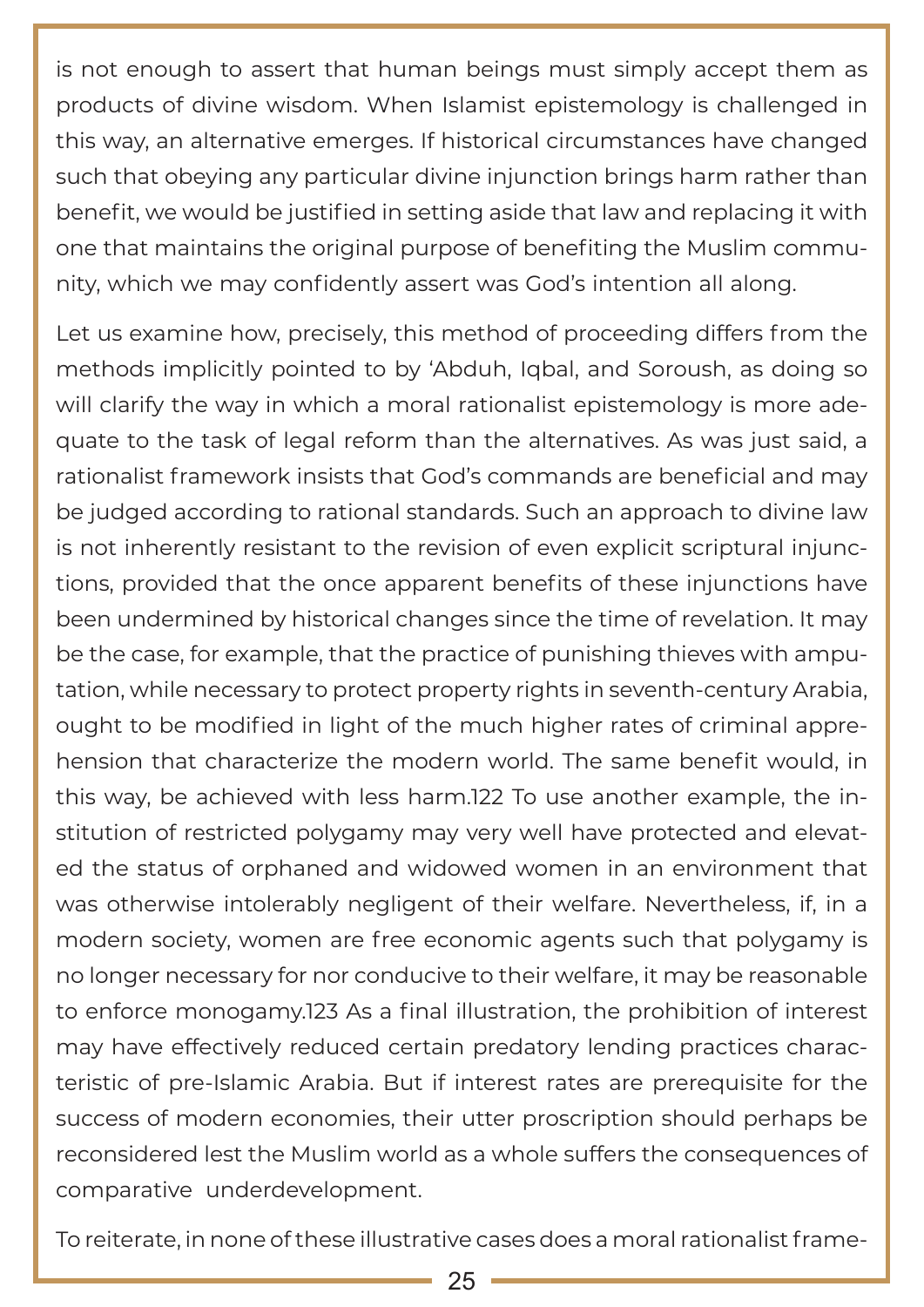work allow legal decisions to escape controversy—this is not the point. Rather, an insistence on the suitability of applying rational standards to divine injunctions simply makes room for the indefinite revision of those injunctions when circumstances make it prudent to do so. Nor should such revision be dismissed peremptorily on the basis that it replaces divine sovereignty with human sovereignty. In each of the above example cases, revision serves an essentially conservative function inasmuch as it aims to preserve the original intention of the law—benefitting the Muslim community—in a changing world.124 Indeed, in this view, those who refuse to revise the law, on the basis of a belief in its essentially mysterious character, may be more justly accused of legal nullification than those who strive to maintain its applicability through the exercise of prudence.

In contrast, it is precisely the suitability of applying rational standards to divine injunctions that, for different reasons, 'Abduh, Iqbal, and Soroush deny, or at least do not consistently defend. As 'Abduh makes clear, the human mind cannot attain independent knowledge of the good; for such knowledge we are dependent on the law.125 Therefore, any merely human understanding of the good can never serve as an authoritative standard against which law may be measured. Iqbal, in turn, unambiguously states that the source of the law within the mystical consciousness of the prophet is beyond rational comprehension.126 And while he does not deny that mystical insight may be attained by any Muslim, he asserts that in the absence of such suprarational wisdom, no understanding of scripture is possible.127 Finally, Soroush suggests that human thought is necessarily bound by the historical–cultural context of the thinking subject and thus denies the independent status of reason as such.128 If this is correct, then revising apparently outdated divine laws equates to subjecting our sole source of timeless wisdom129 to the baseless prejudices of our particular age.

In short, due to epistemological assumptions that cast doubt upon the capacity of the rational mind to perceive and act upon the intended purposes of sharia, 'Abduh, Iqbal, and Soroush lead us, in roundabout fashion, to the very legalist perspective they seek to criticize. With respect to the examples discussed above—amputation as punishment for theft, the institution of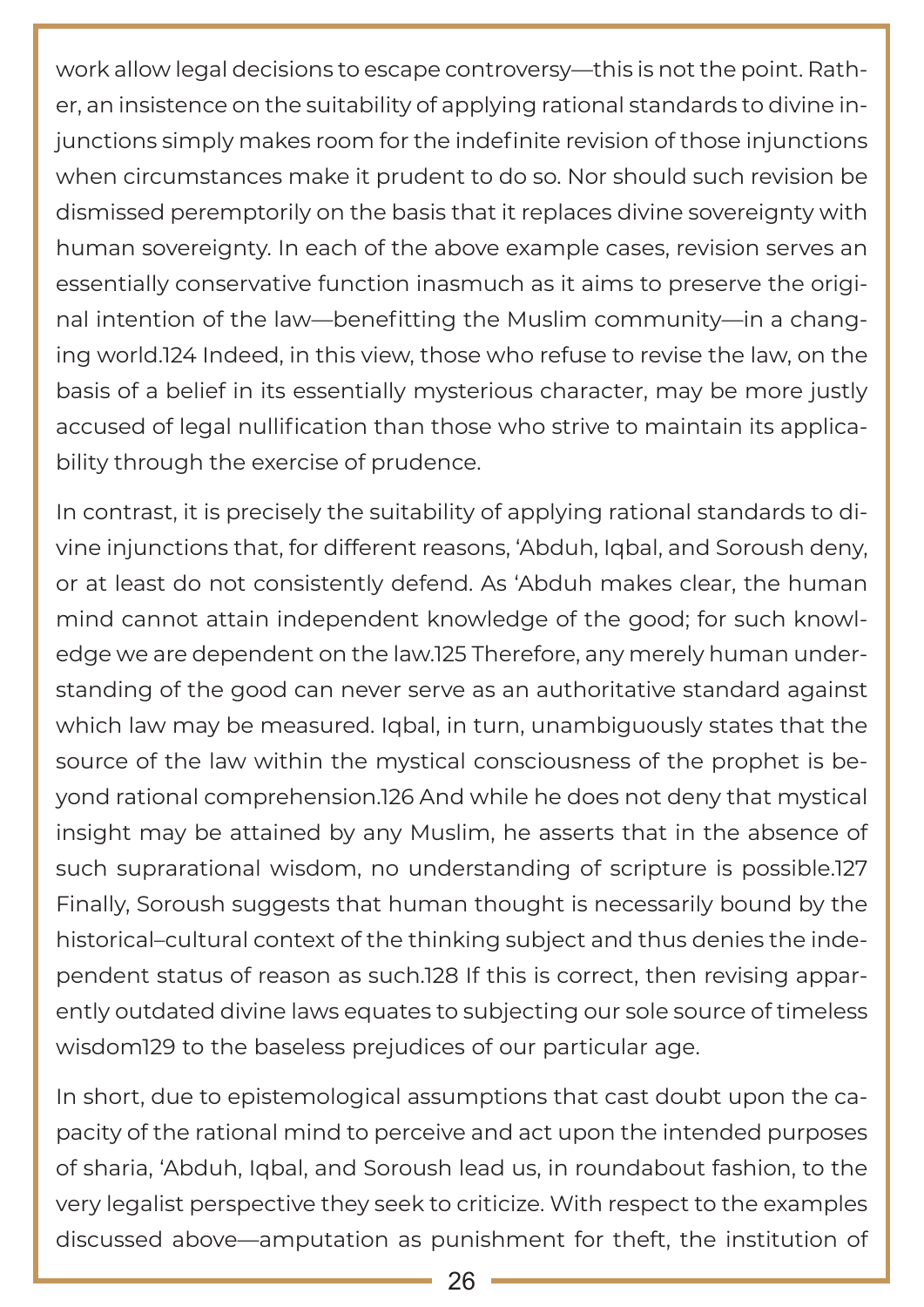polygamy, and the prohibition of interest—these authors offer no epistemic grounds on which the authoritative statements found in the Qur'an may be set aside, regardless of whatever dramatic social changes may have transpired since the time of Muhammad. If we cannot recognize the good independently of revelation, if the divine law in its mystical character escapes our rational grasp, or if we—in stark contrast to God—are the prisoners of time and place, our most hopeful path through the darkness in which we thus find ourselves must involve obedience to the straightforward commands and proscriptions found in scripture.130

#### **C. The Importance of Revealed Wisdom**

The assertion that reason is capable of attaining knowledge of good and evil faces at least one major objection from the standpoint of ordinary piety: if the human mind requires no divine assistance in order to determine right action, how is revelation not rendered entirely superfluous?131 Since the superfluity of revelation is unacceptable from the standpoint of mainstream piety, this issue must be addressed in order to show that a moral rationalist epistemology is not prima facie inadmissible on religious grounds.

His high appraisal of the capacity of the human mind notwithstanding, 'Abd al-Jabbar does not go so far as to claim that revelation may be dispensed with. The unique benefits of revelation become clear when he distinguishes acts that are evil in themselves from those that are evil only because of what they lead to. 'Abd al-Jabbar has already stated that acts of the former type, such as wrongdoing and lying, are intuitively recognized as evil. But as he now makes clear, there is another type of act that is 'evil due to what it leads to, such as evil known by sharia since it leads to rational evil (qabīḥ 'aqlī) or neglect of some obligations (wājibāt)'.132 Sharia therefore warns us away from actions that are not themselves rationally evil, but nevertheless lead to evil outcomes. Although 'Abd al-Jabbar does not provide any examples in this context, the Islamic prohibition of alcohol would presumably fall into this category. Intoxication does not itself constitute wrongdoing or deception, but may lead to both. Revelation offers humanity a boon by forbidding intoxicating substances altogether, an issue about which there would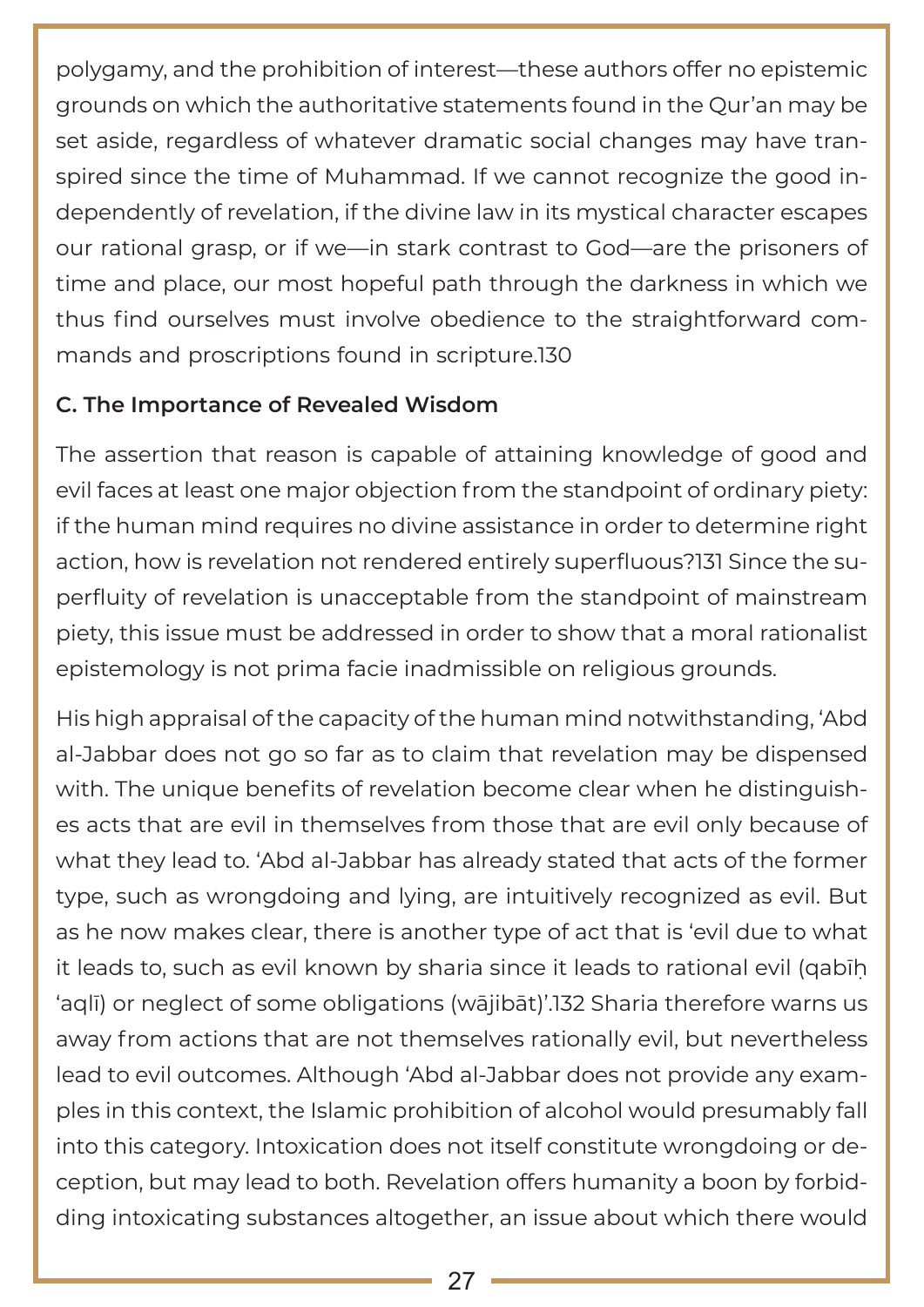be too much controversy if settled merely on the basis of reason. Similarly, certain acts are good 'only because they are a grace (lutfan), as in slaughtering of animals and their like.'133 Unlike actions that have a clear benefit, and are thereby intuitively recognized as good, certain ritualistic aspects of religion represent a grace from God that our rational minds cannot arrive upon independently.

Given that 'Abd al-Jabbar allows that the goodness or badness of certain acts can only be known through sharia, what remains to be addressed is how he does not thereby fall into the same difficulty as 'Abduh. As discussed in Part 3, the assertion that revelation contains suprarational wisdom threatens to undermine any rational reformist project, since the mind must submit to laws whose meaning it cannot hope to penetrate. Indeed, this is the epistemic challenge to rationalism presented by Maturidi theology broadly.134

However, 'Abd al-Jabbar's discussion of these matters displays a fundamental difference from that of 'Abduh. 'Abd al-Jabbar insists that even in those cases in which revelation teaches something that the unassisted human mind could not determine on its own, reason is capable of recognizing the truth towards which revelation points it. It is for this reason that he speaks of divine law (shar') as 'disclosing matters confirmed by reason (kāshifan 'an al-umūr al-thābita fī al-'aql), but not varying (mukhālif) from it.'135 In other words, although sharia is indispensable for recognizing the moral character of certain (ritual) actions, it reveals nothing that reason does not subsequently recognize as true.136 'Abduh, in contrast, is unwilling to go this far, stating, 'There may be among deeds those whose goodness cannot be discerned, and among forbidden things those whose evil aspect cannot be recognized. In this case, [a deed] has no goodness except [due to] command, nor any badness except [due to] prohibition.'137 Thus, 'Abduh flatly contradicts 'Abd al-Jabbar, who, as we have seen, explicitly denies that good and evil are determined by command and prohibition.138 This critical difference between the two theorists lends 'Abd al-Jabbar's epistemology a resilience in the face of Islamism that 'Abduh's lacks.

Although these considerations are not sufficient to dispel all controversial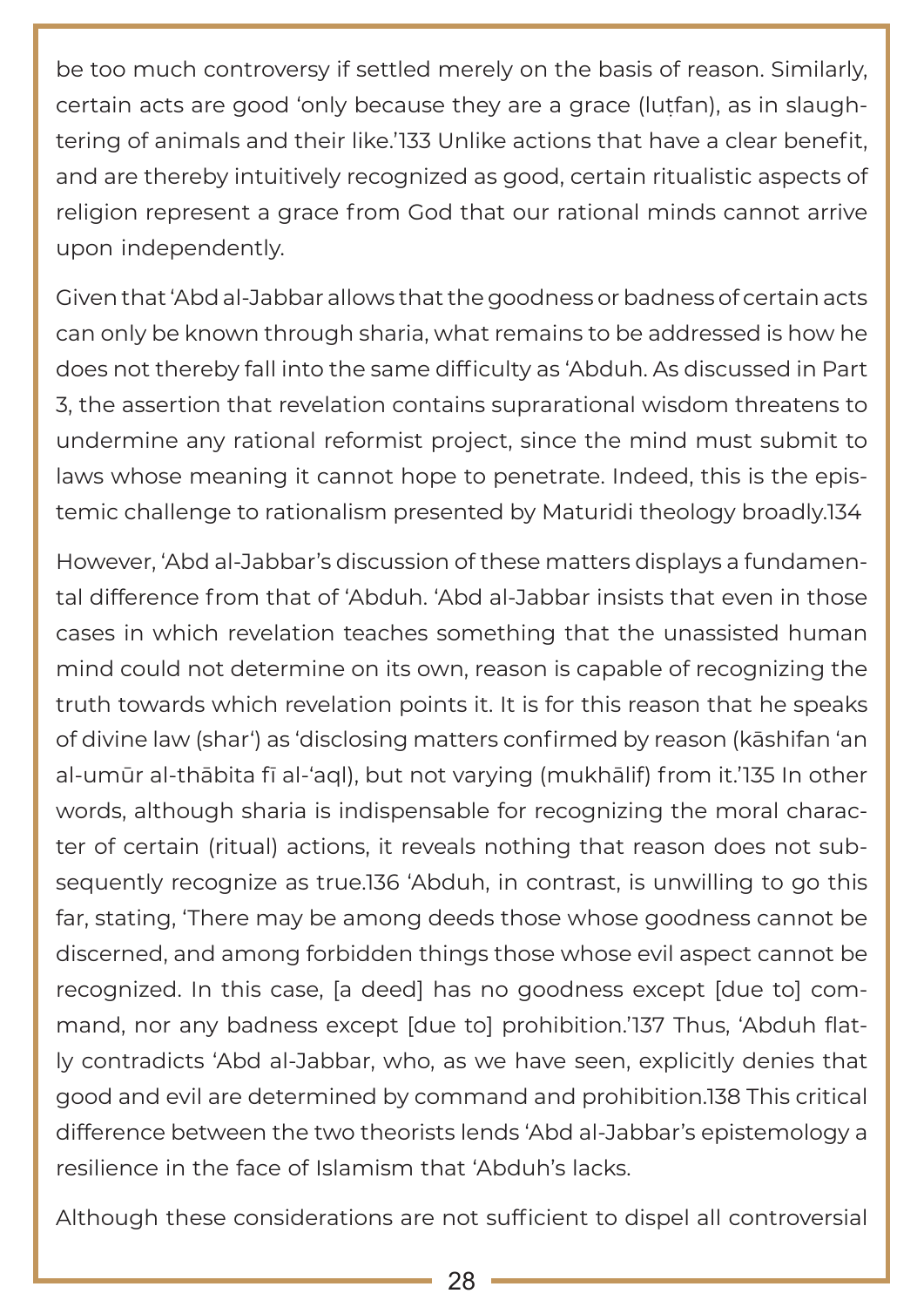aspects of moral rationalism, it is most important to describe the precise manner in which Mu'tazili epistemology allows revelation to exist as a necessary supplement to reason and therefore weathers the most critical challenge from mainstream piety. What I hope to have demonstrated in the foregoing account is that moral rationalism alone serves as a tenable basis for an alternative to Islamist legalism that is nevertheless grounded in the fundamental tenets of Islam.

#### **D. Moral Rationalism in Modern Muslim Scholarship**

In contrast to the authors discussed in Part 3, whose arguments for a more liberal approach to sharia are undermined by an insufficiently rational epistemology, modern scholars Hasan Hanafi and Mohammed Abed al-Jabri (d 1431/2010) offer arguments in favour of legal revision that presupposes the moral rationalism defended by 'Abd al-Jabbar. Precisely for this reason, the approach to divine law advocated by these authors does not display the vulnerability to Islamist cooptation, described in detail above, that characterizes the works of 'Abduh, Iqbal, and Soroush.

Of the two, Hanafi is more explicit in his commitment to moral rationalism, made evident by certain unambiguous statements: 'In Islam, reason and revelation are the same. There is nothing in revelation which contradicts reason'139; 'Reason is the way to know good and bad and to distinguish between them in order to permit free will to choose the good and to abandon the bad'140; 'Revelation and reason are identical. Nothing goes beyond human reason … There are no mysteries beyond reason, subject to faith alone'.141 On the basis of this high appraisal of reason, Hanafi offers an approach to legal interpretation that assigns utmost priority to public welfare, stating, 'Any and every measure that defends the common welfare and prevents common harm is an Islamic measure'.142 Furthermore, public welfare is understood by Hanafi in a worldly, rational sense. When he states that 'The law is not an end in itself, but only a means for the realization of individuals' and peoples' welfare', the immediate context makes clear that the welfare spoken of is worldly, characterized as it is by 'the rights of food, clothing, shelter, work, security and peace'.143 And because 'public inter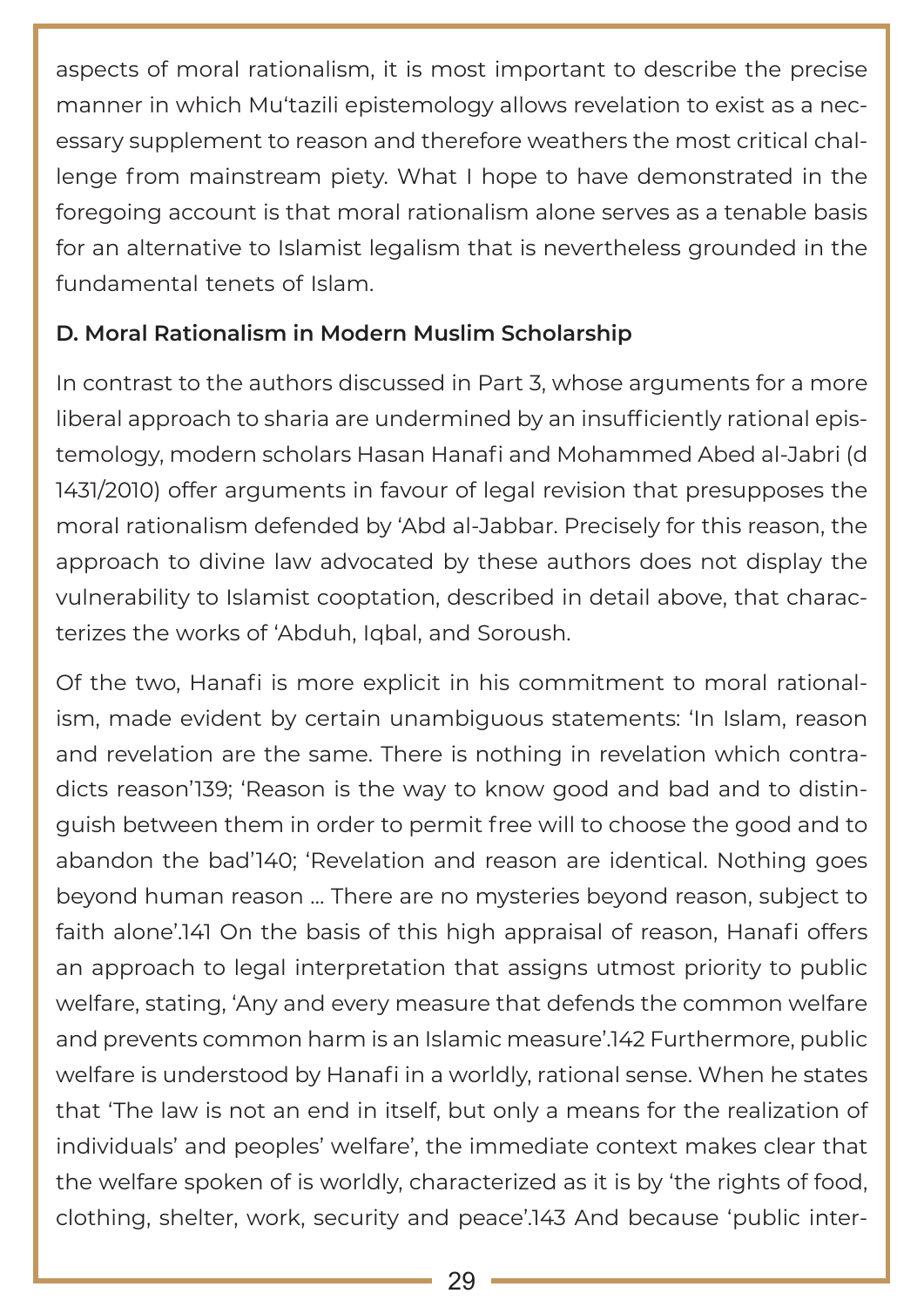ests are changing with time', interpreters of the Qur'an must understand 'the original historical circumstance in which the Qur'an was revealed', in order that this model may be 'repeated in all other historical instances'.144

This emphasis on understanding the historical context of divinely revealed injunctions is also found in the work of al-Jabri, who points to 'the connection of nearly all of the [Qur'anic] rulings with the so-called "occasions of revelation" or the occasion with which the ruling was connected when revealed first'.145 For al-Jabri, the historical specificity of particular Qur'anic rulings is closely related to the predominant importance of public welfare. Al-Jabri unambiguously states that 'all shari'ah rulings in Islam are regulated by one principle: the public good. They exist either to bring some benefit or avert some harm'.146 When we understand that 'the [legal] intent of alshari'ah is … in consideration of the public good, and that the shari'ah texts themselves aim at such consideration, then the public good becomes the guiding principle, superior to any other'.147 Furthermore, because 'modern life [is] fundamentally different from what it was like in the past, the application of al-shari'ah requires a reorganization of the origins based solely on a consideration of the public good'.148 That al-Jabri, too, understands public welfare in a worldly, rational sense is made clear by his assertion that:

Since Islam does not separate religion from worldly affairs, but, on the contrary, links prosperity in religious affairs with prosperity in worldly affairs, it follows that renewal in one is, at the same time, renewal in the other. But as worldly affairs change from time to time, so should the understanding of 'renewal' and its requirements in accordance with conditions and times.149

Both Hanafi and al-Jabri therefore offer an approach to divine law that assigns the highest priority to public welfare (understood as intelligible) and thus allows for the revision of particular legal injunctions in the face of changing social circumstances. And although al-Jabri, unlike Hanafi, does not make clear and sweeping pronouncements in favour of a rationalist epistemology, such a framework is implicit in his attitude towards law and reason. According to al-Jabri, no less than Hanafi, the unassisted human mind is capable of (i) recognizing that divine law intends our worldly bene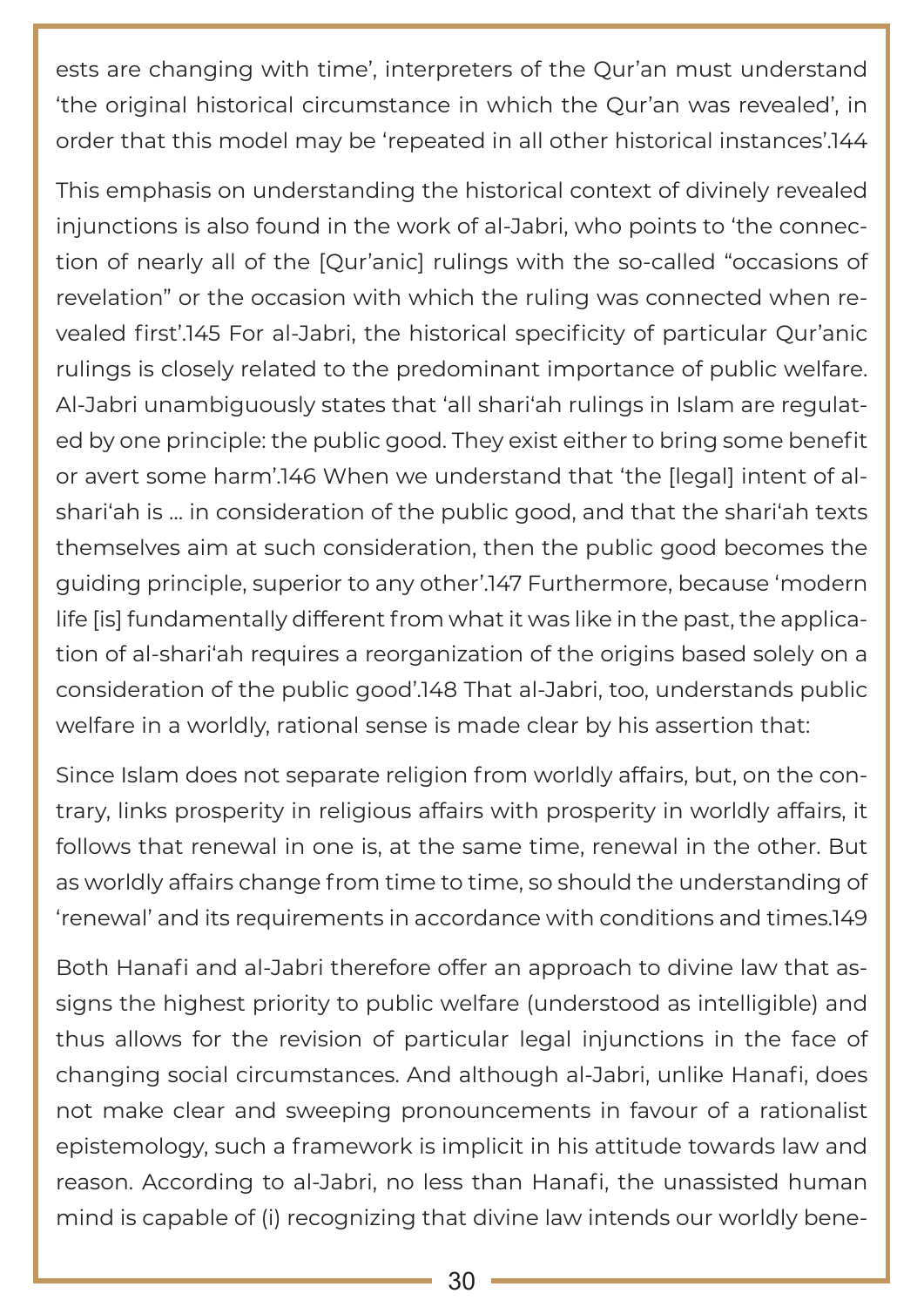fit and (ii) discerning what our worldly benefit consists of.

Given the comparatively robust character of Hanafi and al-Jabri's approach to legal reform in Islam, it may be asked what additional utility or insight may be derived from examining the works of a medieval theologian such as 'Abd al-Jabbar. Why should scholars not simply be content to approach the question of sharia's place in today's world through the avenue of modern texts, since these presumably speak more directly to specifically modern concerns? In response, it must be noted that although Hanafi and al-Jabri offer the benefit of historical hindsight and are capable of addressing the dramatic changes in social circumstances occurring since Islam's middle period,150 they do not explore, in the same depth as 'Abd al-Jabbar, the complex and subtle relationship between theology and epistemology. Although medieval theological texts often seem tedious to modern readers,151 dwelling as they do on minute and seemingly inconsequential distinctions, such 'hair-splitting detail'152 is often necessary to establish a coherent understanding of man's relationship to the divine. Thus, it is no defect that 'Abd al-Jabbar painstakingly analyses, for example, the differentiae of various ethical categories, the precise relationship between free will and divine omnipotence, and the character of intuitive knowledge—topics that are not the primary focus of modern reformists such as Hanafi and al-Jabri. While it is doubtless helpful to supplement the study of medieval theological texts with the works of recent and still-living authors who may speak more directly to uniquely modern problems, it would be to the detriment of the scholarly community to neglect these older texts, in which epistemological and theological issues most relevant to matters of legal reform are treated as living debates rather than foregone conclusions.

# **5. CONCLUSION**

Islamism, which calls for the straightforward implementation of divine laws in their original form, has its theoretical basis in an epistemology that denies the ability of the unassisted human mind to attain the basic moral knowledge necessary for guiding political affairs. Although Islamist figures such as Khomeini, Qutb, and Maududi depart in significant ways from traditional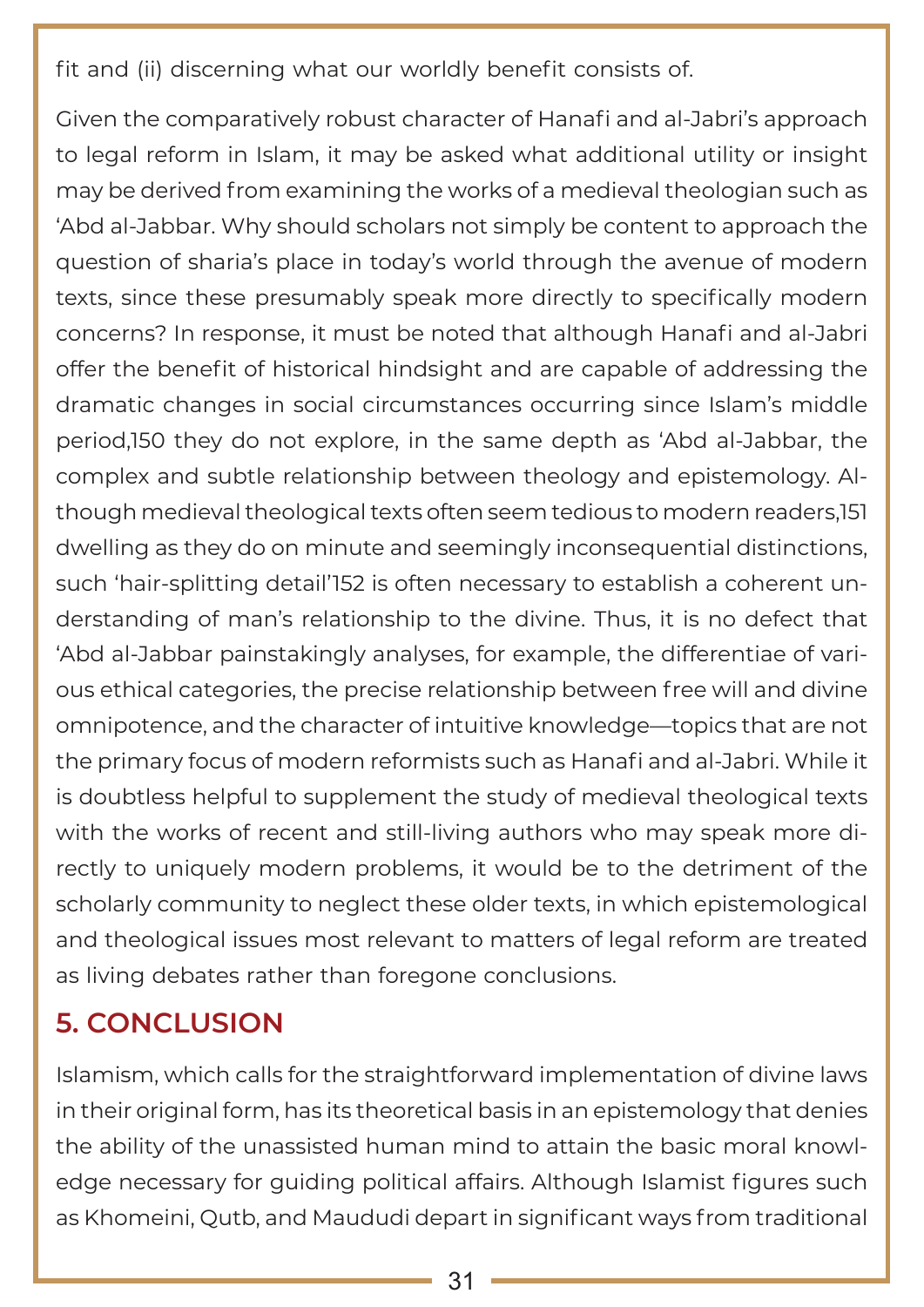schools of Islamic thought, their epistemological attitude is not wholly disconnected from every part of the religion's rich intellectual history. We find in particular advocates of Ash'ari, Maturidi, and Hanbali thought—support for the basic claim that reason must subordinate itself to the explicit directives of revelation, even or especially when the latter proves impenetrable to our rational minds. Such an understanding of the relationship between reason and revelation lends plausibility to Islamist legalism. As a result, the claim that specific inunctions of sharia have timeless authority over political society is not one that can be rejected prima facie.

Intellectual engagement with such claims is obviously precluded by a dismissal of Islamism as being simply violent, regressive, or intolerant and therefore unworthy of consideration. An educative contrast to the essentialist and orientalist tendencies found in some treatments of Islamism is offered by Muslim reformists of the past two centuries. These theorists demonstrate how those aspects of the faith that appear most inimical to modernity may be engaged with in a manner that remains cognizant of the enormous complexity of Islamic intellectual history and respectful of the demands of Muslim piety. However, attempts by these scholars to defend a more liberal approach to jurisprudence are uneven. I contend that 'Abduh, Iqbal, and Soroush, for their part, fail to appreciate the importance of a fully rationalist moral epistemology to their reformist projects and, as a result, cede critical theoretical ground to Islamism. Inasmuch as each of these authors is a key figure of Islamic modernism, their examples are particularly instructive for scholars who remain hopeful for a more defensible alternative to Islamism.

The epistemic basis for such an alternative is found in Mu'tazili theology, according to which reason is capable of discerning between good and evil and the purposes of divine law are intelligible. As an example par excellence of classical Mu'tazili theology, the works of 'Abd al-Jabbar display a consistent moral rationalism, one that does not make concessions to the mysteriousness of divine law, the inscrutable nature of the mystical or prophetic experience, or the historicity of ethical knowledge.153 Furthermore, 'Abd al-Jabbar remains firmly grounded in the fundamentals of Muslim piety,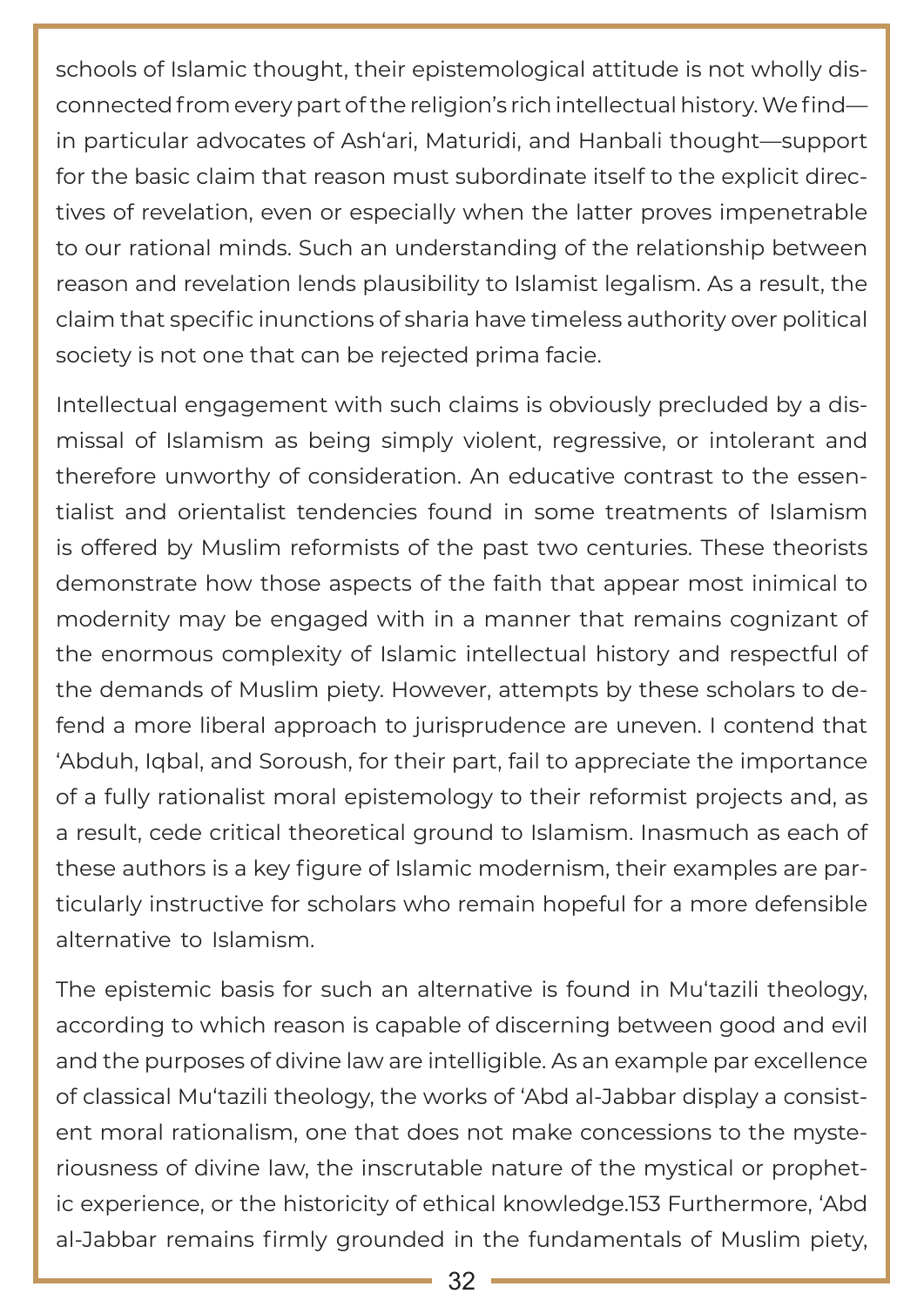asserting the unicity of God and the indispensability of the divine revelation communicated to Muhammad. This is not to deny the controversial character of Mu'tazili thought,154 but merely to indicate the most important grounds of agreement among the various theological approaches in Islam. Without resorting to distortionary portraits of the Mu'tazila as enlightenment liberals ahead of their time or the Ash'ariyya as rigid fideists, it can nevertheless be seen that the moral rationalism characteristic of the former allows a case to be made for legal revision.

This essay began by challenging the tendency of popular (and sometimes scholarly) works to assume the superiority of liberalism to its major alternatives. In that spirit, we must avoid the temptation to declare Mu'tazili epistemology correct merely because the political or legal implications of doing so are gratifying. The assertion that God has revealed timeless legal guidance for the human race and that such guidance must be faithfully adhered to must be taken seriously if the preference for rational jurisprudence is to be anything more than arbitrary. Thus, the legal claims of Islamists are not merely of interest to Muslims, but to anyone who recognizes the difficulty of settling once and for all the perennial controversy regarding the worldly authority of revelation. It is one thing to show how moral rationalism allows the construction of a tenable alternative to Islamism, but another thing entirely to demonstrate the superiority of that alternative. This essay has restricted itself to the first objective, a necessary but preliminary step.

While confidence regarding the precise ontological relationship between divine will and the good may always elude our grasp, perhaps a promising avenue for progress amidst this most difficult question involves a closer examination of Islamist claims. If such an examination were to reveal that Islamists themselves make key concessions to moral rationalism, this would suggest an important common ground between Islamists and liberal reformists. Future research would therefore benefit from closer attention to the Islamist insistence, noted above,155 that following divine law leads to recognizable, worldly benefit for the Muslim community. According to Khomeini, Maududi, and Qutb themselves, it is not enough that divine law bestows wholly mysterious benefits upon the faithful. Rather, the commu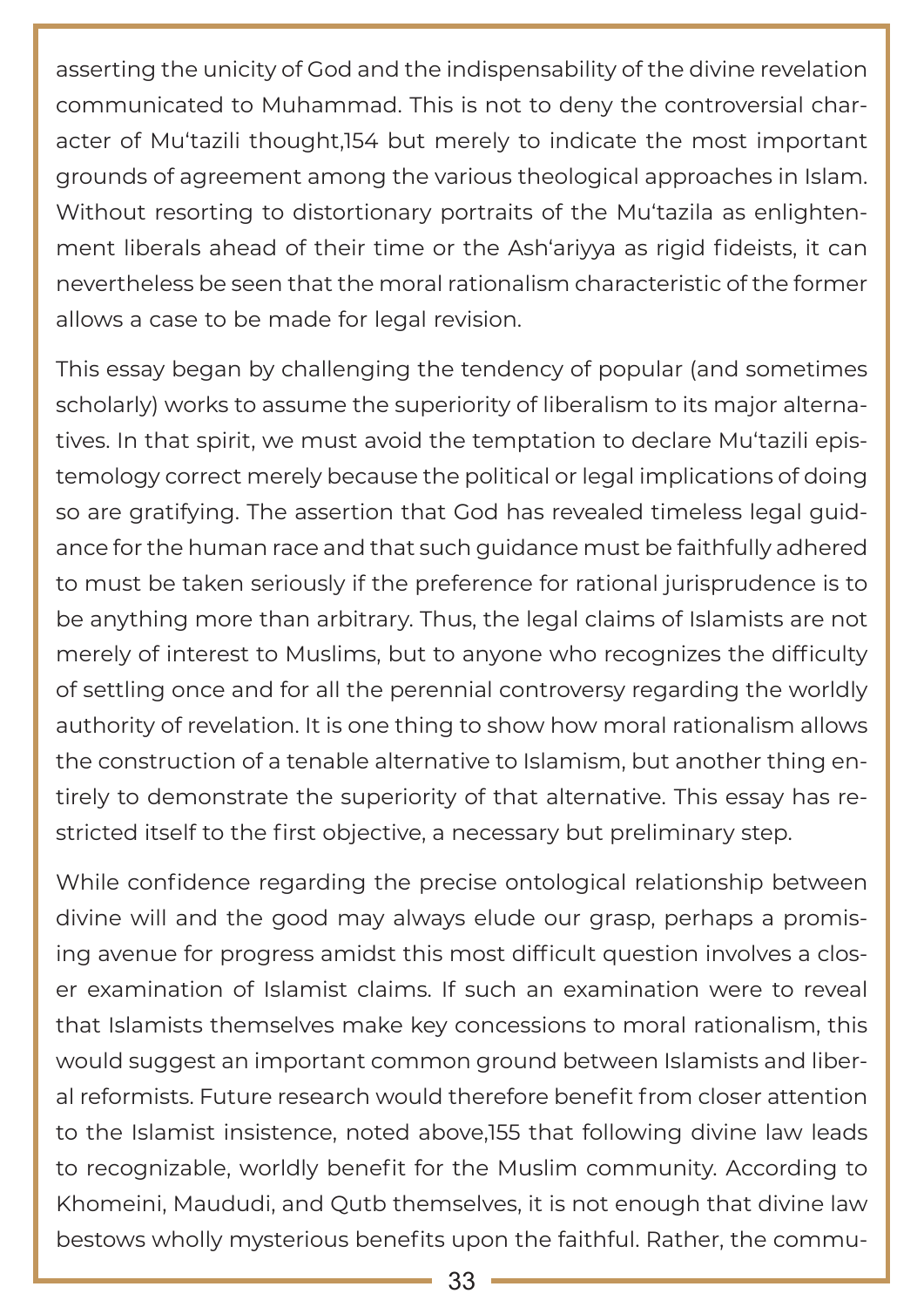nity that follows the laws of God is expected to enjoy increased prosperity and happiness in this world in addition to the next. If this expectation of recognizable reward turns out to be a necessary component of faith, then Islamists, too, worship a God who, in some fundamental way, adheres to intelligible standards of justice.

#### **Footnotes**

- 1. Haled Abou El Fadl, Islam and the Challenge of Democracy (Princeton University Press 2004) 3; Abdullahi Ahmed, Toward an Islamic Reformation: Civil Liberties, Human Rights, and International Law (Syracuse University Press 1990) 1; Sayed Khatab and Gary D Bouma, Democracy in Islam (Routledge 2007) 7.
- 2. Talal Asad, 'The Idea of an Anthropology of Islam' (2009) 17(2) Qui Parle 7; Abdul Hamid El-Zein, 'Beyond Ideology and Theology: The Search for the Anthropology of Islam' (1977) 6 Annual Review of Anthropology 227; Andrew F March, Islam and Liberal Citizenship: The Search for an Overlapping Consensus (Oxford University Press 2009) 68.
- 3. As discussed in Part 2, Islamism refers to a range of politico-religious ideologies. As a result, Islamist theory comprises a diversity of attitudes towards such issues as the best arrangement of an Islamic regime and the appropriate role of violence. Nevertheless, it is the basic assertion that social matters should be ruled in accordance with the express dictates of the Qur'an and prophetic tradition that unites those who fall into this category, as explored in greater detail below. On the distinction between 'Islamist' and 'fundamentalist', see Roxanne L Euben and Muhammad Qasim Zaman, Princeton Readings in Islamist Thought: Texts and Contexts from al-Banna to Bin Laden (Princeton University Press 2009) 3; William Shepard, 'Fundamentalistic Phenomena: Christian and Muslim' (2004) 30(3) Historical Relections/Reflexions Historigues 364n2; Olivier Roy, The Failure of Political Islam (Carol Volk tr, Harvard University Press 1994) 31, 120.
- 4. Ruhollah Khomeini, Islam and Revolution: Writings and Declarations of Imam Khomeini (Hamid Algar tr, Mizan Press 1981) 28; Abul A'la Maududi,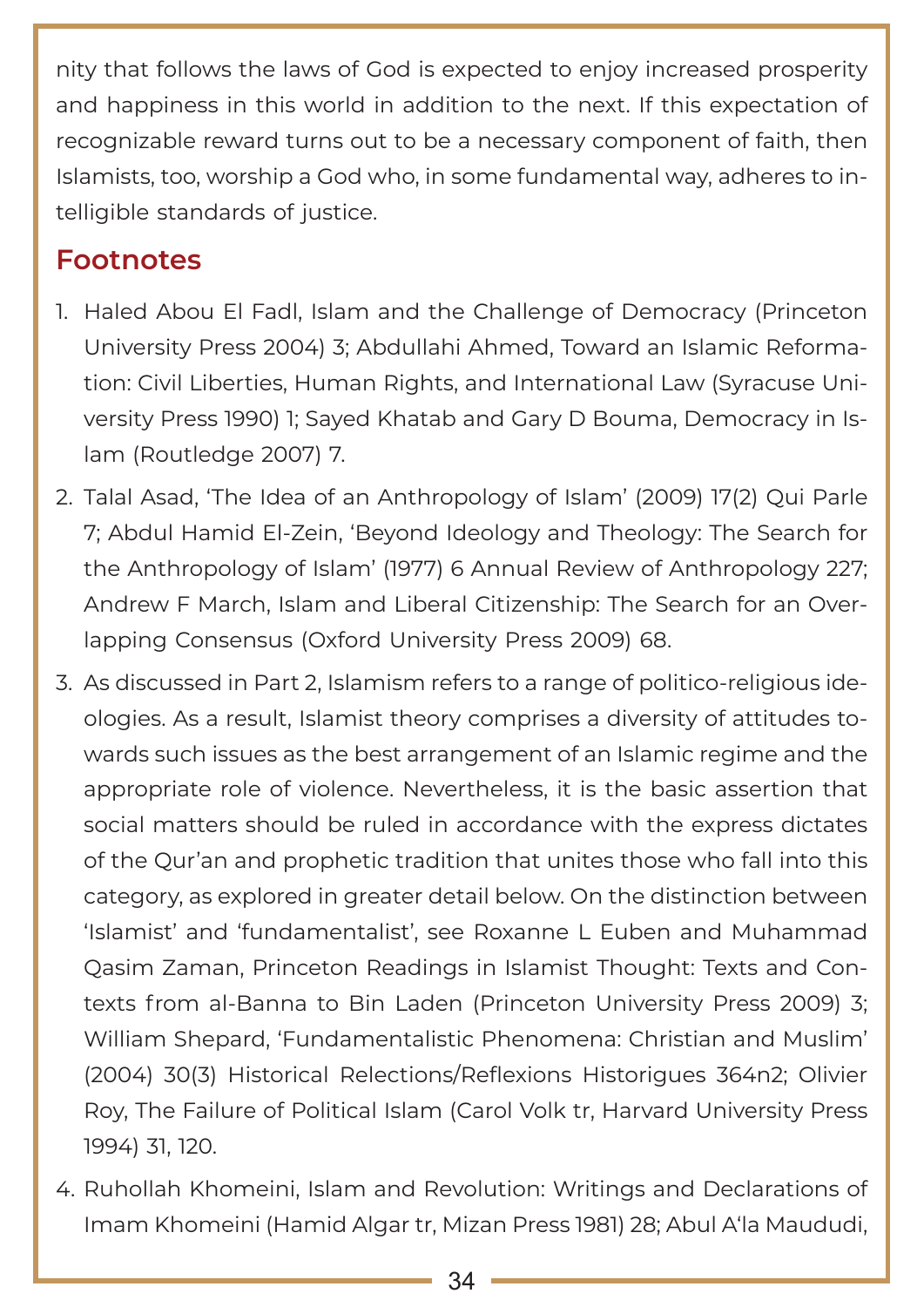The Islamic Law and Constitution (Khurshid Ahmad tr, Islamic Publications 1960) 46; Sayyid Qutb, Milestones (AB Al-Mehri ed, Maktabah Booksellers and Publishers 2006) 69.

- 5. I use 'liberal' in the sense of Asaf AA Fyzee, 'The Reinterpretation of Islam' in John J Donohue and John L Esposito (eds), Islam in Transition: Muslim Perspectives John J. Donohue and John L. Esposito (Oxford University Press 2007), to mean an understanding of Islam that is 'in conformity with conditions of life in the twentieth century' (156). For a defense of this term in spite of possible misunderstandings arising from its use, see Charles Kurzman, 'Liberal Islam and Its Islamic Context' in Charles Kurzman (ed), Liberal Islam: A Sourcebook (Oxford University Press 1998) 3.
- 6. Ali Abdel Razek, Ali, Islam and the Foundations of Political Power (Maryam Loutfi tr, Edinburgh University Press 2013); Muhammad Sa'id Al-'Ashmawi, Islam and the Political Order (Council for Research in Values and Philosophy 1994); Fatima Mernissi, The Veil and the Male Elite: A Feminist Interpretation of Women's Rights in Islam (Mary Jo Lakeland tr, Perseus Books 1991); Fazlur Rahman, Islam and Modernity: Transformation of an Intellectual Tradition (University of Chicago Press 1982); Ziauddin Sardar, The Future of Muslim Civilization (Mansell Publishing Limited 1987).
- 7. On the modernist Muslim criticism of taqlīd (conformity to legal precedent), see Euben and Zaman (n 3) 7; Kurzman (n 5) 8.
- 8. Although, as I discuss in Part 3, this challenge may be undermined by an insufficiently rationalist moral epistemology.
- 9. Razek (n 6) 101–02; 'Ashmawi (n 6) 36–37; Muhammad Iqbal, The Reconstruction of Religious Thought in Islam (Stanford University Press 2012) 118; Sardar (n 6) 15.
- 10.I mean first and foremost compelling to religious believers, who take seriously the demands made upon them by God and are therefore at least potentially persuaded by the relatively straightforward scriptural literalism characteristic of Islamists.
- 11. Ali-Reza Bhojani, Moral Rationalism and Shari'a: Independent Rationality in Modern Shi'I Usul al-Fiqh (Routledge 2015) 2; Sophia Vasalou, Ibn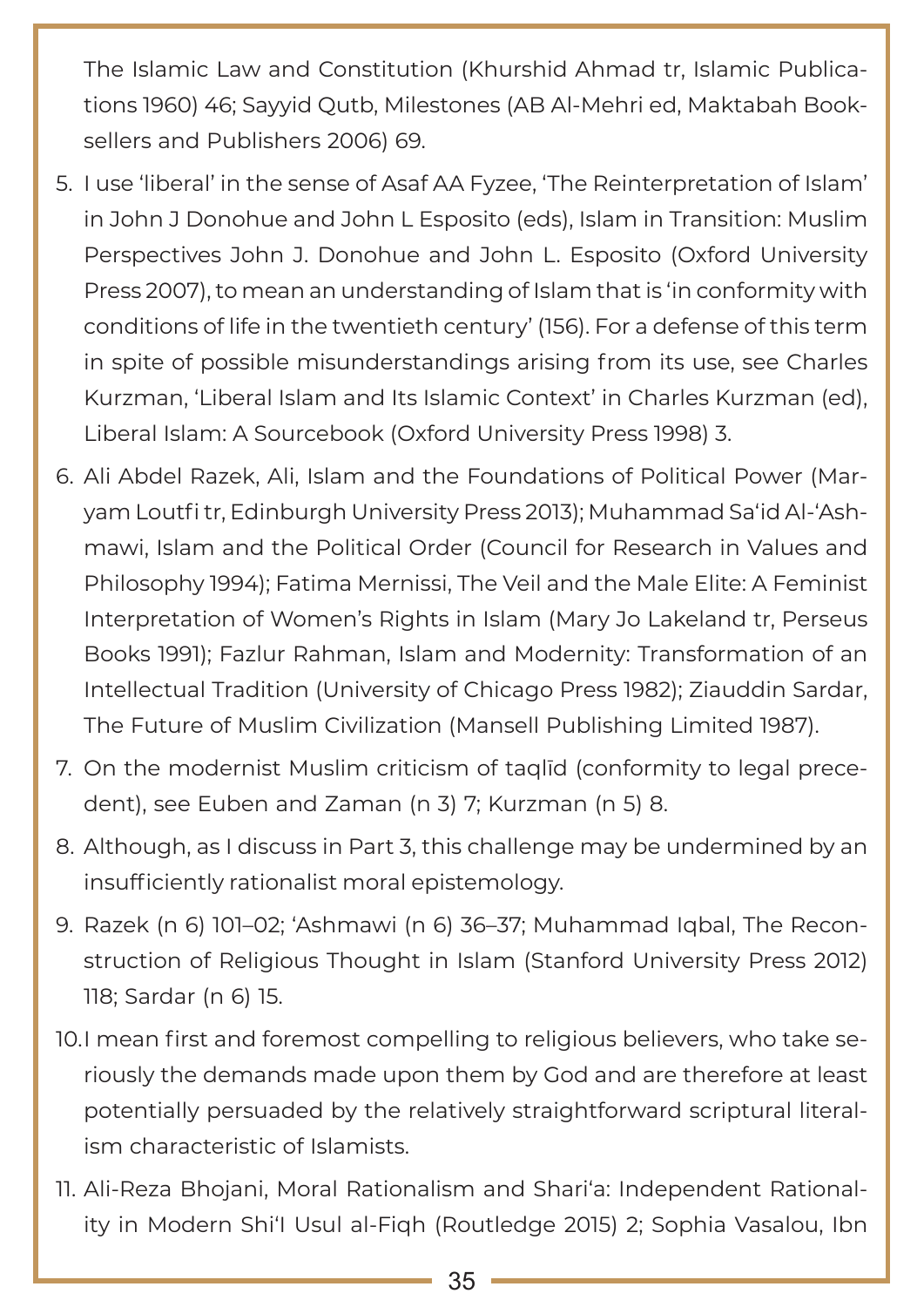Taymiyya's Theological Ethics (Oxford University Press 2016) 93; William Montgomery Watt, Islamic Philosophy and Theology (Edinburgh University Press 1985) 46.

- 12.On the practical traditionalism of the Mu'tazila, see Rahman (n 6) 107.
- 13.Bhojani (n 11); Frank Griffel, 'The Harmony of Natural Law and Shari'a in Islamist Theology' in Abbas Amanat and Frank Griffel (eds) Shari'a: Islamic Law in the Contemporary Context (Stanford University Press 2007); George F Hourani, Islamic Rationalism: The Ethics of 'Abd al-Jabbar (Oxford University Press 1971); David Johnston, 'A Turn in the Epistemology and Hermeneutics of Twentieth Century Usul al-Fiqh' (2004) 11(2) Islamic Law and Society 233; Vasalou (n 11).
- 14.Leonard Binder, Islamic Liberalism: A Critique of Development Ideologies (University of Chicago Press 1988) 170; Roxanne L Euben, Enemy in the Mirror: Islamic Fundamentalism and the Limits of Modern Rationalism (Princeton University Press 1999) 17; Euben and Zaman (n 3) 4. A literal interpretation of scriptural texts must be distinguished from a traditional one. Islamists are often critical of reliance on taqlīd and in fact share this attitude with many liberal Muslim theorists (Euben and Zaman (n 3) 10); cf (n 6).
- 15.See Johnston (n 13) 234 for the singular importance (and legal relevance) of sacred text in Islam.
- 16.Halim Rane, 'The Relevance of a Maqasid Approach for Political Islam Post Arab Revolutions' (2013) 28(2) Journal of Law and Religion 500; Shahram Akbarzadeh, 'The Paradox of Political Islam' in Shahram Akbarzadeh (ed), Routledge Handbook of Political Islam (Routledge 2011) 1; Mahmud A Faksh, The Future of Islam in the Middle East: Fundamentalism in Egypt, Algeria, and Saudi Arabia (Praeger Publishers 1997) 3.
- 17. Khomeini (n 4) 56.
- 18.Sayyid Qutb, Ma'alim fil-Tariq (Dar al-Shuruq 1979) 107:24 (citations to Arabic sources always include page and line number). Al-Mehri (2006) offers a translation of Ma'alim, which I have modified where appropriate.
- 19.Maududi (n 4) 138.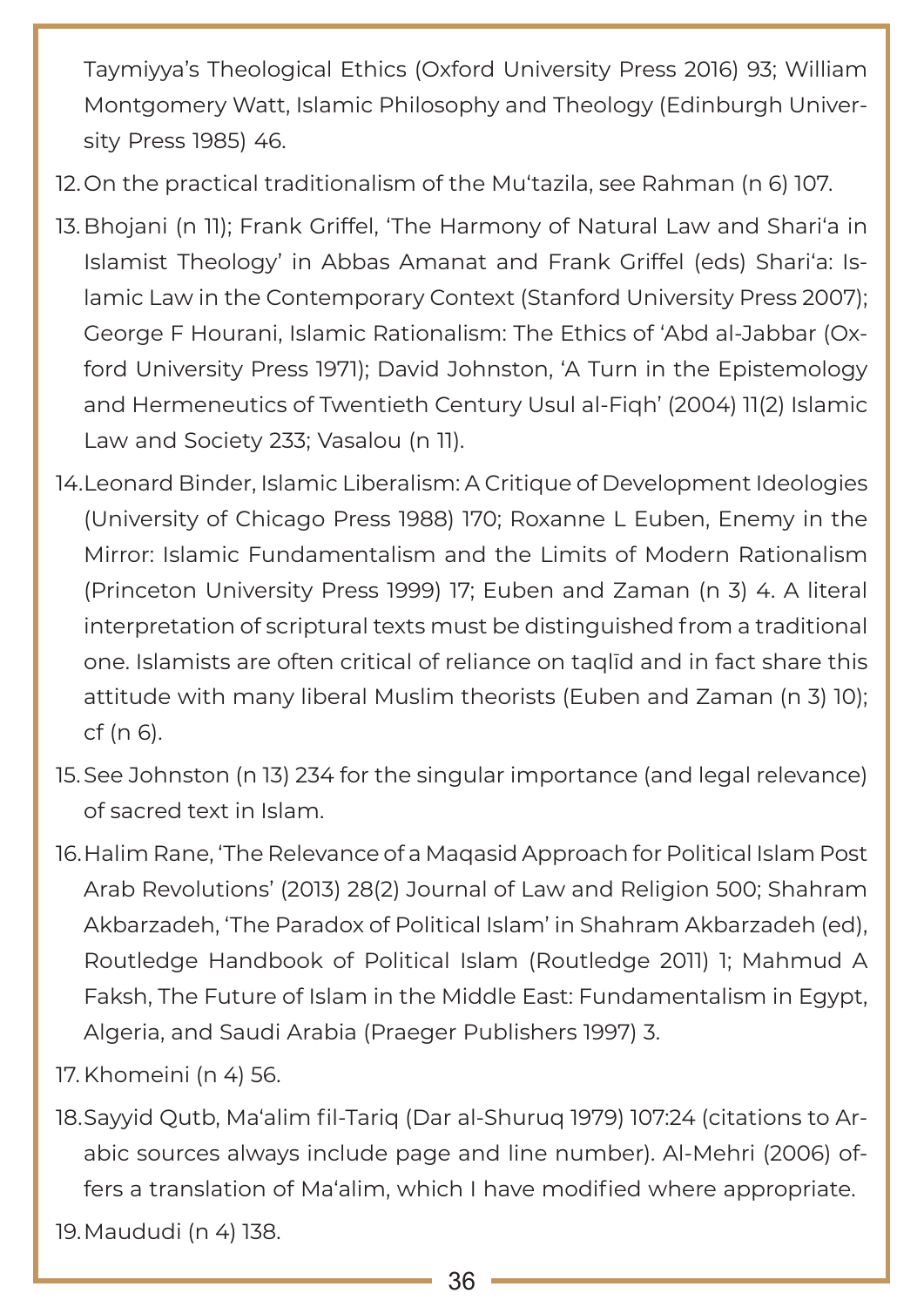20. Khomeini (n 4) 55.

21. Qutb (n 18) 37:7–8.

- 22. Khomeini (n 4) 41–42.
- 23. Qutb (n 18) 42:12–13.
- 24. Maududi (n 4) 59.
- 25. Qutb (n 18) 94:21–23; this is a reference to Qur'an 17:85. Vasalou (n 11) 254–60; Griffel (n 13) 55–60, note the presence of certain elements of natural law theory in the works of Qutb. Nevertheless, as both argue, this does not prevent him subordinating reason to revelation in moral matters.
- 26. Khomeini (n 4) 409.
- 27. ibid 394–95.
- 28. Maududi (n 4) 47–49.
- 29. This distinction between matters of social interaction (mu'āmalāt) and matters of ritual worship ('ibāda) has a longstanding basis in Islamic jurisprudence. However, even with respect to the former, considerations of utility or equity are not traditionally thought to permit more than temporary and occasional dispensations from the law, as discussed in greater detail below. Johnston (n 13) 235 argues that a central feature of mainstream Muslim reform is the restriction of the sacred texts' legal jurisdiction to matters of ritual.
- 30. ibid 83–85.
- 31. Khomeini (n 4) 30.
- 32. The discussion that follows applies with equal relevance to related legal concepts such as istiḥsān (considering the good), munāsaba (suitability), and darūra (necessity).
- 33. Consider, for example, the four distinct models of maslaha described by Felicitas Opwis, 'Maslaha in Contemporary Islamic Legal Theory' (2005) 12(2) Islamic Law and Society 193. See also the account given of the controversy and limits of maslaha or istislah in Johnston (n 13) 245–54.
- 34. Opwis (n 33) 188.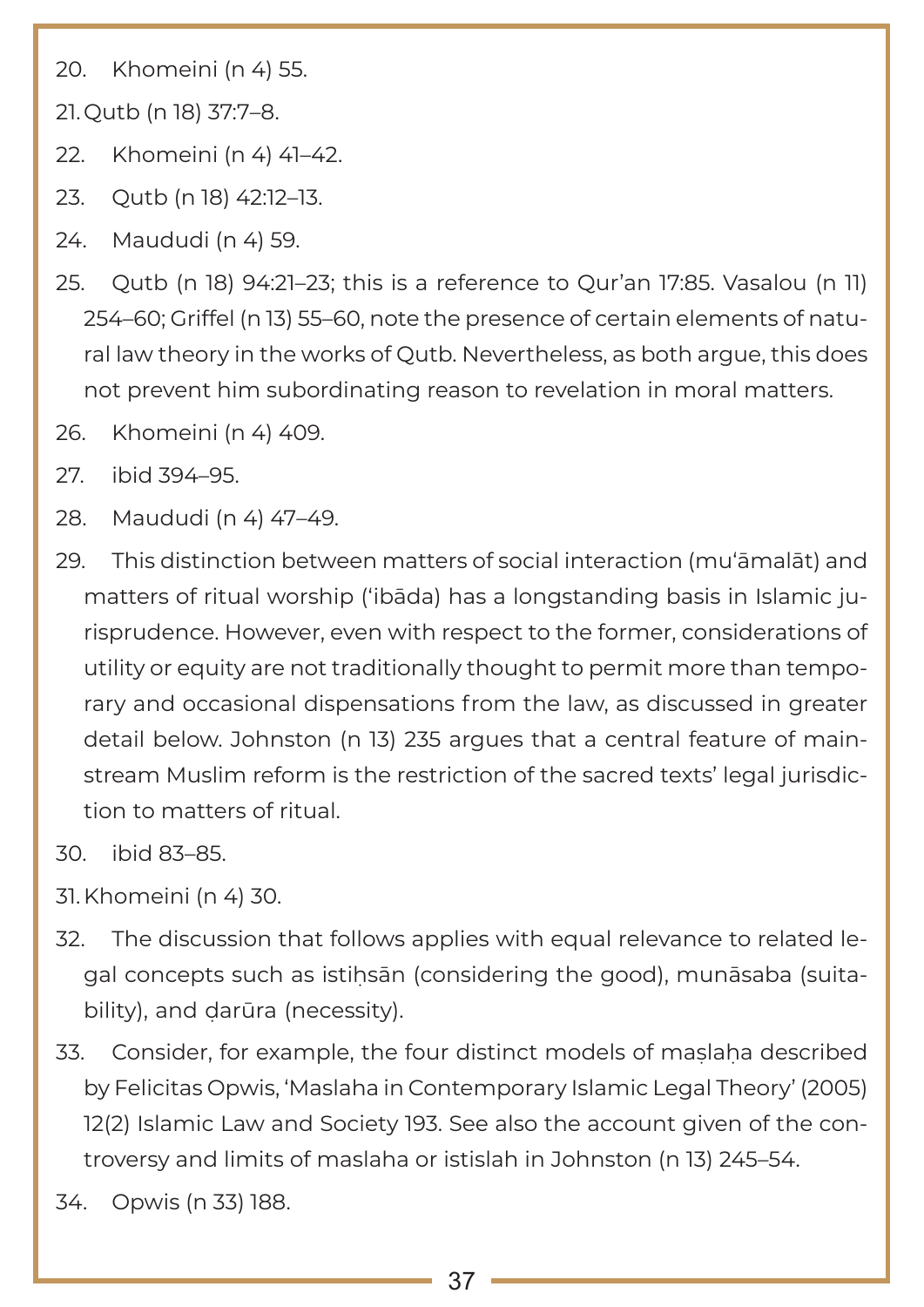- 35. Al-Ghazali, Al-Mustasfa min 'Ilm al-Usul (Vol 1, Bulaq Press 1904) 120:10, emphasis added. A partial translation, which I have modified where appropriate, can be found in Ahmad Zaki Mansur Hammad, 'Abu Hamid Al-Ghazali's Juristic Doctrine in Al-Mustasfa min 'Ilm al-Usul With a Translation of Volume One of Al-Mustasfa min 'Ilm al-Usul' (PhD diss, University of Chicago 1987).
- 36. Al-Ghazali (n 35) 120:8. That al-Ghazali is referring not exclusively to 'ibaadāt (ritual matters), but to mu'āmalāt (social affairs) in addition, is made clear by his discussion of criminal punishment (118:16ff.).
- 37. Cf Abu 'l-Hasan 'Abd al-Jabbar, Al-Mughni fi Abwab al-Tawhid wa-al- 'Adl (Vol 6, Al-Dar al-Misriyah lil-Ta'lif wa-al-Nashr 1961–1974) 11:18, 59:1–3. A modern example of ambivalence toward maslaha as a principle of legal interpretation is offered by Fazlur Rahman, Islam and Modernity (University of Chicago Press 1982). Although Rahman notes that 'there was nothing inherently wrong with [the principles of 'social necessity' and 'public interest']', the overreliance upon these principles by jurists was 'highly detrimental to the integrity of Islamic law itself' (30). Indeed, Rahman criticizes any appeal to either social necessity or public interest as an independent ratio legis. The application of such principles must instead be 'reasoned on the Shari'a bases' (30). Along these lines, Rahman approvingly cites the Maliki jurist al-Shatibi: since 'pure reason divorced from the Shari'a principles is unable to yield religiomoral values, reliance must be placed primarily on Shari'a proofs in deducing law' (21). Thus, with respect to the question of legal reform, Rahman's understanding of maslaha takes us precisely as far as al-Ghazali's: public welfare may be a useful, auxiliary legal principle, but only insofar as our understanding of it is refracted through revealed wisdom.
- 38. On the compatibility of maslaha with a decidedly non-rationalist epistemology, see Majid Khadduri, The Islamic Conception of Justice (The Johns Hopkins University Press 1984) 137.
- 39. Euben (n 14) 8–9, 18; Roy (n 3) 50; Bassam Tibi, Islamism and Islam (Yale University Press 2012) 25.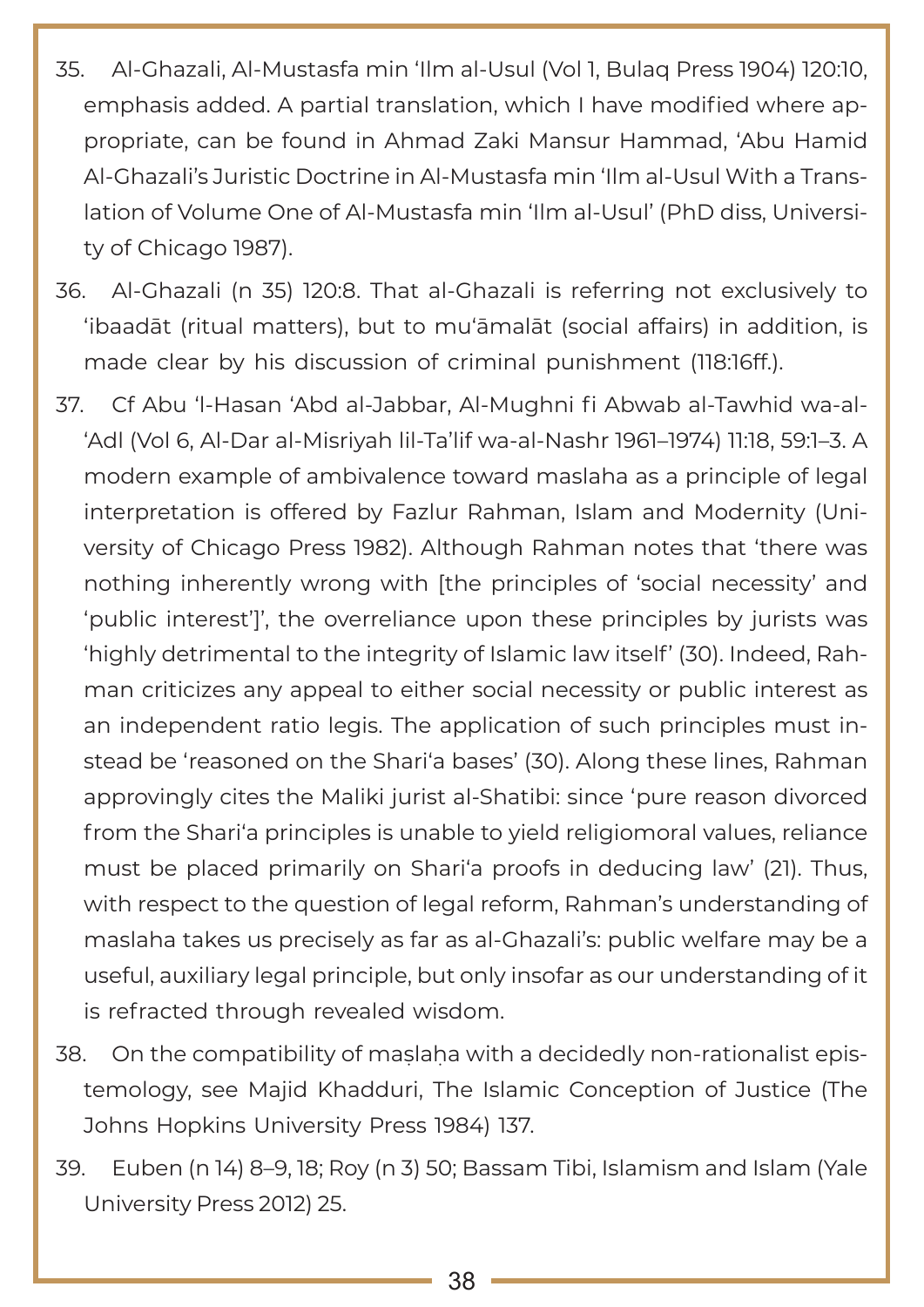- 40. Griffel (n 13) 45–46.
- 41.Ahmad ibn Naqib Al-Misri, Reliance of the Traveller: A Classic Manual of Islamic Sacred Law (Nuh Ha Mim Keller tr, Amana Publications 1994) a1.2. I have modified the translation.
- 42. ibid a1.4.
- 43. Griffel (n 13) 44–45; George F Hourani, 'Islamic and Non-Islamic Origins of Mu'tazilite Ethical Rationalism' (1976) 7(1) International Journal of Middle East Studies 62; Johnston (n 13) 236.
- 44. See Watt (n 11) 67–68; William Montgomery Watt, The Formative Period of Islamic Thought (Oneworld Publications 1998) 312 for a summary of basic theological differences between the Ash'ariyya and Maturidiyya. Watt, however, does not discuss differences in moral ontology.
- 45. 'Abd al-Latif ibn 'Abd al-'Aziz ibn Malak, Sharh Manar al-Anwar fi Usul al-Fiqh (Dar al-Kutub al-'Ilmiyah 2004) 48:2. Citation found at <https:// ahlussunnah.boards.net/thread/383/adam-deen-misuse-anaf-school> accessed 9 August 2020. I have benefited from Zameelur Rahman's discussion, found there, of this passage.
- 46. Robert Gleave, Inevitable Doubt: Two Theories of Shi'i Jurisprudence (Brill 2000) 205.
- 47. 'Abd al-Jabbar (n 37) 22.
- 48. Bhojani (n 11) 67.
- 49. Hourani (n 13) 3; Johnston (n 13) 236; Opwis (n 33) 189.
- 50. Joel L Kraemer, Humanism in the Renaissance of Islam: The Cultural Revival during the Buyid Age (Brill 1986) 60–65.
- 51.Griffel (n 13) 48; Vasalou (n 11) 254.
- 52. Ahmad ibn 'Abd al-Halim ibn Taymiyah, Dar' Ta'arud al-'Aql wa-al-Naql (Vol 1, (Riyadh: Al-Mamlakah al-'Arabiya al-Sa'udiyah, Jami'at al-Imam Muhammad ibn Sa'ud al-Islamiyah 1979–1981) 22:7–8. This passage is cited and translated by Frank Griffel, 'Ibn Taymiyya and His Ash'arite Opponents on Reason and Revelation: Similarities, Differences, and a Vicious Circle' (2018) 108 The Muslim World 32. I have modified the translation.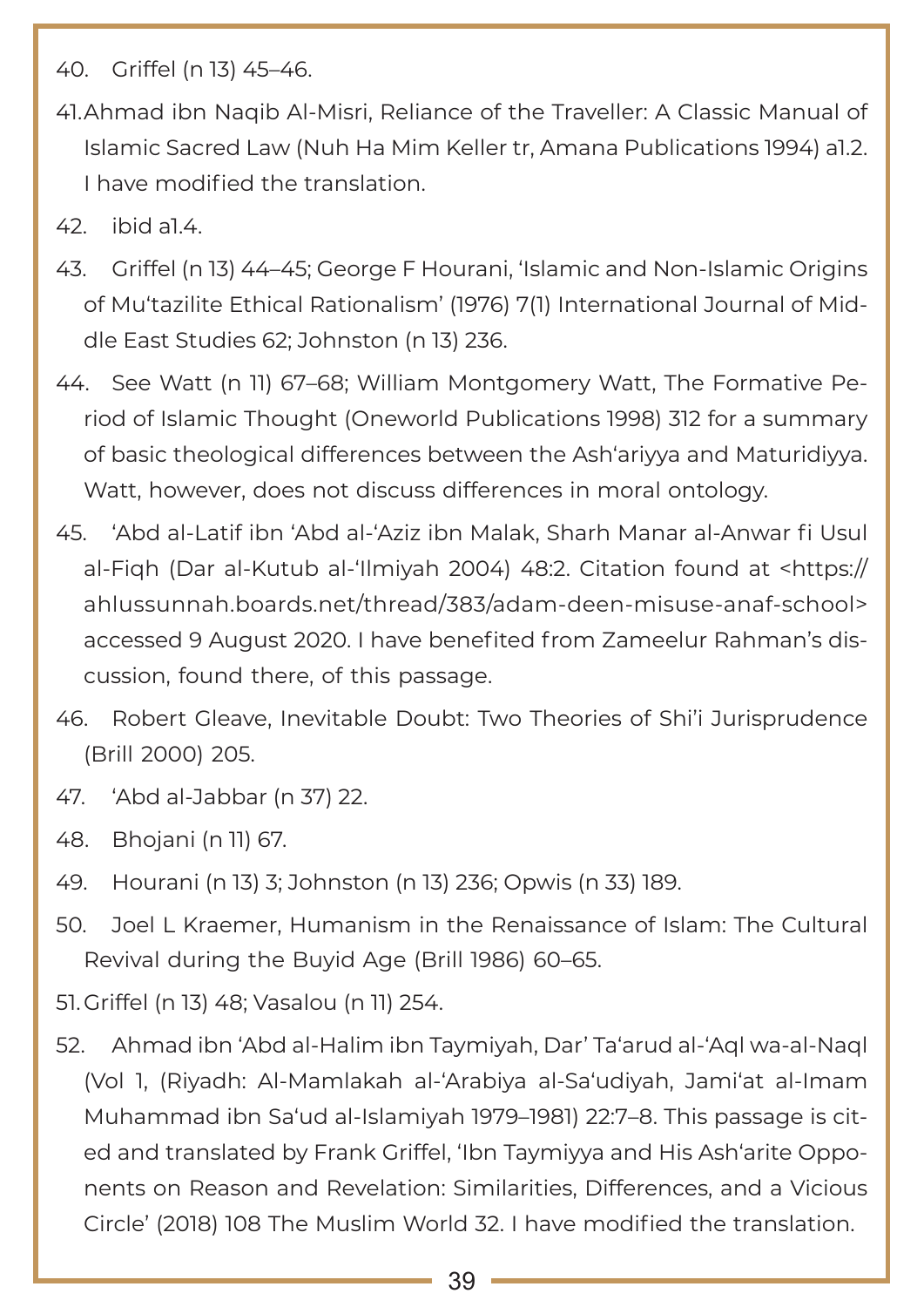- 53. Ibn Taymiyah (n 52) 138:9–17. Citation found in Griffel (n 52); translation modified.
- 54. Ahmad ibn 'Abd al-Halim ibn Taymiyah, 'Al-'Aqida al-Tadmuriyya' in Majmu'Fatawa Shaykh al-Islam Ahman ibn Taymiyya, (Vol 3, Mu'assasat al-Risala 1997) 114:4. This passage is cited and translated by Vasalou (n 11). I have modified the translation. Malcolm H Kerr, Islamic Reform: The Political and Legal Theories of Muhammad 'Abduh and Rashid Rida (University of California Press 1966) 79; Johnston (n 13) 251, note that Ibn Taymiyah's approach to legal questions does not allow ijtihad to contradict the letter of the law.
- 55. Ibn Taymiyah (n 54) 115:3–4. Citation found in Vasalou (n 11); translation modified.
- 56. See Johnston (n 13) 234–35 for the argument that Muslim reformists have embraced an epistemological shift such that they embrace the capacity of reason to discern the principles behind the divinely revealed law.
- 57. 'Abduh and Iqbal precede the Islamists reviewed in the prior section. Nevertheless, they seek to challenge the tendency towards scriptural literalism that predated and would eventually come to characterize the Islamist position.
- 58. It is not my intention to argue that liberal reform efforts from the last century are, without exception, prone to these shortcomings. As will become clear in Part 4, some modern authors assert (at least implicitly) a moral rationalist epistemology, for which reason they are able to offer a more cogent alternative to Islamist legalism.
- 59. John L Esposito, Islam: The Straight Path (Oxford University Press 1991) 130; Kerr (n 54) 140–43; PJ Vatikiotis, 'Muhammad 'Abduh and the Quest for a Muslim Humanism' (1957) 31 Islamic Culture 125.
- 60. Muhammad 'Abduh, Risalat al-Tawhid (Dar al-Shuruq 1994) 149:14, 32:8. A translation of this text, which I have modified where appropriate, can be found in The Theology of Unity (Ishaq Musa'ad and Kenneth Cragg trs, Arno Press Inc 1980).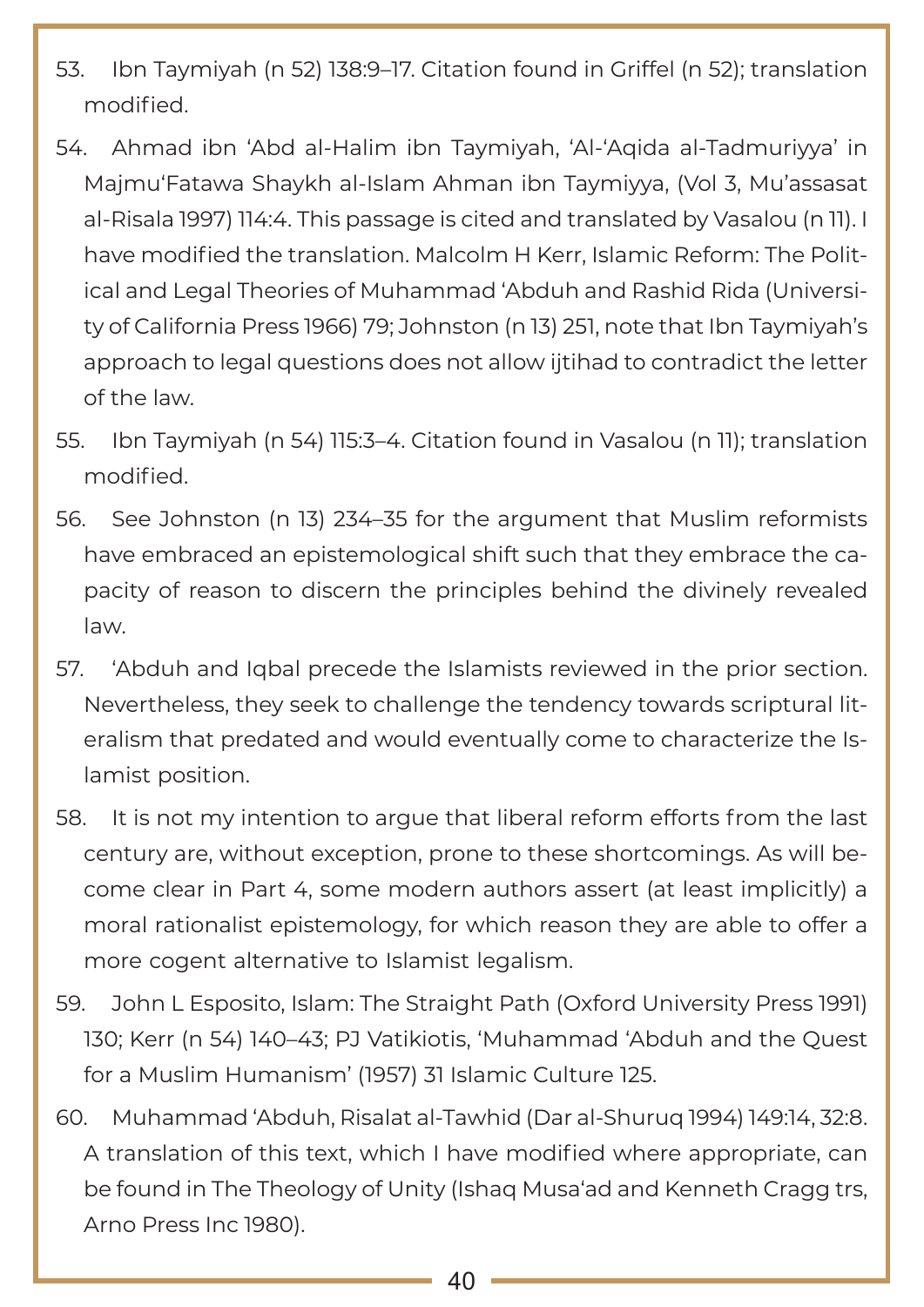61.'Abduh (n 60) 19:19–20:1.

- 62. ibid 110:12–13.
- 63. ibid 118:11.
- 64. ibid 118:8–10.
- 65. ibid 79:3.
- 66. ibid 78:19–22.
- 67. ibid 76:5–9. The only exception made is for those few 'to whom God has given a perfect reason' (76:9–10). But as 'Abduh makes clear, such souls of 'intellectual excellence' remain 'on a lower level' than the prophets, and must therefore be 'faithful retainers' of their law (shar') (106:12–14).
- 68. ibid 62:4.
- 69. ibid 100:17.
- 70. ibid 101:1–2.
- 71.ibid 142:4–6.
- 72. Iqbal (n 9) 118.
- 73. ibid 123–24.
- 74. Majid Fakhry, A History of Islamic Philosophy (Columbia University Press 2004) 364.
- 75. Iqbal (n 9) 15–16.
- 76. ibid 143.
- 77. ibid 77.
- 78. ibid 100.
- 79. ibid 99.
- 80. ibid 143. The editor notes that the cited speaker is Iqbal's father.
- 81.Abdolkarim Soroush, Reason, Freedom, and Democracy in Islam: Essential Writings of Abdolkarim Soroush (Mahmoud Sadri and Ahmad Sadri trs, Oxford University Press 2000) 30.
- 82. Kurzman (n 5) 16–17.
- 83. Soroush (n 81) 32–34.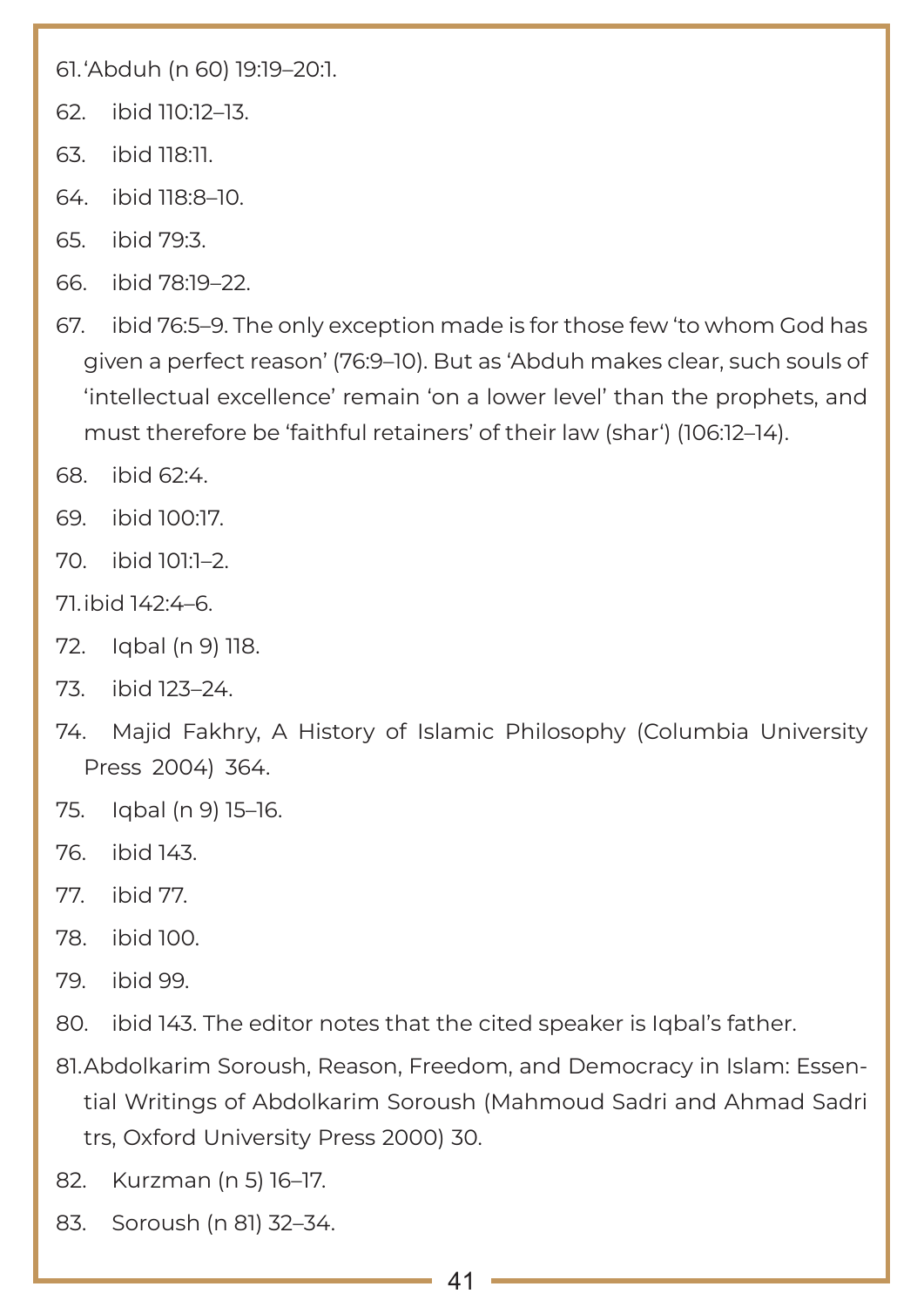84. ibid 127.

85. ibid 36.

86. Consider, in this context, Kurzman (n 5) 17.

87. Soroush (n 81) 132.

88. ibid 37.

89. ibid 105, emphasis added.

90. ibid 50.

91.ibid 187.

92. ibid 189.

93. ibid 32.

- 94. On the importance of 'Abd al-Jabbar and his Mughni, see Hourani (n 13) 7–8; Richard C Martin and Mark R Woodward, Defenders of Reason in Islam: Mu'tazilism from Medieval School to Modern Symbol (Oneworld Publications 1997) 33, 46–49; Abdalla I Mohammed, 'The Notion of Good and Evil in the Ethics of 'Abd al-Jabbar: A Philosophical Study, With a Translation of 'The Determination of Justice and Injustice' (Al-Ta'dil waal-Tajwir) Sections 1–12)' (PhD Diss, Temple University 1987) 16–20.
- 95. For a discussion of the Mu'tazili position on these and other uṣūl, see Martin and Woodward (n 94) 62–87; Watt (n 11) 48–52; Watt (n 44) 228–49.
- 96. Abu 'l-Hasan 'Abd al-Jabbar, 'Kitab al-Usul al-Khamsa' in 'Les Usul al-Hamsa du Qadi Abd al Jabbar et Leurs Commentaires' (1979) 15 Annales Islamologiques 47–96. A translation of this text, which I have modified where appropriate, is found in Martin and Woodward (n 94).
- 97. 'Abd al-Jabbar (n 96) 79:5–6.
- 98. ibid 80:1–2.
- 99. ibid 79:9–12.
- 100. ibid 80:18–81:4.
- 101. ibid 81:6.
- 102. ibid 81:9–14.
- 103. ibid 81:14.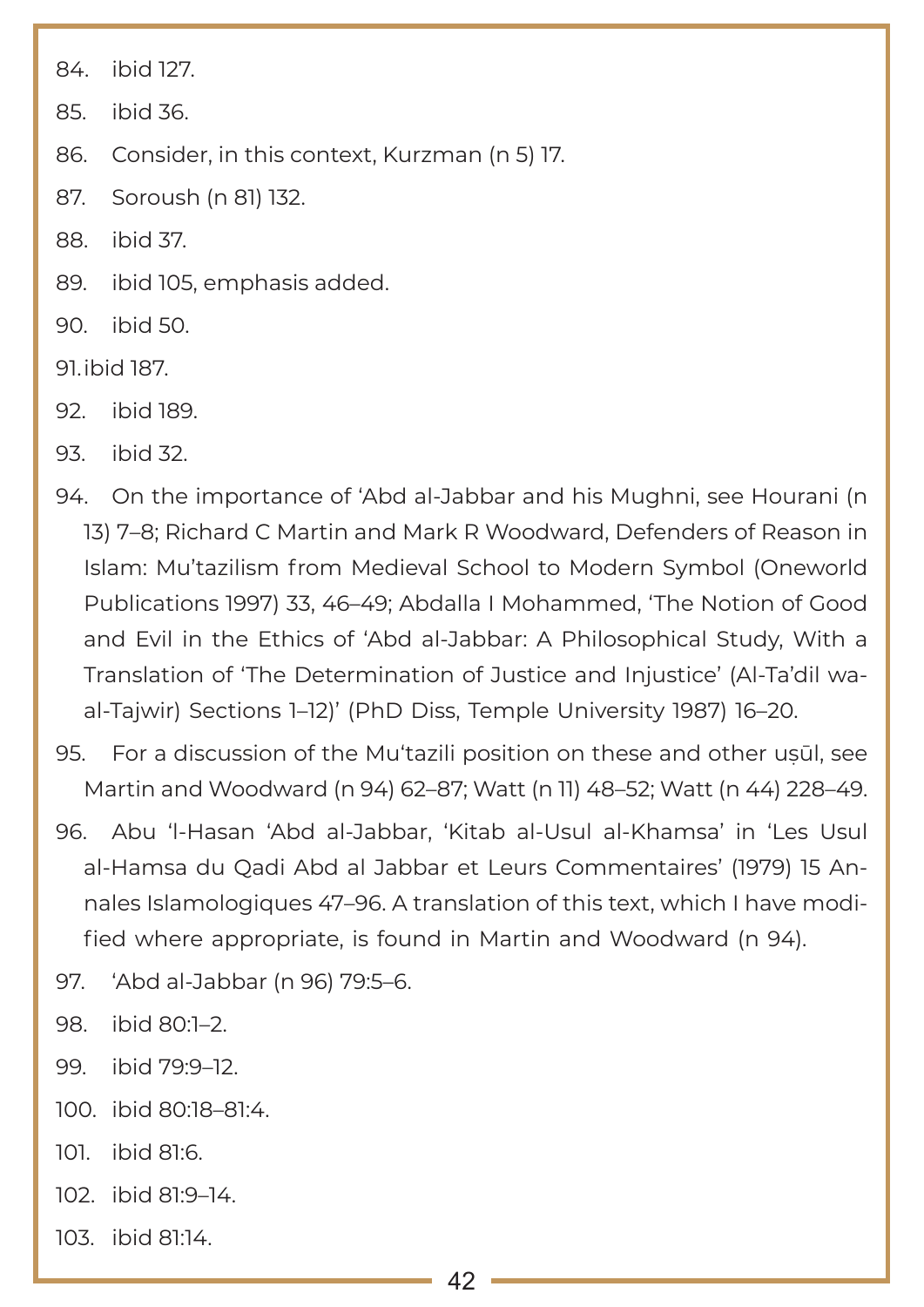- 104. For the relationship between justice ('adl) and goodness (husn), see 'Abd al-Jabbar (n 37) 49–51.
- 105. This volume is entitled Al-ta'dīl wa-l-tagwīr. A translation of this volume, which I have modified where appropriate, is found in Mohammed (n 94).
- 106. 'Abd al-Jabbar (n 37) 59:10–14. This position is attributed to the mujabbira (21:12–14), but as Hourani (n 13), points out, this is a reference to the Ash'ari creed (23–24n17).
- 107. 'Abd al-Jabbar (n 37) 64:17–18, emphasis added.
- 108. See Hourani (n 13) 20, for an explanation of this term.
- 109. 'Abd al-Jabbar (n 37) 18:11–12.
- 110. ibid 59:1–2.
- 111. ibid 11:1.
- 112. ibid 53:11–13.
- 113. ibid 59:17.
- 114. ibid 59:17–60:1.
- 115. ibid 14:2–3.
- 116. ibid 12:3–4.
- 117. ibid 4:2; 'Abd al-Jabbar (n 96) 89:9.
- 118. 'Abd al-Jabbar (n 37) 59:17–60:1.
- 119. 'Abd al-Jabbar (n 96) 89:9–22.
- 120. ibid 90:17–18.
- 121. For the claim that obedience to sharia leads to worldly benefit, see Khomeini (n 4) 28, 33–34; Qutb (n 4) 26, 104; Maududi (n 4) 155.
- 122. The logic underlying this argument must not be confused with a crude utilitarianism. It is important for 'Abd al-Jabbar that actions are just. Thus, amputating the hand of an innocent man who can be plausibly blamed for theft cannot be condoned, even if it were to achieve the desired deterrent effect. The key aspect of the approach outlined above—in contrast to mere utility maximization, which is indifferent to (or denies the exist-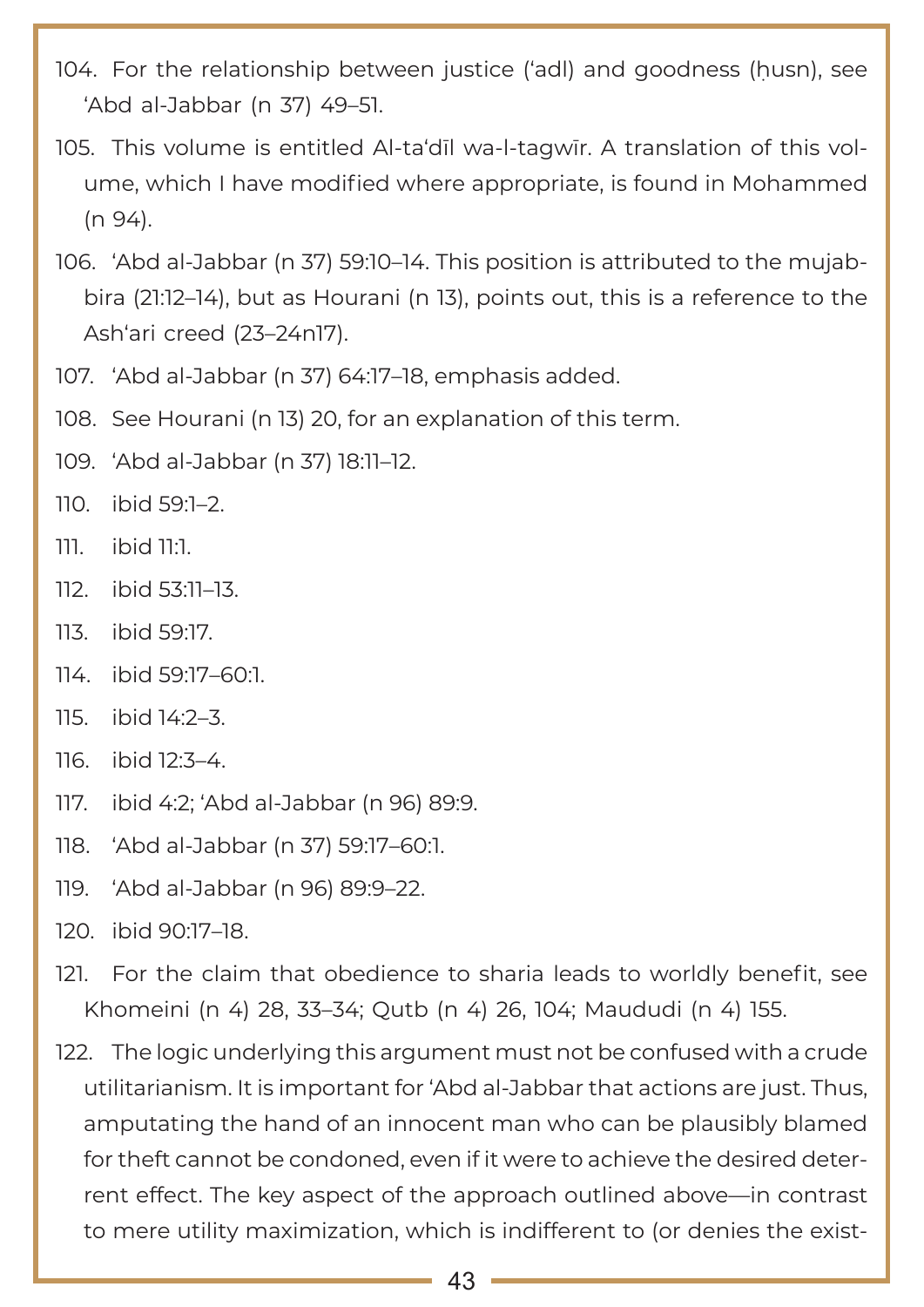ence of) the inherent moral status of any action—is the preservation of God's intention to benefit the pious community, which cannot be unjust.

- 123. Doing so would arguably extend upon Qur'anic indications regarding the superiority of monogamy. Cf Qur'an 4:3, 4:129.
- 124. The charge that such an approach to law renders revelation superfluous will be addressed in the following subsection.
- 125. 'Abduh (n 60) 78:19–22.
- 126. Iqbal (n 9) 77.
- 127. ibid 79.
- 128. Soroush (n 81) 50, 187, 189.
- 129. ibid 32.
- 130. To be clear, a non-rationalist moral epistemology does not, in itself, necessarily lead to religious legalism. But when such an epistemology is combined with faith in any scripture as the direct and unaltered word of God, submission to the literal meaning of that scripture is the only tenable option.
- 131. Bhojani (n 11) 67; Griffel (n 13) 44; Hourani (n 13) 132; Opwis (n 33) 189; Vasalou (n 11) 93.
- 132. 'Abd al-Jabbar (n 37) 58:9–11.
- 133. ibid 58:15–16.
- 134. Kerr (n 54), notes a fundamental similarity between Maturidi epistemology and the epistemology of 'Abduh (n 60) (127), although he slightly overstates the moral rationalism of the Maturidiyya.
- 135. 'Abd al-Jabbar (n 37) Vol 14, 23:3–4, emphasis added.
- 136. Hourani (n 13) 131–32; Mohammed (n 94) 75.
- 137. 'Abduh (n 60) 79:6–8, emphasis added.
- 138. 'Abd al-Jabbar (n 37) 59:10–12.
- 139. Hasan Hanafi, Islam in the Modern World, Volume 1: Religion, Ideology and Development (Dar Kebaa Bookshop 2000) 59.
- 140. Hasan Hanafi, Islam in the Modern World, Volume 2: Tradition, Revolu-